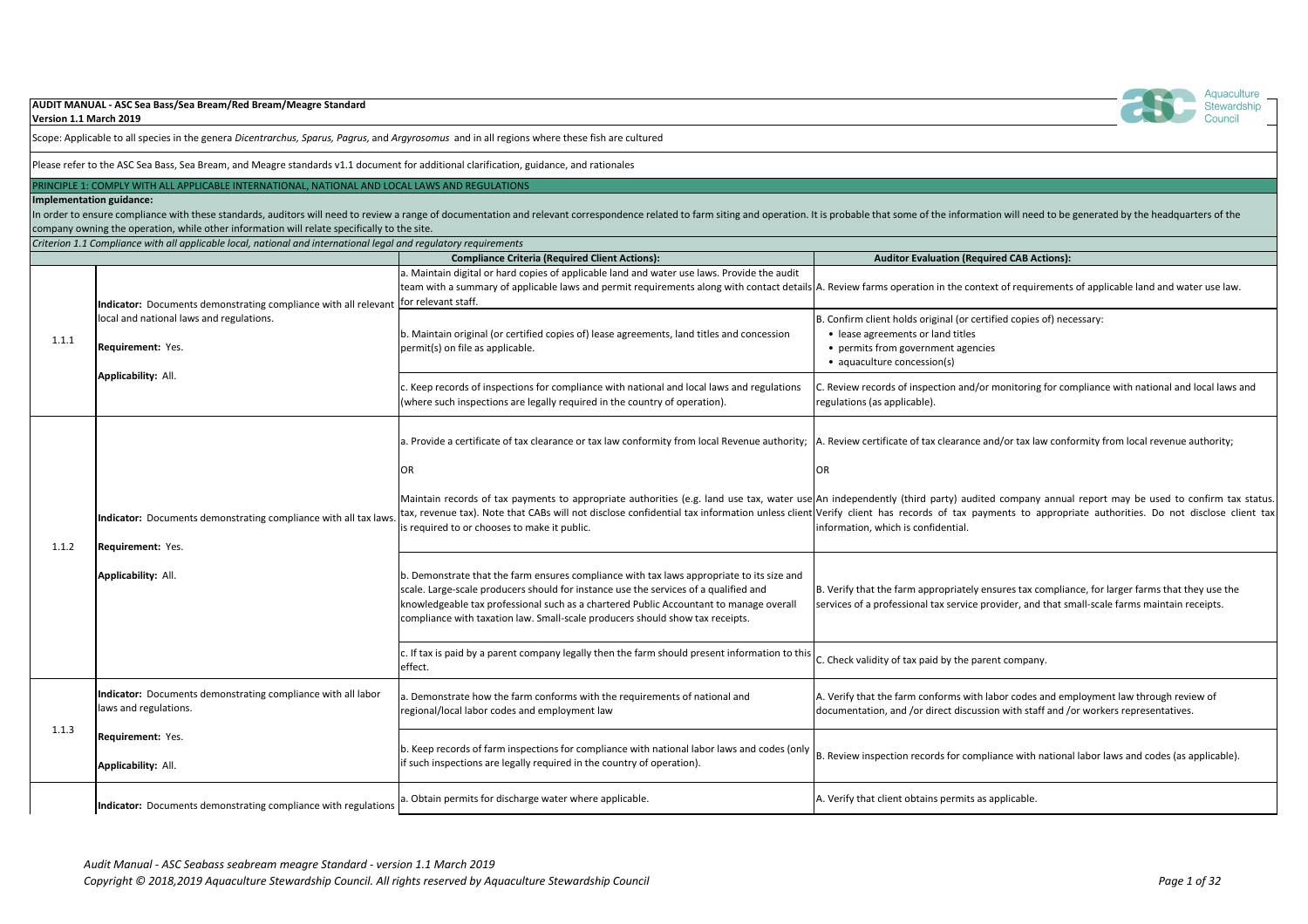| and permits concerning water quality impacts.<br>b. Maintain records of monitoring and compliance with discharge laws and/or regulations<br>as required.<br>1.1.4<br>Requirement: Yes.<br>c. Maintain records of monitoring and compliance with waste and pollution<br>Applicability: All.<br>laws/regulations.<br>PRINCIPLE 2: CONSERVE NATURAL HABITAT, LOCAL BIODIVERSITY AND ECOSYSTEM STRUCTURE AND FUNCTION<br>Criterion 2.1 Benthic biodiversity and benthic effects<br><b>Compliance Criteria (Required Client Actions):</b>                                                                                                                                                                                                                                               | B. Verify that reco<br>required.<br>C. Verify that rec<br>regulations as red<br>Aud |
|------------------------------------------------------------------------------------------------------------------------------------------------------------------------------------------------------------------------------------------------------------------------------------------------------------------------------------------------------------------------------------------------------------------------------------------------------------------------------------------------------------------------------------------------------------------------------------------------------------------------------------------------------------------------------------------------------------------------------------------------------------------------------------|-------------------------------------------------------------------------------------|
|                                                                                                                                                                                                                                                                                                                                                                                                                                                                                                                                                                                                                                                                                                                                                                                    |                                                                                     |
|                                                                                                                                                                                                                                                                                                                                                                                                                                                                                                                                                                                                                                                                                                                                                                                    |                                                                                     |
|                                                                                                                                                                                                                                                                                                                                                                                                                                                                                                                                                                                                                                                                                                                                                                                    |                                                                                     |
|                                                                                                                                                                                                                                                                                                                                                                                                                                                                                                                                                                                                                                                                                                                                                                                    |                                                                                     |
| Guidance to Clients and CABs on Criterion 2.1 - Benthic Impact assessment and monitoring<br>A minimum of three benthic samples shall be taken at the edge of the AZE downstream from the predominant current and if control sites are needed, three samples shall be collected 100-1000r<br>on the farm (see ISO 12878:2012 for benthic sampling methodology). Samples should be taken during peak biomass. All collected samples must be analyzed by an accredited laboratory (e.g. ISO<br>conducting the analysis. Allowable Zone of Effect (AZE) is defined under this standard as 25 meters. For farm sites where a site-specific AZE has been defined using a robust and credible modelin<br>specific AZE shall be used. Significance is measured at 95% confidence interval. |                                                                                     |
| Note: Under Indicator 2.1.1, farms can choose to measure redox potential (Option #1) or sulphide concentration<br>values.                                                                                                                                                                                                                                                                                                                                                                                                                                                                                                                                                                                                                                                          |                                                                                     |
| a. Prepare a map of the farm showing boundary of AZE and GPS locations of all sediment-<br>sampling stations. If the farm uses a site-specific AZE, provide justification for its selection<br>to the CAB.                                                                                                                                                                                                                                                                                                                                                                                                                                                                                                                                                                         | A. Review map to<br>justify use of a sit                                            |
| b. If benthos throughout the full AZE is hard bottom, provide evidence to the CAB and<br>Indicator: Redox potential or total 'free' sulphide levels in<br>request an exemption from 2.1.1c-f, 2.1.2, 2.1.3 and 2.1.4.<br>sediment immediately outside of the Allowable Zone of Effect<br>$(AZE)^{[1]}$ attributed to farm operations                                                                                                                                                                                                                                                                                                                                                                                                                                               | B. Review eviden                                                                    |
| <b>Requirement:</b> Redox potential $> 0$ millivolts (mV)<br>2.1.1<br>c. Inform the CAB of which indicator the farm has selected for evaluating and monitoring<br>OR Sulphide $\leq 1,500$ microMoles/I OR No significant difference <sup>[2]</sup><br>benthic impact.<br>in redox potential or total 'free' sulphide levels in sediment at the                                                                                                                                                                                                                                                                                                                                                                                                                                    | C. Record which o                                                                   |
| edge of the AZE in comparison to control sites<br>d. Collect sediment samples using an appropriate methodology and sampling regime,<br>following the guidance in the Sea Bass/Sea Bream Standard (i.e. using appropriate AZE,<br><b>Applicability: All farms</b><br>sampling satations and methodology).                                                                                                                                                                                                                                                                                                                                                                                                                                                                           | D. Review docum<br>frequency. Cross-                                                |
| e. For option #1, measure and record redox potential (mV) in surficial sediment samples<br>taken from immediately outside the AZE as well as at an un-impacted control site using an<br>appropriate, nationally or internationally recognized testing method.                                                                                                                                                                                                                                                                                                                                                                                                                                                                                                                      | E. Review results<br>sampling station                                               |

cords show that monitoring compliance with discharge laws and/or regulations as

cords show that monitoring compliance with waste and pollution laws and/or quired.

## **Combilition (Required CAB Actions):**

m from the edge of the cage array with similar water depth and substratum as found 17025) and the sampling methodology must be approved by the laboratory g system such as the SEPA AUTODEPOMOD and verified through monitoring, the site-

on (Option #2). Farms do not have to demonstrate that they meet both threshold

o verify appropriate siting of sampling stations and evidence (where applicable) to te specific AZE.

nce of benthic type and confirm whether to proceed to 2.1.1c.

option the client selected

entary evidence (notes, GPS coordinates) showing sampling time, stations, and -check against farm maps, production and harvest records.

to verify that redox potential of sediments complies with the requirement at each outside the AZE. Confirm that the testing method used by the farm is appropriate.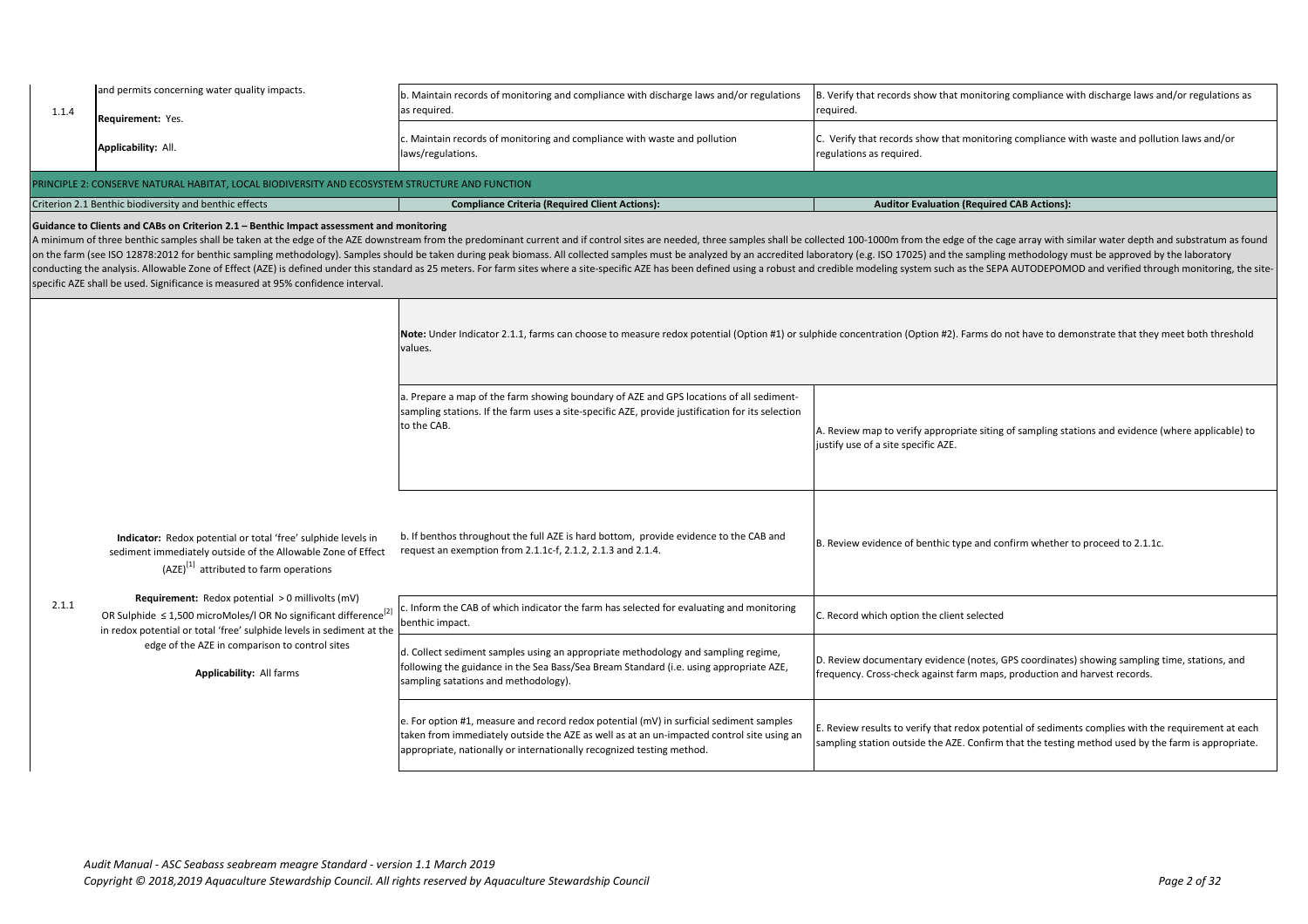|          |                                                                                                                                                                                                                                                                                                                                                      | f. For option #2, measure and record sulphide concentration (uM) in surficial sediment<br>samples taken from immediately outside the AZE as well as at an un-impacted control site<br>using an appropriate, nationally or internationally recognized testing method.                                | F. Review results<br>each sampling sta<br>appropriate. |
|----------|------------------------------------------------------------------------------------------------------------------------------------------------------------------------------------------------------------------------------------------------------------------------------------------------------------------------------------------------------|-----------------------------------------------------------------------------------------------------------------------------------------------------------------------------------------------------------------------------------------------------------------------------------------------------|--------------------------------------------------------|
|          |                                                                                                                                                                                                                                                                                                                                                      | $\vert$ g. For option #3, measure and record sulphide concentration (uM) or redox potential in<br>surficial sediment samples taken from immediately outside the AZE as well as at an un-<br>impacted control site using an appropriate, nationally or internationally recognized testing<br>method. | G. Review results<br>AZE and at an un-                 |
| Footnote | specific AZE shall be used.                                                                                                                                                                                                                                                                                                                          | [1] Allowable Zone of Effect (AZE) is defined under this Standard as 25 meters. For farm sites where a site-specific AZE has been defined using a robust and credible modeling syste                                                                                                                |                                                        |
| Footnote | [2] Significance measured at a 95% confidence interval.                                                                                                                                                                                                                                                                                              |                                                                                                                                                                                                                                                                                                     |                                                        |
|          |                                                                                                                                                                                                                                                                                                                                                      | a. Prepare a map showing the AZE and sediment collections stations (see 2.1.1).                                                                                                                                                                                                                     | A. Review map to                                       |
|          |                                                                                                                                                                                                                                                                                                                                                      | b. Inform the CAB whether the farm chose option #1, #2, #3, #4, #5, or #6 to demonstrate<br>compliance with the requirement.                                                                                                                                                                        | B. Record which o                                      |
|          | Indicator: Benthic faunal index score (choosing a                                                                                                                                                                                                                                                                                                    | c. Collect sediment samples in accordance with sampling strategy.                                                                                                                                                                                                                                   | C. Confirm sample                                      |
|          | suitable benthic index to the composition of the<br>benthos being sampled)<br><b>Requirement:</b> AZTI Marine Biotic Index (AMBI $^{[3]}$ ) score $\leq$ 3.3, or<br>Shannon-Wiener Index score > 3, or<br>Benthic Quality Index (BQI) score $\geq$ 15, or<br>Infaunal Trophic Index (ITI) score ≥ 25 or<br>BENTIX <sup>[4]</sup> score $\geq$ 3.5 or | d. For option #1, measure, calculate and record AZTI Marine Biotic Index [5] score of<br>sediment samples using the required method.                                                                                                                                                                | D. Review results<br>station outside th                |
| 2.1.2    |                                                                                                                                                                                                                                                                                                                                                      | e. For option #2, measure, calculate and record Shannon-Wiener Index score of sediment<br>samples using the required method.                                                                                                                                                                        | E. Review results<br>sampling station                  |
|          |                                                                                                                                                                                                                                                                                                                                                      | f. For option #3, measure, calculate and record Benthic Quality Index (BQI) score of<br>sediment samples using the required method.                                                                                                                                                                 | F. Review results<br>outside the AZE.                  |
|          | No significant change in benthic faunal index scores at the edge of<br>the AZE in comparison to control site                                                                                                                                                                                                                                         | g. For option #4, measure, calculate and record Infaunal Trophic Index (ITI) score of<br>sediment samples using the required method.                                                                                                                                                                | G. Review results<br>outside the AZE.                  |
|          | <b>Applicability: All farms</b>                                                                                                                                                                                                                                                                                                                      | h. For option #5, measure, calculate and record BENTIX score of sediment samples using the H. Review results<br>required method.                                                                                                                                                                    | station outside th                                     |
|          |                                                                                                                                                                                                                                                                                                                                                      | i. For option #6, measure and record benthic faunal index scores of samples taken from<br>immediately outside the AZE as well as at an un-impacted control site using an appropriate,<br>nationally or internationally recognized testing method.                                                   | I. Review results t<br>AZE and at an un-               |
| Footnote | [[3] http://www.azti.es/en/ambi-azti-marine-biotic-index.html                                                                                                                                                                                                                                                                                        |                                                                                                                                                                                                                                                                                                     |                                                        |
| Footnote | $(3(2), 77-111)$                                                                                                                                                                                                                                                                                                                                     | [4] Simboura, N., & Zenetos, A. (2002). Benthic indicators to use in Ecological Quality classification of Mediterranean soft bottom marine ecosystems, including a new Biotic Index.                                                                                                                |                                                        |
| 2.1.3    | evidence of testing for copper levels in the sediment immediately<br>outside of the AZE<br><b>Requirement: Yes</b><br>Applicability: All farms that use copper or copper treated nets                                                                                                                                                                | a Collect samples for copper levels in sediment immediately outside AZE.                                                                                                                                                                                                                            | A. Confirm evider<br>outside of the AZ                 |

to verify that sulphide concentration in sediments complies with the Standard at ation outside the AZE. Confirm that the testing method used by the farm is

to confirm status of finding. Differences in chemical analysis immediately outside the -impacted control site far must not be statistically significant (using 95% C.I.).

m such as the SEPA AUTODEPOMOD and verified through monitoring, the site-

 $\alpha$  verify appropriate siting of sampling stations (see 2.1.1).

option the client chose for scoring faunal index.

le collection followed strategy.

G. (as applicable) to verify that AMBI score of sediments is ≤ 3.3 at each sampling he AZE.

(as applicable) to verify that Shannon Wiener score of sediments is  $> 3$  at each outside the AZE.

(as applicable) to verify that BQI score of sediments is  $\geq 15$  at each sampling station

 $\alpha$  (as applicable) to verify that ITI score of sediments is ≥ 25 at each sampling station

 $h$  (as applicable) to verify that BENTIX score of sediments is ≥ 3.5 at each sampling e AZE.

to confirm status of finding. Differences in faunal community immediately outside the -impacted control site must not be statistically significant difference (using 95% C.I.).

Mediterranean Marine Science,

nce of testing for copper levels in the sediment immediately  $E.$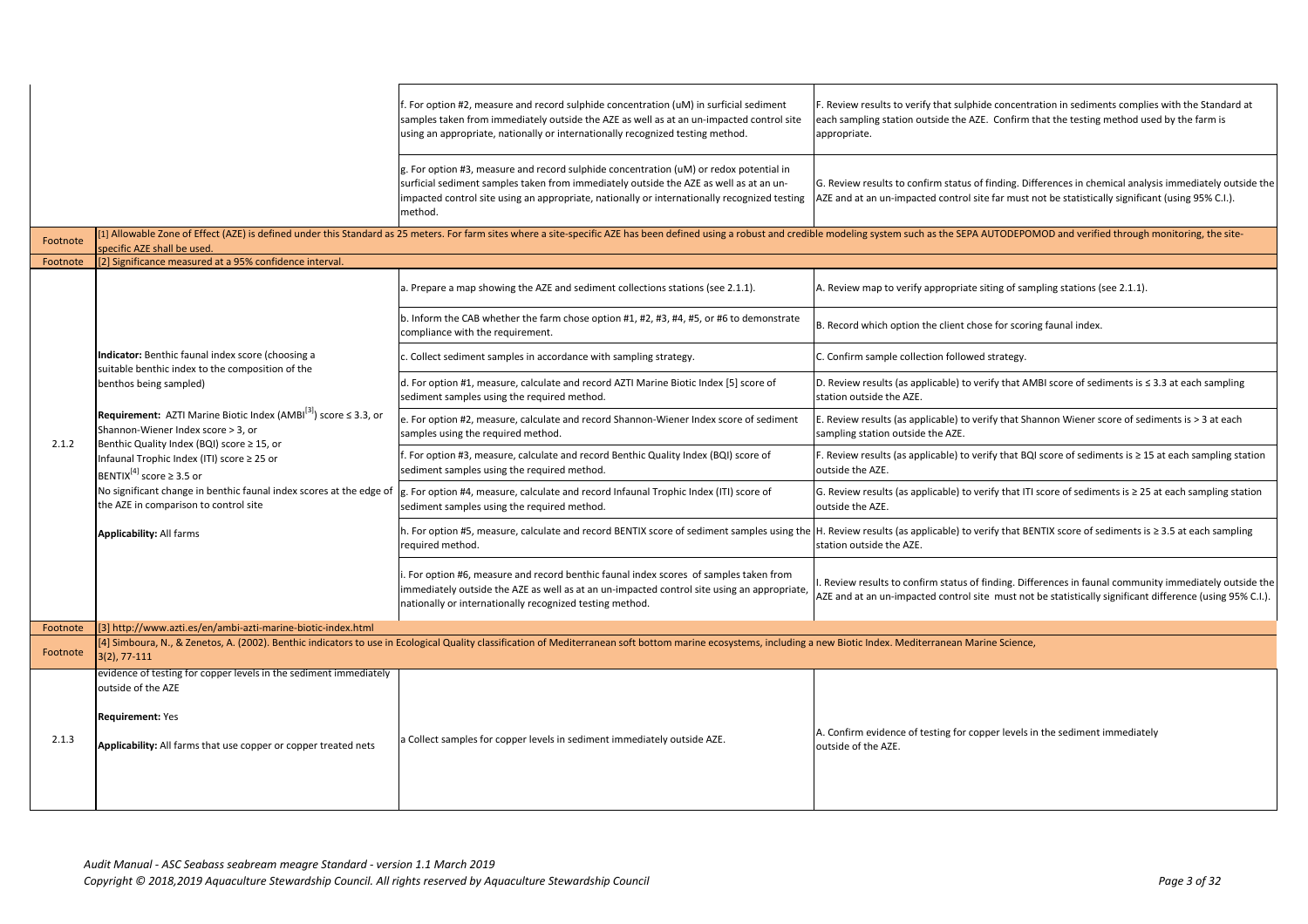## *Criterion 2.2 Water quality in and near the site of operation* **Compliance Criteria (Required Client Actions): Auditor Evaluation (Required CAB Actions):**

ration is the amount of oxygen dissolved in the water sample compared to the

le audit until client provides a minimum of 6 months of DO data.

s for completeness.

tion and confirm all weekly averages ≥ 70%.

view DO data from reference site and document in the audit report.

onitoring and verify calibration while on site. On-site values should fall within range OO. If an out of range measurement is observed, raise a nonconformity.

The reference site shall be at least 500 meters from the edge of the net pen array, in a ultural runoff or nutrient releases from coastal communities.

| 2.1.4    | <b>Indicator:</b> Evidence that copper levels are < 34 mg Cu/kg dry<br>sediment weight<br>OR<br>In instances where the Cu in the sediment exceeds 34 mg Cu/kg<br>dry sediment weight, demonstration that the Cu concentration is<br>not significantly different compared to background concentrations<br>as measured at three reference sites in the water body<br><b>Requirement: Yes</b><br>Applicability: All farms that use copper or copper treated nets | a. Measure and record copper levels in samples taken from immediately outside the AZE.                                                                                                                                                                                                                                                                                                                                                                                                                                                                                                                                                                                                                                                                                                                                                                                           | A. Review results<br>arc < 34 mg Cu/kg<br>concentrations as |
|----------|---------------------------------------------------------------------------------------------------------------------------------------------------------------------------------------------------------------------------------------------------------------------------------------------------------------------------------------------------------------------------------------------------------------------------------------------------------------|----------------------------------------------------------------------------------------------------------------------------------------------------------------------------------------------------------------------------------------------------------------------------------------------------------------------------------------------------------------------------------------------------------------------------------------------------------------------------------------------------------------------------------------------------------------------------------------------------------------------------------------------------------------------------------------------------------------------------------------------------------------------------------------------------------------------------------------------------------------------------------|-------------------------------------------------------------|
| Footnote | significantly4 with the values found at the reference sites.                                                                                                                                                                                                                                                                                                                                                                                                  |                                                                                                                                                                                                                                                                                                                                                                                                                                                                                                                                                                                                                                                                                                                                                                                                                                                                                  |                                                             |
|          | Criterion 2.2 Water quality in and near the site of operation                                                                                                                                                                                                                                                                                                                                                                                                 | <b>Compliance Criteria (Required Client Actions):</b>                                                                                                                                                                                                                                                                                                                                                                                                                                                                                                                                                                                                                                                                                                                                                                                                                            |                                                             |
|          |                                                                                                                                                                                                                                                                                                                                                                                                                                                               | Instruction to Clients for Indicator 2.2.1 - Monitoring Average Weekly Percent Saturation of Dissolved Oxygen<br>Averaged weekly readings from within the cages shall be taken based on one daily measurement. Percent satu<br>maximum amount that could be present at the same temperature and salinity.<br>a. Monitor and record on-farm percent saturation of DO at a minimum of once daily using a<br>calibrated oxygen meter or equivalent method. For first audits, farm records must cover $\geq 6$  A. Do not schedul                                                                                                                                                                                                                                                                                                                                                    |                                                             |
| 2.2.1    | Indicator: Weekly average percent saturation <sup>[6]</sup> of dissolved<br>oxygen (DO) <sup>[7]</sup> on farm (Appendix 1-2)<br>Requirement: ≥70% <sup>[8]</sup>                                                                                                                                                                                                                                                                                             | b. Provide a written justification for any missed samples or deviations in sampling time.                                                                                                                                                                                                                                                                                                                                                                                                                                                                                                                                                                                                                                                                                                                                                                                        | B. Review records                                           |
|          | <b>Applicability: All farms</b>                                                                                                                                                                                                                                                                                                                                                                                                                               | [5] The testing for copper required under 2.1.4 is only applicable to farms that use copper-based nets or copper-treated nets. The same benthic sampling methodology used in 2.1<br>months.<br>c. Calculate weekly average percent saturation based on data.<br>d. If any weekly average DO values are < 70%, or approaching that level, monitor and record<br>DO at a reference site and compare to on-farm levels.<br>e. Arrange for auditor to witness DO monitoring and calibration while on site.<br>[8] Should a farm not meet the minimum 70 percent weekly average saturation requirement; the farm must demonstrate consistency of percent saturation with a reference site. T<br>location that is understood to follow similar patterns in upwelling to the farm site and is not influenced by nutrient inputs from anthropogenic causes including aquaculture, agricu | C. Review calculat                                          |
|          |                                                                                                                                                                                                                                                                                                                                                                                                                                                               |                                                                                                                                                                                                                                                                                                                                                                                                                                                                                                                                                                                                                                                                                                                                                                                                                                                                                  | D. As needed, rev                                           |
|          |                                                                                                                                                                                                                                                                                                                                                                                                                                                               |                                                                                                                                                                                                                                                                                                                                                                                                                                                                                                                                                                                                                                                                                                                                                                                                                                                                                  | E. Witness DO mo<br>of farm data for D                      |
| Footnote | [6] Percent saturation: Percent saturation is the amount of oxygen dissolved in the water sample compared to the maximum<br>amount that could be present at the same temperature and salinity.                                                                                                                                                                                                                                                                |                                                                                                                                                                                                                                                                                                                                                                                                                                                                                                                                                                                                                                                                                                                                                                                                                                                                                  |                                                             |
| Footnote | [7] Averaged weekly readings from within the cages taken from two daily measurement (preferably around 6am and 3pm).                                                                                                                                                                                                                                                                                                                                          |                                                                                                                                                                                                                                                                                                                                                                                                                                                                                                                                                                                                                                                                                                                                                                                                                                                                                  |                                                             |
| Footnote |                                                                                                                                                                                                                                                                                                                                                                                                                                                               |                                                                                                                                                                                                                                                                                                                                                                                                                                                                                                                                                                                                                                                                                                                                                                                                                                                                                  |                                                             |

to confirm status of finding. Copper levels in sediment immediately outside the AZE g dry sediment weight or Cu concentration falls within the range of background s measured at three reference sites in the water body.

.2 shall be applied, where the sample taken outside the AZE shall not differ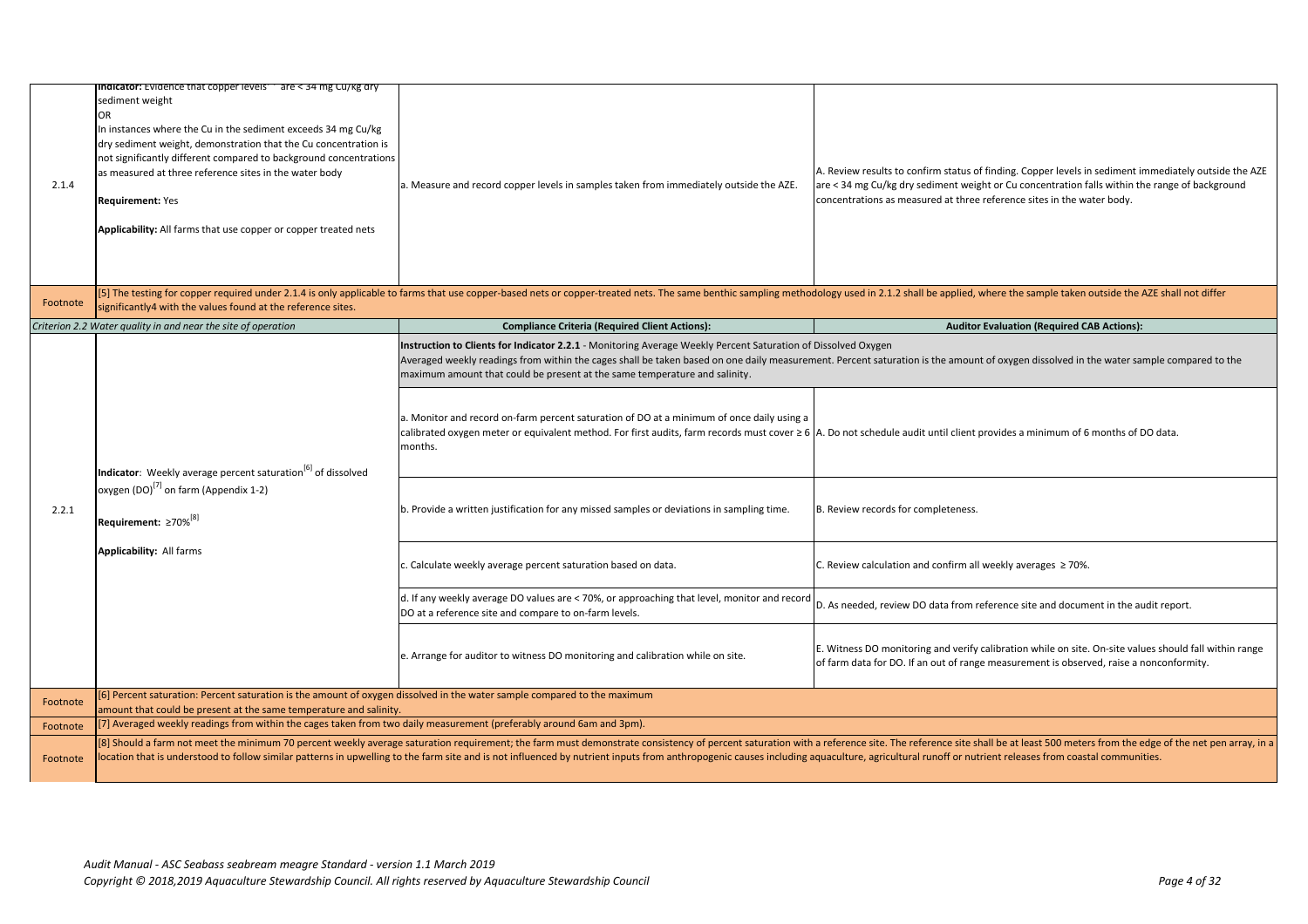| 2.2.2    | Indicator: Maximum percentage of weekly samples from 2.2.1<br>that fall under 2 mg/liter DO (Appendix 1-2)<br><b>Requirement: 5%</b><br><b>Applicability: All</b>                             | a. Calculate the percentage of on-farm samples taken for 2.2.1a that fall under 2 mg/l DO.                                                                                                                                                                                                                            | A. Review the farr                                                            |
|----------|-----------------------------------------------------------------------------------------------------------------------------------------------------------------------------------------------|-----------------------------------------------------------------------------------------------------------------------------------------------------------------------------------------------------------------------------------------------------------------------------------------------------------------------|-------------------------------------------------------------------------------|
| 2.2.3    | Indicator: Quarterly monitoring of TAN, NO3, and TP levels on the<br>farm and at a reference site <sup>[9]</sup> (Appendix 1-3)<br><b>Requirement: Yes</b><br><b>Applicability: All farms</b> | a. Develop, implement, and document a quarterly monitoring plan for Total Ammonia<br>Nitrogen, NO3, total P.                                                                                                                                                                                                          | A. Review the farr<br>IP.                                                     |
| Footnote | [9] TAN (Total Ammonia Nitrogen = total NH3+ total NH4+), TP (Total Phosphorus)                                                                                                               |                                                                                                                                                                                                                                                                                                                       |                                                                               |
|          | Indicator: Evidence that the type of biocides used in net<br>antifouling are approved according to legislation in the European                                                                | a. Identify all biocides used by the farm in net antifouling.                                                                                                                                                                                                                                                         | A. Review list of b                                                           |
| 2.2.4    | Union, the United States, Australia, or Japan<br><b>Requirement: Yes</b><br><b>Applicability: All farms</b>                                                                                   | b. Compile documentary evidence to show that each chemical used in 4.7.5a is approved<br>according to legislation in one or more of the following jurisdictions: the European Union,<br>the United States, Australia, or Japan.                                                                                       | B. Review docume                                                              |
|          | Criterion 2.3 Interaction with critical or sensitive habitats and species                                                                                                                     | <b>Compliance Criteria (Required Client Actions):</b>                                                                                                                                                                                                                                                                 | Audi                                                                          |
| 2.3.1    | Indicator: The farm shall assess the farm's (potential) impacts on                                                                                                                            | a. Collect documentation that allows an interpretation of the farms location in the context<br>of biodiversity and ecosystems that may be at risk from under assessment farm related<br>impacts.                                                                                                                      | A. Review docum<br>understanding of<br>the areas surroun<br>whether the asses |
|          | biodiversity and nearby ecosystems that contains at a minimum<br>the components outlined in Appendix 1 (see Standard).<br><b>Requirement: Yes.</b>                                            | b. Complete a detailed risk assessment for potential impacts of the farm on critical,<br>sensitive and protected habitats and species. Demonstrate how the farm has strategies and  B. Review the risk<br>programmes in place that are designed to minimise or eliminate negative impacts on<br>species and habitats. | predicted outcom                                                              |
|          | Applicability: All.                                                                                                                                                                           | c. Collect independent evidence that confirms the level of interaction and/or impact of the<br>farm on critical, sensitive or protected habitats and species. Evidence can include<br>stakeholder submission.                                                                                                         | C. Review evidend                                                             |

m's calculation and confirm that ≤ 5% of weekly samples fall under 2 mg/l DO.

m's monitoring plan and verify that the farm has collected monitoring data for N and

biocides and cross-check against treatment records and purchase records.

entary evidence to confirm compliance.

## **itor Evaluation (Required CAB Actions):**

entary evidence provided and determine whether this allows for a solid and detailed f the geographical distribution, nature and extent of biodiversity and ecosystems in nding the farm that may be at risk of under assessment farm related impacts. Evaluate essment is appropriate for the scale and intensity of the operation.

assessment for potential impacts on biodiversity and confirm plausibility of nes for any proposed mitigation strategies or programmes.

ce provided and/or discuss with independent stakeholders.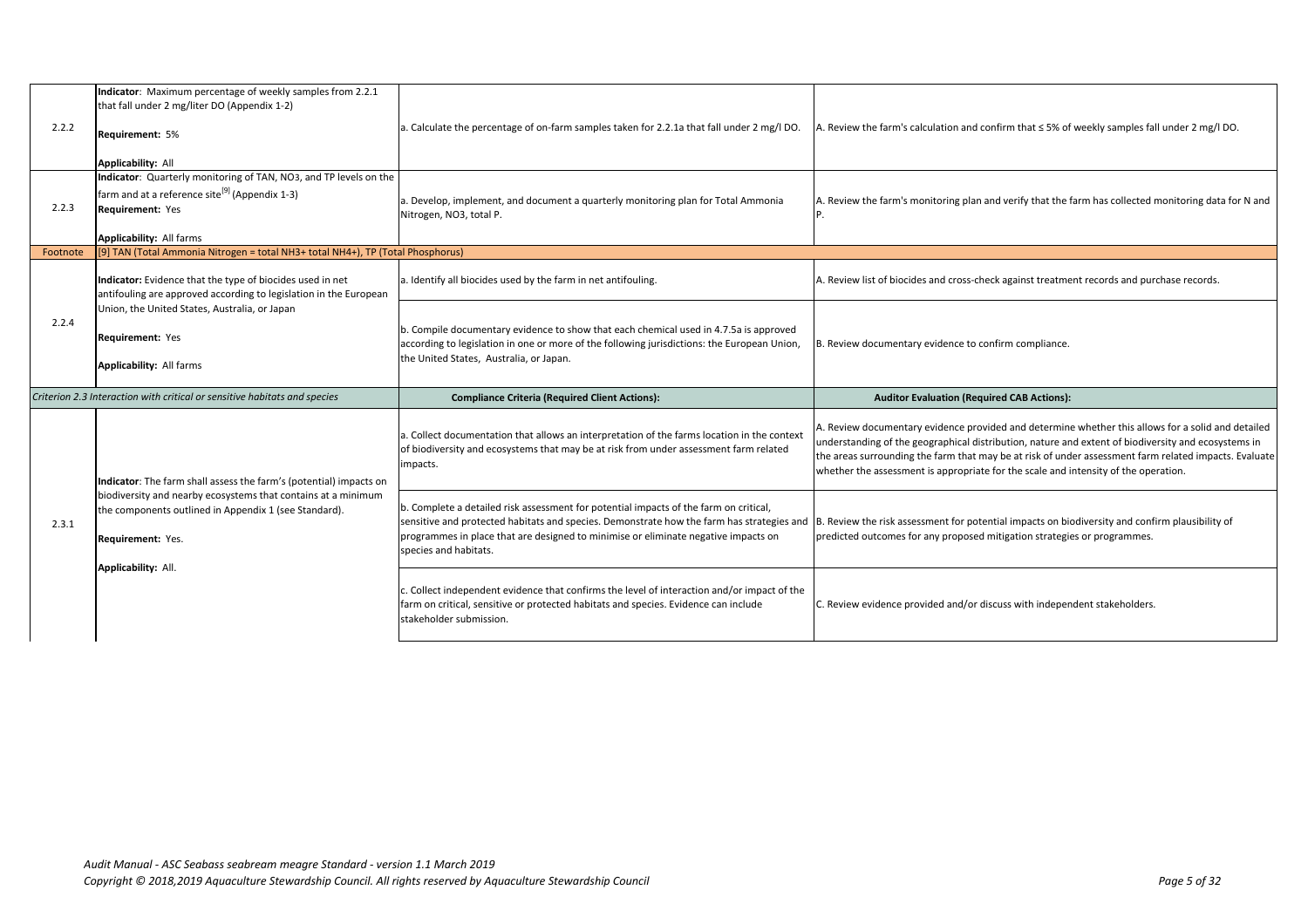|       |                                                                                                                               | Instruction to Clients for Indicator 2.3.2 - Exceptions to Requirements that Farms are not sited within Protect<br>The following exceptions shall be made for Indicator 2.3.2:<br>Exception #1: For protected areas classified by the International Union for the Conservation of Nature (IUCN) a<br>sustainable resource management).<br>Exception #2: For HCVAs if the farm can demonstrate that its environmental impacts are compatible with the c<br>placed on the farm to demonstrate that it is not negatively impacting the core reason an area has been identifi<br>Exception #3: For farms located in a protected area if it was designated as such after the farm was already in op<br>compatible with the conservation objectives of the protected area and it is in compliance with any relevant cor<br>the protected area. The burden of proof would be placed on the farm to demonstrate that it is not negatively i |                                         |
|-------|-------------------------------------------------------------------------------------------------------------------------------|-------------------------------------------------------------------------------------------------------------------------------------------------------------------------------------------------------------------------------------------------------------------------------------------------------------------------------------------------------------------------------------------------------------------------------------------------------------------------------------------------------------------------------------------------------------------------------------------------------------------------------------------------------------------------------------------------------------------------------------------------------------------------------------------------------------------------------------------------------------------------------------------------------------------------------------|-----------------------------------------|
|       |                                                                                                                               | NOTE: The guidelines on collecting spatial data for ASC can be found on https:                                                                                                                                                                                                                                                                                                                                                                                                                                                                                                                                                                                                                                                                                                                                                                                                                                                      |                                         |
|       | Indicator: Allowance for the farm to be sited in a protected area<br>or High Conservation Value Areas <sup>[10]</sup> (HCVAs) | a. Provide Geographical Information System (GIS) files according to ASC guidelines (see note<br>above) showing the boundaries of the farm relative to nearby protected areas or High<br>Conservation Value Areas (HCVAs) as defined above (see also 1.1.1a).                                                                                                                                                                                                                                                                                                                                                                                                                                                                                                                                                                                                                                                                        | A. Review GIS file<br>app) to determine |
| 2.3.2 | <b>Requirement: None</b><br><b>Applicability: All.</b>                                                                        | b. If the farm is not sited in a protected area or High Conservation Value Area as defined<br>above, prepare a declaration attesting to this fact. In this case, the requirements of 2.3.2c-d<br>do not apply.                                                                                                                                                                                                                                                                                                                                                                                                                                                                                                                                                                                                                                                                                                                      | B. Obtain a copy o<br>(as applicable).  |
|       |                                                                                                                               | c. If the farm is sited in a protected area or HCVA, review the scope of applicability of<br>Indicator 2.3.2 (see Instructions above) to determine if your farm is allowed an exception to C. Review the app<br>the requirements. If yes, inform the CAB which exception (#1, #2, or #3) is allowed and<br>provide supporting evidence.                                                                                                                                                                                                                                                                                                                                                                                                                                                                                                                                                                                             | evidence to deter                       |
|       |                                                                                                                               | d. If the farm is sited in a protected area or HCVA and the exceptions provided for Indicator<br>2.3.2 do not apply, then the farm does not comply with the requirement and is ineligible for<br>ASC certification.                                                                                                                                                                                                                                                                                                                                                                                                                                                                                                                                                                                                                                                                                                                 | D. Review eviden<br>and hence eligible  |

### ted Areas or HCVAs

as Category V or VI (these are areas preserved primarily for their landscapes or for

conservation objectives of the HCVA designation. The burden of proof would be ied as a HCVA.

peration and provided the farm can demonstrate that its environmental impacts are nditions or regulations placed on the farm as a result of the formation/designation of mpacting the core reason an area has been protected.

://www.asc-aqua.org/resources/for-farms/gis-portal/

es and cross-check against independent information sources (e.g. 1.1.1d and ASC GIS e if the farm is sited in a protected area or HCVA.

of the farm's declaration stating that the farm is not sited in a protected area or HCVA

plicability of the exception requested by the farm together with the supporting rmine if the farm is eligible. If yes, Indicator 2.3.2 is not applicable.

ice to determine whether the farm is allowed to be sited in a protected area or HCVA e for ASC certification.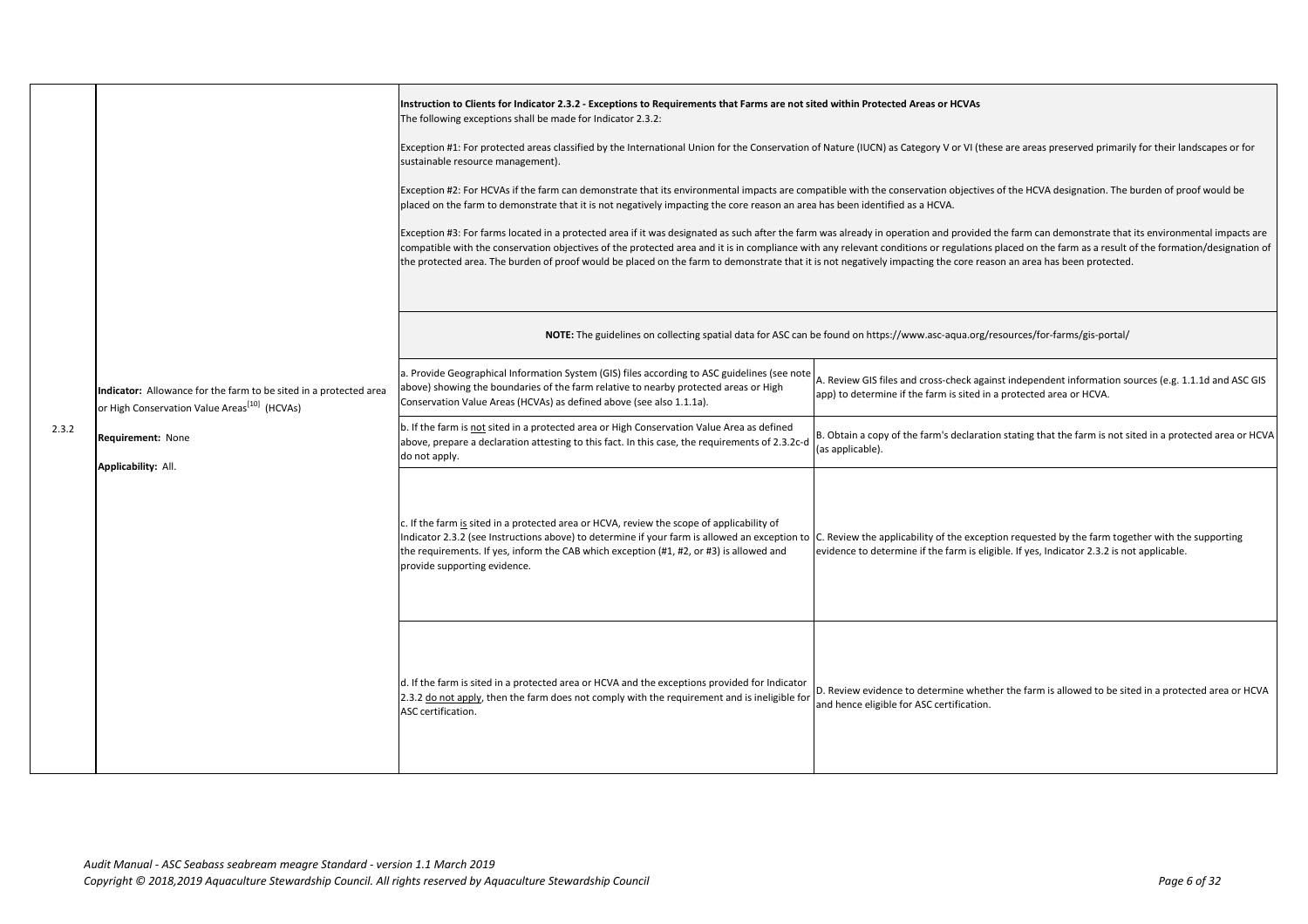| [10] Protected area: "A clearly defined geographical space, recognized, dedicated and managed through legal or other effective means, to achieve the long-term conservation of n |          |                                                                                                                                |                                                                                                                                                                                                                                                                             |                                                                                                                                                                                                                                                                                                                                                                |  |  |
|----------------------------------------------------------------------------------------------------------------------------------------------------------------------------------|----------|--------------------------------------------------------------------------------------------------------------------------------|-----------------------------------------------------------------------------------------------------------------------------------------------------------------------------------------------------------------------------------------------------------------------------|----------------------------------------------------------------------------------------------------------------------------------------------------------------------------------------------------------------------------------------------------------------------------------------------------------------------------------------------------------------|--|--|
|                                                                                                                                                                                  | Footnote |                                                                                                                                |                                                                                                                                                                                                                                                                             | High Conservation Value Areas (HCVA): Natural habitats where conservation values are considered to be of outstanding significance or critical importance. HCVA are designated t<br>critical conservation values—both social and environmental—and for planning ecosystem management in order to ensure that these high conservation values are maintained or e |  |  |
|                                                                                                                                                                                  |          | Indicator: Allowance for the farm to be sited closer than 500                                                                  | a. Provide a recent map showing the location of the farm relative to nearby seagrass<br>(Posidonia oceanica, Cymodocea nodosa, Zoostera marina and Zoostera noltii) meadows.                                                                                                | A. Review map ar<br>sited <500m from                                                                                                                                                                                                                                                                                                                           |  |  |
|                                                                                                                                                                                  | 2.3.3    | meters to a seagrass meadow(s) <sup>[11]</sup> measure from the edge of the<br>AZE<br>Requirement: None<br>Applicability: All. | b. If the farm is not sited <500m from a seagrass meadow, prepare a declaration attesting to B. Obtain a copy<br>this fact.                                                                                                                                                 | meadow.                                                                                                                                                                                                                                                                                                                                                        |  |  |
|                                                                                                                                                                                  | Footnote | [[11] A "seagrass meadow" is defined as an area of >10m2 covered by aggregated seagrass.                                       |                                                                                                                                                                                                                                                                             |                                                                                                                                                                                                                                                                                                                                                                |  |  |
|                                                                                                                                                                                  |          | Criterion 2.4 Interaction with wildlife, including predators                                                                   | <b>Compliance Criteria (Required Client Actions):</b>                                                                                                                                                                                                                       | Aud                                                                                                                                                                                                                                                                                                                                                            |  |  |
|                                                                                                                                                                                  |          | Indicator: Use of submerged acoustic deterrent devices                                                                         | a. Prepare a written statement affirming that the farm's management is committed to not<br>using submerged acoustic deterrent devices (ADDs) or submerged acoustic harassment<br>devices (AHDs) for control of marine pests and/or predators.                               | A. Confirm that fa<br>use of submerged                                                                                                                                                                                                                                                                                                                         |  |  |
|                                                                                                                                                                                  | 2.4.1    | <b>Requirement: Not allowed</b><br><b>Applicability: All</b>                                                                   | b. Compile documentary evidence to show that no submerged ADDs or AHDs are used on<br>the farm (e.g. predator and pest control procedure and evidence of implementation).                                                                                                   | <b>B.</b> Review docum<br>of predator incide<br>members.                                                                                                                                                                                                                                                                                                       |  |  |
|                                                                                                                                                                                  |          |                                                                                                                                |                                                                                                                                                                                                                                                                             | C. During the on-<br>present or in -use                                                                                                                                                                                                                                                                                                                        |  |  |
|                                                                                                                                                                                  |          | Indicator: Number of mortalities <sup>[12]</sup> of endangered or red-                                                         | a. Provide a list of endangered and red-listed animals occurring in the farm lease area and<br>surrounding areas.                                                                                                                                                           | A. Review species                                                                                                                                                                                                                                                                                                                                              |  |  |
| 2.4.2                                                                                                                                                                            |          | $\vert$ listed $\vert^{13}$ animals in the farm lease area and adjacent areas due to                                           | b. Produce a documented record of the farm's impact on biodiversity and nearby<br>farm operations, personnel or associates over the previous 2 years  ecosystems. Detail species/habitats, spatial/temporal aspects, type of interaction and B. Verify the actu<br>outcome. |                                                                                                                                                                                                                                                                                                                                                                |  |  |
|                                                                                                                                                                                  |          | Requirement: 0.<br><b>Applicability: All.</b>                                                                                  | c. Establish list of predators and pests requiring control. Identify clearly the permitted<br>mitigation/control procedures and records that must be kept.                                                                                                                  | C. Verify that the<br>documentary rec<br>independent part                                                                                                                                                                                                                                                                                                      |  |  |
|                                                                                                                                                                                  | Footnote |                                                                                                                                | [12] Mortalities: includes animals intentionally killed through lethal action as well as accidental deaths through entanglement or other means.                                                                                                                             |                                                                                                                                                                                                                                                                                                                                                                |  |  |
|                                                                                                                                                                                  | Footnote | [13] Species listed as endangered or critically endangered by the IUCN or on a national endangered species list.               |                                                                                                                                                                                                                                                                             |                                                                                                                                                                                                                                                                                                                                                                |  |  |
|                                                                                                                                                                                  |          | Indicator: Allowance for intentional lethal action against<br>predators/wildlife on the farm site.                             | a. Maintain a log of predator control events that allows for verification of adherence to ASC   A. Review the pre<br>requirements regarding predator control.                                                                                                               | in all cases of leth                                                                                                                                                                                                                                                                                                                                           |  |  |
|                                                                                                                                                                                  |          |                                                                                                                                |                                                                                                                                                                                                                                                                             |                                                                                                                                                                                                                                                                                                                                                                |  |  |

ature with associated ecosystem services and cultural values through a multi-stakeholder approach that provides a systematic basis for identifying chtm social and the social and for planning environment in the form management in order to ensure the to ensur

nd cross-check against independent information sources to determine if the farm is m a seagrass meadow.

of the farm's declaration stating that the farm is not sited <500m from a seagrass

## **Combilition (Required CAB Actions):**

farm management has prepared a written statement of commitment to the total noned marine ADD's and /or AHD's.

entary evidence (e.g. predator management policies and control procedures, records lents) and cross-check against interviews with farm staff and local community

-site audit, inspect the farm to confirm whether any submerged ADDs or AHDs are e at the facilities.

s list and seek independent verification of completeness.

al level of impact on biodiversity through discussion with farm staff.

farm does not permit lethal management of endangered or red-listed species in cords. If appropriate, corroborate evidence through discussion with farm staff and/or ties.

edator control log and verify if company procedures are implemented and adhered to hal predator management.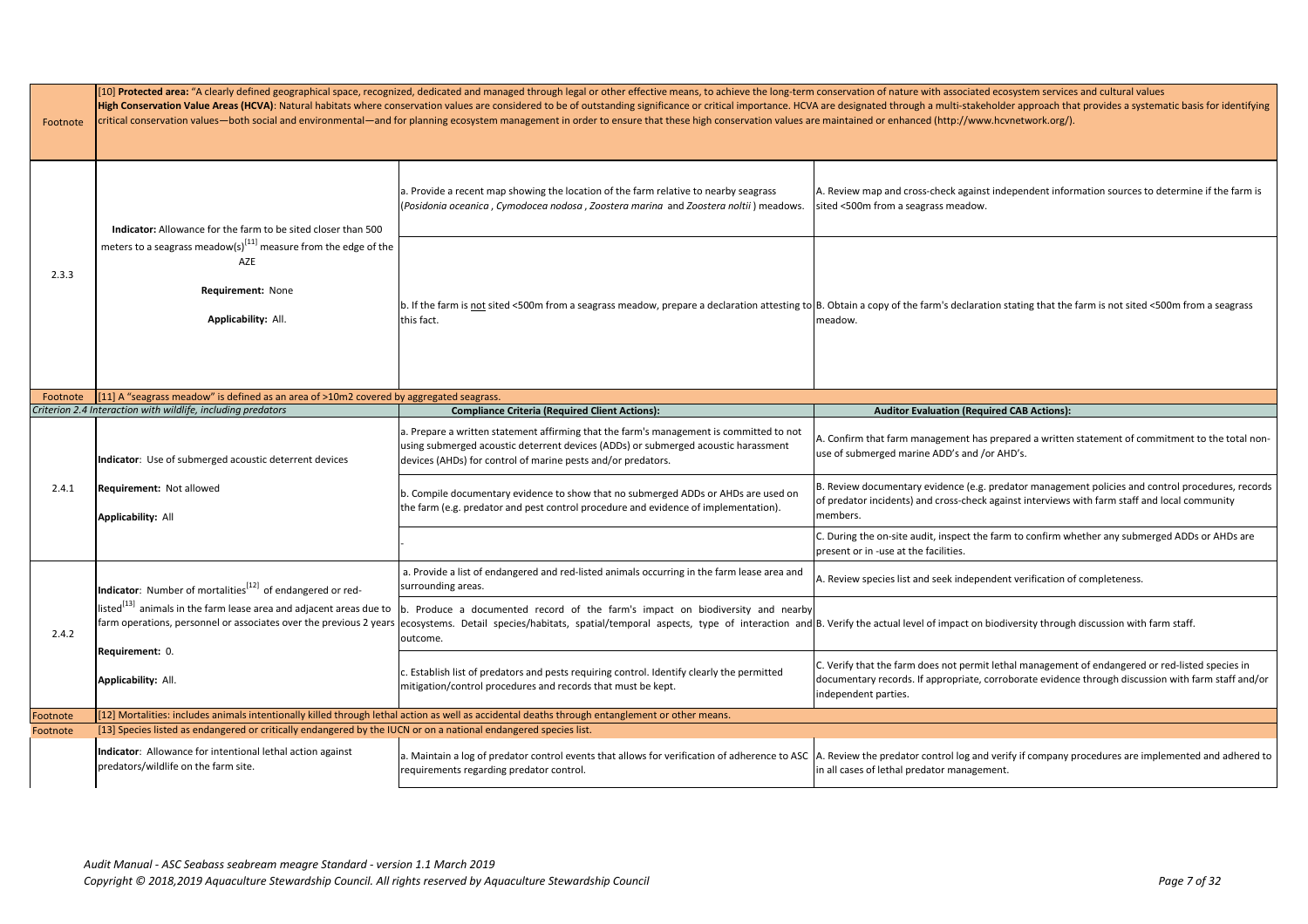| 2.4.3    | <b>Requirement:</b> None, unless human safety is immediately<br>threatened.<br>Applicability: All.                                                                                                                                                                              |                                                                                                                                                                                                                                                                                                                                                                                                                                                                                                                                                                                                                                | B. Interview staff<br>managing predat                                             |
|----------|---------------------------------------------------------------------------------------------------------------------------------------------------------------------------------------------------------------------------------------------------------------------------------|--------------------------------------------------------------------------------------------------------------------------------------------------------------------------------------------------------------------------------------------------------------------------------------------------------------------------------------------------------------------------------------------------------------------------------------------------------------------------------------------------------------------------------------------------------------------------------------------------------------------------------|-----------------------------------------------------------------------------------|
|          | Indicator: All lethal incidents are recorded and categorized <sup>[14]</sup> and<br>reported to ASC.                                                                                                                                                                            |                                                                                                                                                                                                                                                                                                                                                                                                                                                                                                                                                                                                                                | A. Verify lethal in                                                               |
| 2.4.4    | <b>Requirement: Yes</b><br><b>Applicability: All</b>                                                                                                                                                                                                                            | a. Record all mortalities, species and time of the event.                                                                                                                                                                                                                                                                                                                                                                                                                                                                                                                                                                      | B. Verify if lethal                                                               |
| Footnote | [14] Categorized by the reason of incident                                                                                                                                                                                                                                      |                                                                                                                                                                                                                                                                                                                                                                                                                                                                                                                                                                                                                                |                                                                                   |
| 2.4.5    | Indicator: In the event of any lethal incident, evidence that an<br>assessment of the probability of lethal incident(s) has been<br>undertaken and demonstration of concrete steps taken by the<br>farm to reduce the risk of future incidences                                 | a. Carry out documented review of lethal incidents and revise risk assessment and<br>procedures (see 2.3.1) if necessary / as appropriate.                                                                                                                                                                                                                                                                                                                                                                                                                                                                                     | A. Examine audit<br>management pro                                                |
|          | Requirement: Yes.<br>Applicability: All.                                                                                                                                                                                                                                        | b. Demonstrate through revision of procedures that management of predators is<br>continually being reviewed with a view to eliminating the need for lethal management.                                                                                                                                                                                                                                                                                                                                                                                                                                                         | B. During the on-<br>changes in proce                                             |
|          | PRINCIPLE 3: PROTECT THE HEALTH AND GENETIC INTEGRITY OF WILD POPULATIONS                                                                                                                                                                                                       |                                                                                                                                                                                                                                                                                                                                                                                                                                                                                                                                                                                                                                |                                                                                   |
|          | Criterion 3.1 Culture of non-native species                                                                                                                                                                                                                                     | <b>Compliance Criteria (Required Client Actions):</b>                                                                                                                                                                                                                                                                                                                                                                                                                                                                                                                                                                          | Aud                                                                               |
| 3.1.1    |                                                                                                                                                                                                                                                                                 | a. Confirm to the CAB that the farm only produces native species.                                                                                                                                                                                                                                                                                                                                                                                                                                                                                                                                                              | A. Confirm the fa<br>species under cul<br>suppliers of juver<br>obtain descriptio |
|          | <b>Indicator:</b> Culture of a non-native species $^{[15]}$ .                                                                                                                                                                                                                   | b. If non-native species, provide verifiable evidence that the species has alredy become<br>established in the country and/or region/state prior to the publishing of the Sea Bass/Sea<br>Bream standard                                                                                                                                                                                                                                                                                                                                                                                                                       | B. Review eviden<br>prior to publication<br>independent and                       |
|          | Requirement: None, unless the farmed species is ecologically<br>established <sup>[16]</sup> in the region at time of publication of the ASC<br>Seabass, Seabream, and Meagre Standard v1.0<br>Applicability: All.<br>prior to it exiting the system to the natural environment. | c. If the farm cannot provide evidence for 3.1.1b, provide documented evidence that the<br>production system is closed to the natural environment and for each of the following:<br>1) non-native species are separated from wild fish by effective physical barriers that are in<br>place and well maintained;<br>2) barriers ensure there are no escapes of reared fish specimens that might survive and<br>subsequently reproduce; and<br>3) barriers ensure there are no escapes of biological material that might survive and<br>subsequently reproduce (e.g. UV or other effective treatment) by treating effluent water | C. Review eviden<br>during on-site au                                             |

*Audit Manual - ASC Seabass seabream meagre Standard - version 1.1 March 2019 Copyright © 2018,2019 Aquaculture Stewardship Council. All rights reserved by Aquaculture Stewardship Council Page 8 of 32*

and/or stakeholders during the on-site audit with respect to procedures for tors.

here incidents over the current production cycle (calendar year).

incidents are reported to ASC.

evidence that shows whether risks to species are reviewed and if predator pcedures are revised in accordance with changes in risk or efficacy of management.

-site audit, discuss predator management with stf10aff in order to verify that any edure have been implemented.

### **Combilgibiana: CREQUITED Actions** (Required CAB Actions):

arm does not produce a non-native species by comparing indigenous species to the lltivation. Cross-check species under cultivation against a sample of records from niles to the farm. Auditors may refer to online resources including fishbase.org to ons of different species.

Ice that the non-native species has already become established in the country/region ion of the Sea Bass/Sea Bream standard. Verify through interview/discussion with d/or regulatory agencies.

nce that the farm complies with each point raised in 3.1.1c and confirm by inspection dit. Cross check against related farm records..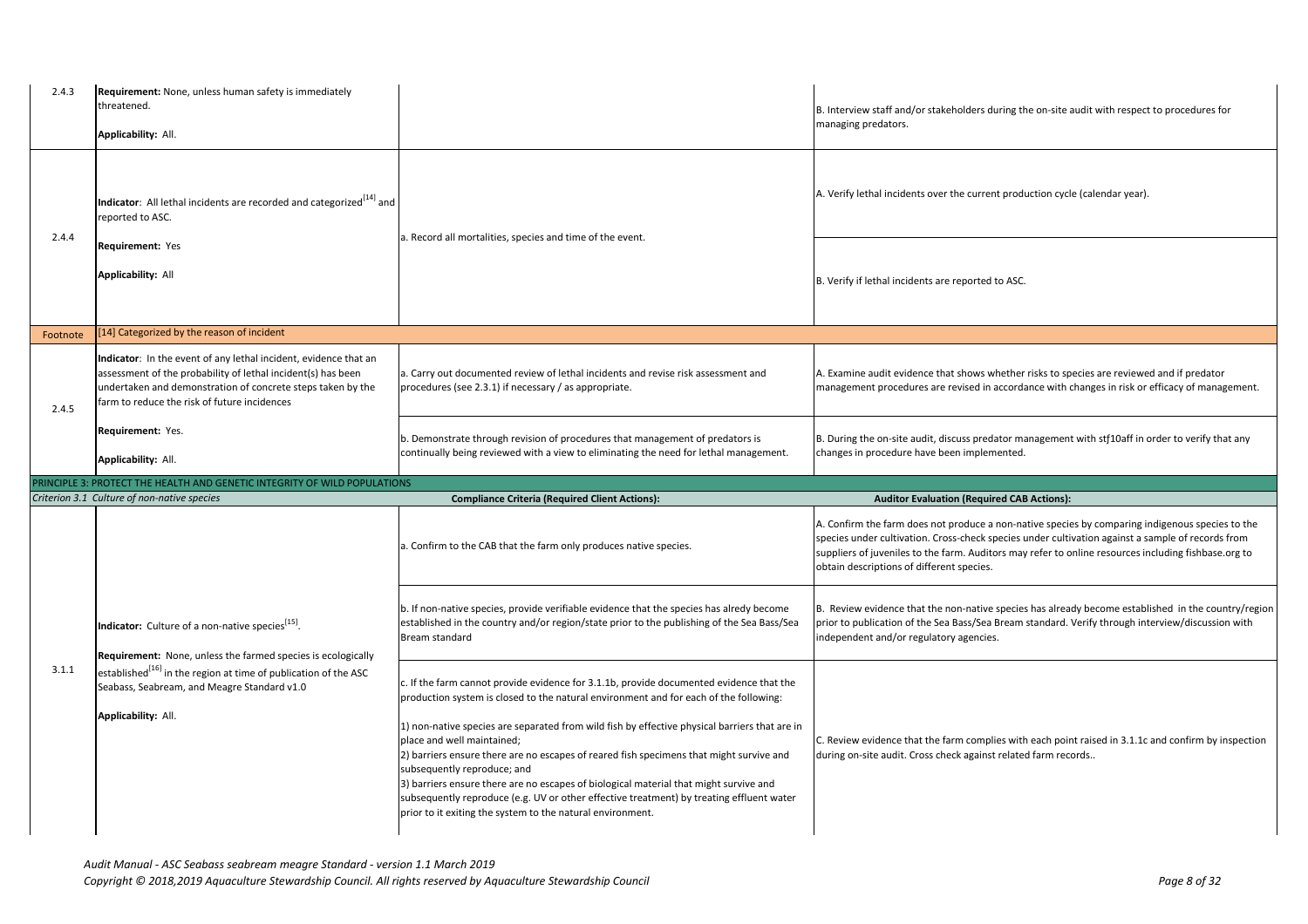| Footnote              | [15] Includes non-native species for parasite control or other on-farm management purposes.                                                                                               |                                                                                                                                                                                                                                                                                                                                                                                                                                                                                                                                                                                                                    |                                                              |
|-----------------------|-------------------------------------------------------------------------------------------------------------------------------------------------------------------------------------------|--------------------------------------------------------------------------------------------------------------------------------------------------------------------------------------------------------------------------------------------------------------------------------------------------------------------------------------------------------------------------------------------------------------------------------------------------------------------------------------------------------------------------------------------------------------------------------------------------------------------|--------------------------------------------------------------|
| Footnote              | [[16] Ecologically established references to fully self-sustaining population(s).                                                                                                         |                                                                                                                                                                                                                                                                                                                                                                                                                                                                                                                                                                                                                    |                                                              |
|                       | Criterion 3.2 Introduction of transgenic species<br><b>Compliance Criteria (Required Client Actions):</b>                                                                                 |                                                                                                                                                                                                                                                                                                                                                                                                                                                                                                                                                                                                                    | Audi                                                         |
|                       |                                                                                                                                                                                           | a. Prepare a declaration stating that the farm does not use transgenic stock.                                                                                                                                                                                                                                                                                                                                                                                                                                                                                                                                      | A. Verify declarat                                           |
|                       | Indicator: Culture of transgenic <sup>[17]</sup> fish                                                                                                                                     | b. Maintain records for the origin of all cultured stocks including stocking date, supplier<br>details, and contact person(s) for stock purchases.                                                                                                                                                                                                                                                                                                                                                                                                                                                                 | B. Review records                                            |
| 3.2.1                 | <b>Requirement: Not permitted</b><br>Applicability: All.                                                                                                                                  | c. Ensure stock purchase/origin documentation clearly identifies genetic status and whether<br>stock is transgenic or not.                                                                                                                                                                                                                                                                                                                                                                                                                                                                                         | C. Review stock p<br>cultured, test sto<br>genetic analysis. |
| Footnote              | [[17] Artificially introduced genes from other species in the genome of the fish.                                                                                                         |                                                                                                                                                                                                                                                                                                                                                                                                                                                                                                                                                                                                                    |                                                              |
| Criterion 3.3 Escapes |                                                                                                                                                                                           | <b>Compliance Criteria (Required Client Actions):</b>                                                                                                                                                                                                                                                                                                                                                                                                                                                                                                                                                              | Audi                                                         |
|                       |                                                                                                                                                                                           | a. Prepare a Escape Prevention and Management Plan that includes a detailed farm<br>operations risk assessment and submit it to the CAB prior to the first audit. The plan should<br>explicitly detail what maintenance procedures are critical and important in the context of<br>avoiding escapes, including but not limited to farm equipment maintenance and frequency<br>of net inspections.                                                                                                                                                                                                                  | A. Obtain and rev                                            |
| 3.3.1                 | Indicator: Evidence of a well-designed, maintained and managed<br>culture system, infrastructure and farm management <sup>[18]</sup> to<br>minimize escapes during grow- out and harvest. | b. If the farm operates an open net pen system, ensure the plan (3.3.1a):<br>1) clearly identifies the important and crucial issues in the context of minimizing escape<br>events; and<br>2) sets out clear procedures for ensuring:<br>• net strength testing;<br>• use of appropriate net mesh size;<br>• net traceability;<br>• system robustness;<br>• predator management;<br>• record keeping;<br>• reporting risk events (e.g. holes, infrastructure issues, handling errors);<br>• staff training to cover all of the above areas; and<br>• staff training on escape prevention and counting technologies. | B. Confirm the far                                           |
|                       | Requirement: Yes.<br>Applicability: All.                                                                                                                                                  | c. If the farm operates a closed system, ensure the plan (3.3.1a):<br>1) clearly identifies the important and critical issues in the context of minimizing escape<br>events; and<br>2) sets out clear procedures for ensuring:<br>• system robustness;<br>• predator management;<br>• record keeping;<br>• reporting risk events (e.g. holes, infrastructure issues, handling errors);<br>• staff training to cover all of the above areas; and<br>• staff training on escape prevention and counting technologies.                                                                                                | C. Confirm the far                                           |

# **Compliance CAB Actions: Required CAB Actions**):

tion of no use of transgenic stock.

s to confirm compliance with stock origin record keeping requirements.

ourchase/origin documentation. If the auditor suspects that transgenic fish are being ck identity by collecting 3 fish and sending to an ISO 17025 certified laboratory for

**Itor Evaluation (Required CAB Actions):** 

view the farm's Escape Prevention and Management Plan

rm's Escape Prevention and Management Plan contains all required elements.

rm's Escape Prevention and Management Plan contains all required elements.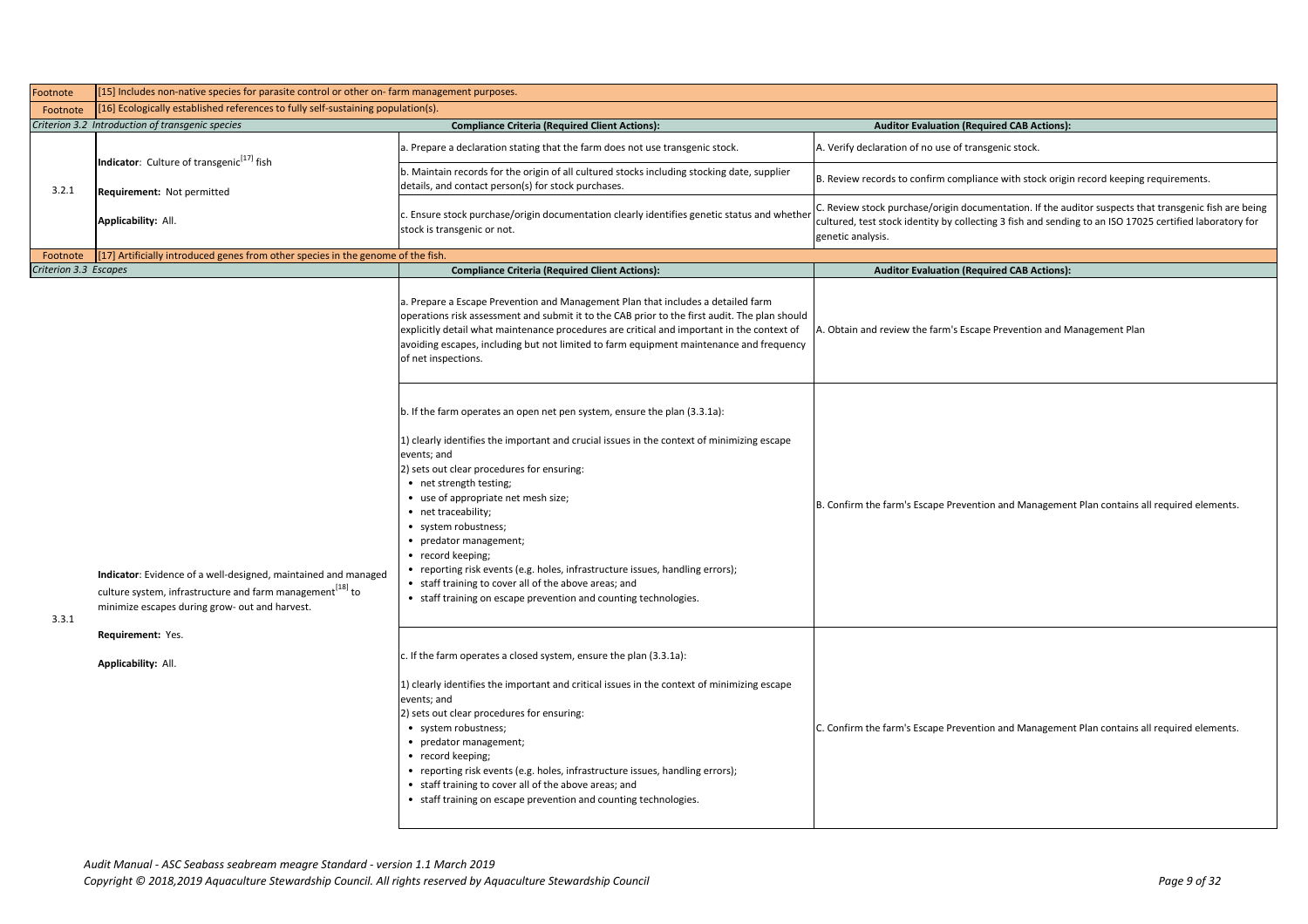G. Confirm the farm's Escape Prevention and Management Plan is revised yearly.

med fish and predators, net testing and maintenance, nets with appropriate net

he farm keeps records of counting accuracy for the counting technology or method ocking and harvest.

nt obtains information from fingerling suppliers (if applicable).

farm calibrates counting equipment as recommended by the manufacturer.

ated accuracy of the farm's counting technology or counting method is ≥ 98% at both vest. Stated accuracy shall be determined by the spec sheet for counting machines mon estimates of error for any hand-counts.

submission for completeness and accuracy of information. Cross-check with the plained loss, maintenance records for small tears in net, predator attacks, etc.

culation and confirm compliance with the requirement.

arm procedures and records demonstrate ongoing and continuous monitoring and pes as well as events that may have given rise to escape.

eriod and this time window starts at the beginning of the production cycle (Calendar

| d. Maintain records as specified in the plan.                                       | D. Review docume                       |
|-------------------------------------------------------------------------------------|----------------------------------------|
| e. Train staff on escape prevention planning and management as per the farm's plan. | E. Review records<br>on escape prevent |
|                                                                                     | F. Interview farm                      |
|                                                                                     | G Confirm the far                      |

| Footnote | [18] Proper farm management regarding escape prevention includes, but is not minimized to:<br>2) assessing the risks for the listed risk factors (under 1) and developing Standard Operating Procedures (SOP) for<br>(3) training staff to be aware of the (potential) risks and to follow escape prevention SOP to minimize escape risk(s)<br>4) record keeping and implementing corrective actions were identified | 1) assessing potential factors that can result in fish escapes (e.g. siting related to marine navigation, nets with appropriate net strength - including resistance to net biting from farmed f<br>mesh size, appropriate mooring and cage-system robustness - including protection against floating debris and forecastable weather events, fish handling/transport procedures),<br>5) reviewing the escape prevention management system on a yearly basis, or when escape events occur, and revise where and when needed. |                                                                             |
|----------|----------------------------------------------------------------------------------------------------------------------------------------------------------------------------------------------------------------------------------------------------------------------------------------------------------------------------------------------------------------------------------------------------------------------|-----------------------------------------------------------------------------------------------------------------------------------------------------------------------------------------------------------------------------------------------------------------------------------------------------------------------------------------------------------------------------------------------------------------------------------------------------------------------------------------------------------------------------|-----------------------------------------------------------------------------|
|          | Indicator: The farm shall count all fish at every stocking, grading                                                                                                                                                                                                                                                                                                                                                  | a. Maintain records of accuracy of the counting technology used by the farm at times of<br>stocking and harvest. Records include copies of spec sheets for counting machines and<br>common estimates of error for hand-counts.                                                                                                                                                                                                                                                                                              | A. Confirm that the farr<br>used on site at stocking                        |
| 3.3.2    | and harvest event with a counting accuracy of ≥98% <sup>[19]</sup><br><b>Requirement: Yes</b>                                                                                                                                                                                                                                                                                                                        | b. If counting takes place off site (e.g. hatchery), obtain and maintain documents from the<br>supplier showing the accuracy of the counting method used (as above).                                                                                                                                                                                                                                                                                                                                                        | B. Verify the client obta                                                   |
|          | <b>Applicability: All</b>                                                                                                                                                                                                                                                                                                                                                                                            | c. During audits, arrange for the auditor to witness calibration of counting machines (if used<br>by the farm).                                                                                                                                                                                                                                                                                                                                                                                                             | C. Verify that the farm                                                     |
|          |                                                                                                                                                                                                                                                                                                                                                                                                                      |                                                                                                                                                                                                                                                                                                                                                                                                                                                                                                                             | D. Confirm the stated a<br>stocking and harvest. St<br>and through common e |
| Footnote |                                                                                                                                                                                                                                                                                                                                                                                                                      | [19] Accuracy of the counting technology (taken from manufacturer spec sheets) shall be validated and documented (e.g. frequency of hand counts)                                                                                                                                                                                                                                                                                                                                                                            |                                                                             |
|          | Indicator: Total amount of known escapes <sup>[20]</sup> allowed per<br>production cycle (calendar year)                                                                                                                                                                                                                                                                                                             | a. Maintain detailed records of all incidences of confirmed or suspected escapes (specifying<br>date, cause, and estimated number of escapees), mortalities, stocking count, harvest count<br>(recovered fish).                                                                                                                                                                                                                                                                                                             | A. Review client submis<br>estimate of unexplaine                           |
| 3.3.3    | Requirement: 4% <sup>[21]</sup> of stocked count based on ≥98% counting<br>accuracy                                                                                                                                                                                                                                                                                                                                  | b. Aggregate cumulative escapes and cumulative stocking counts in the most recent<br>production cycle (calendar year)                                                                                                                                                                                                                                                                                                                                                                                                       | B. Review the calculation                                                   |
|          | <b>Applicability: All.</b>                                                                                                                                                                                                                                                                                                                                                                                           |                                                                                                                                                                                                                                                                                                                                                                                                                                                                                                                             | C. Confirm that farm pr<br>recording of escapes as                          |
| Footnote | [20] Total amount of known escapes are all fish known to have escaped e.g. through handling errors.                                                                                                                                                                                                                                                                                                                  |                                                                                                                                                                                                                                                                                                                                                                                                                                                                                                                             |                                                                             |
| Footnote | [21] An exception (>4%) to this Standard may be made for an escape event that is clearly documented as being outside the farm's control. Only 1 exception is allowed in a 9-year period<br>year) for which the farm is applying for initial certification. The farmer must demonstrate that there was no reasonable way to predict and/or mitigate the event that caused the escape.                                 |                                                                                                                                                                                                                                                                                                                                                                                                                                                                                                                             |                                                                             |

entary evidence showing implementation of the plan.

(i.e. attendance records, meeting notes) to confirm that farm staff attend training tion and management.

workers to confirm that the plan is implemented.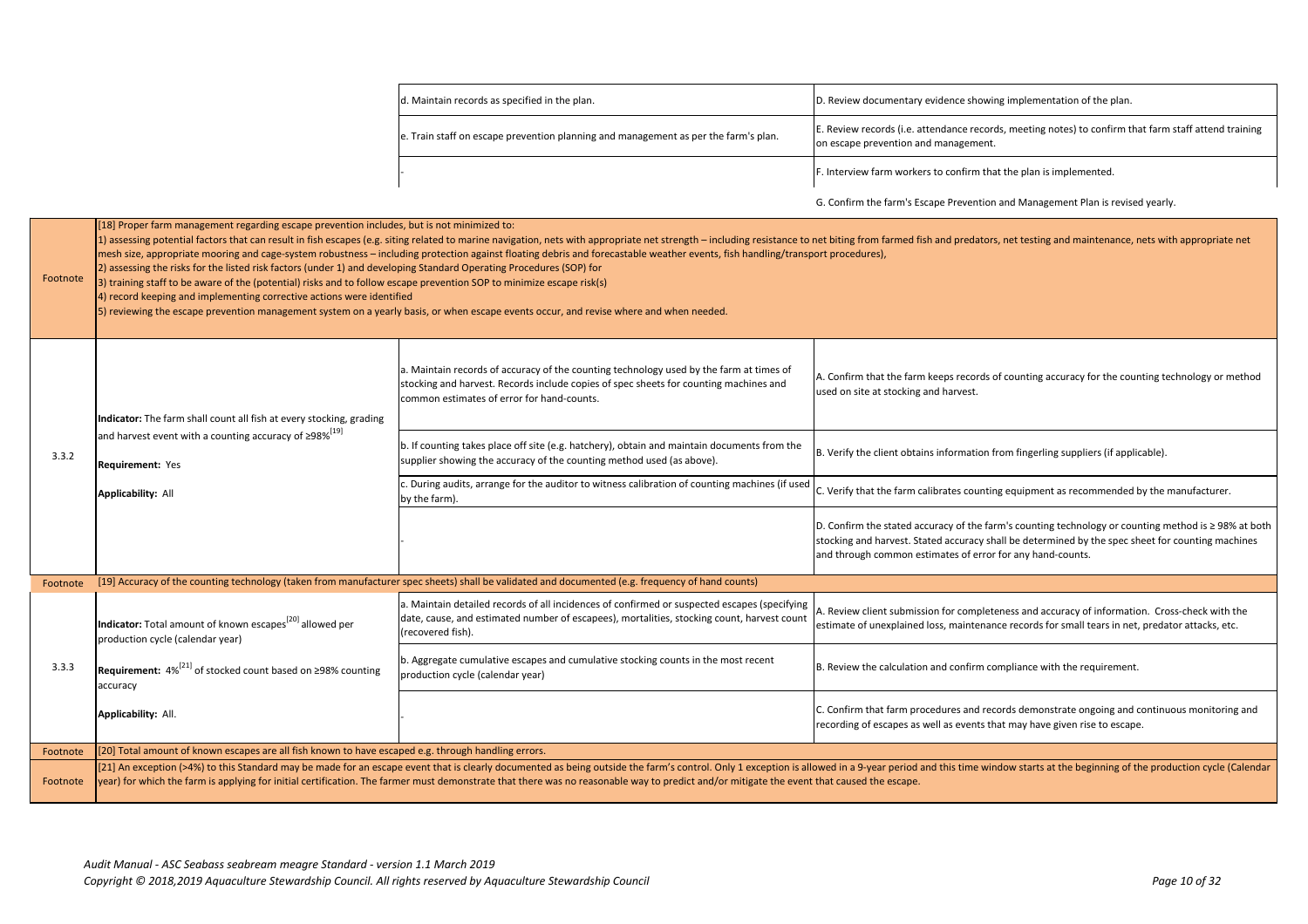|          | cycle                                                                                                                                                          | Indicator: Total amount of unexplained loss <sup>122]</sup> per production a. Maintain detailed records of all incidences of confirmed or suspected escapes (specifying<br>date, cause, and estimated number of escapees), mortalities, stocking count, harvest count  A. Review farm re<br>(recovered fish). |                                           |
|----------|----------------------------------------------------------------------------------------------------------------------------------------------------------------|---------------------------------------------------------------------------------------------------------------------------------------------------------------------------------------------------------------------------------------------------------------------------------------------------------------|-------------------------------------------|
| 3.3.4    | Requirement: 2% of stocked count based on ≥98% counting<br>accuracy<br>Applicability: All.                                                                     | b. Calculate the total unexplained loss = stocking count - harvest count - mortality count -<br>known escapes (see indicator 3.3.3).                                                                                                                                                                          | B. Review the cald                        |
| Footnote |                                                                                                                                                                | [22] Calculated at the end of the production cycle (calendar year) as: Unexplained loss = Stocking count - harvest count - mortality count - known escapes (see indicator 3.3.3). Sto                                                                                                                         |                                           |
|          | Indicator: Number of known escapes and unexplained losses are<br>documented and made public as well as reported to ASC on an                                   | a. The results from 3.3.4a are publicly available. Keep records of when and where escape<br>records where made public (e.g. date posted to a company website) for all production<br>cycles (calendar year).                                                                                                   | A. Verify farm eso                        |
| 3.3.5    | annual basis.                                                                                                                                                  |                                                                                                                                                                                                                                                                                                               | B. Verify if lethal i                     |
|          | <b>Requirement: Yes</b>                                                                                                                                        |                                                                                                                                                                                                                                                                                                               |                                           |
|          | Applicability: All.                                                                                                                                            |                                                                                                                                                                                                                                                                                                               |                                           |
|          | Criterion 3.4 Source of fingerlings/seed stock <sup>[23]</sup>                                                                                                 | <b>Compliance Criteria (Required Client Actions):</b>                                                                                                                                                                                                                                                         | Audi                                      |
| Footnote | met ASC requirements.                                                                                                                                          | [23] This Standard defines seed/fingerling as entering an ASC certified farm to be < 10g unless they come from and ASC certified farm/facility. A farm seeking certification would ne                                                                                                                         |                                           |
| 3.4.1    | Indicator: Source of fingerlings<br><b>Requirement: Hatchery only</b><br>Applicability: All.                                                                   | a. Provide details of the source of all fingerlings. Provide supporting documentation<br>including purchase orders, invoices, delivery notes etc. that attest to the origin of<br>fingerlings.                                                                                                                | A. Verify from doo<br>a wild source.      |
| 3.4.2    | Indicator: Traceability of all hatchery purchased fingerlings to<br>their source.                                                                              | a. Provide supporting documentation including purchase orders, transit/movement<br>authorisations, invoices, delivery notes, stocking records etc. that attest to the origin of all<br>stock present on the farm.                                                                                             | A. Review docum<br>stock under cultur     |
|          | <b>Requirement: Yes.</b>                                                                                                                                       |                                                                                                                                                                                                                                                                                                               | B. During the ons                         |
|          | Applicability: All.                                                                                                                                            |                                                                                                                                                                                                                                                                                                               | documentation pr                          |
| 3.4.3    | Indicator: The fingerling supplier has a documented fish health<br>and bio-security protocol or a comparable 3rd party certificate<br><b>Requirement: Yes.</b> | a. Obtain a copy of the fingerling supplier's fish health management plan and bio-security<br>protocol for the identification and monitoring of fish disease and parasites.                                                                                                                                   | A. Verify that the<br>fingerling supplier |
|          | Applicability: All.                                                                                                                                            | b. Obtain internationally/nationally recognized 3rd party certificate for fish health and bio-<br>security from fingerling suppliers.                                                                                                                                                                         | B. Verify that farn<br>security.          |
|          |                                                                                                                                                                |                                                                                                                                                                                                                                                                                                               |                                           |

ecords for completeness.

culation and confirm compliance with the requirement.

ocking count and harvest count numbers must be based on ≥98% counting accuracy.

cape records are public available.

incidents are reported to ASC.

**Itor Evaluation (Required CAB Actions):** 

eed to demonstrate through documentation that its fingerling or seed suppliers have

cumentation that all fingerlings used to stock the farm came from a hatchery and not

entary evidence provided to the audit team and determine whether the origin of all ire can reliably be traced to the original hatchery.

site audit discuss the origin of stocks present with farm staff and cross check with rovided at 3.4.2a.

 $\epsilon$  farm obtains copies of fish health management plans and bio-security protocols from ers.

m has obtained copies of fingerling suppliers certificates for fish health and bio-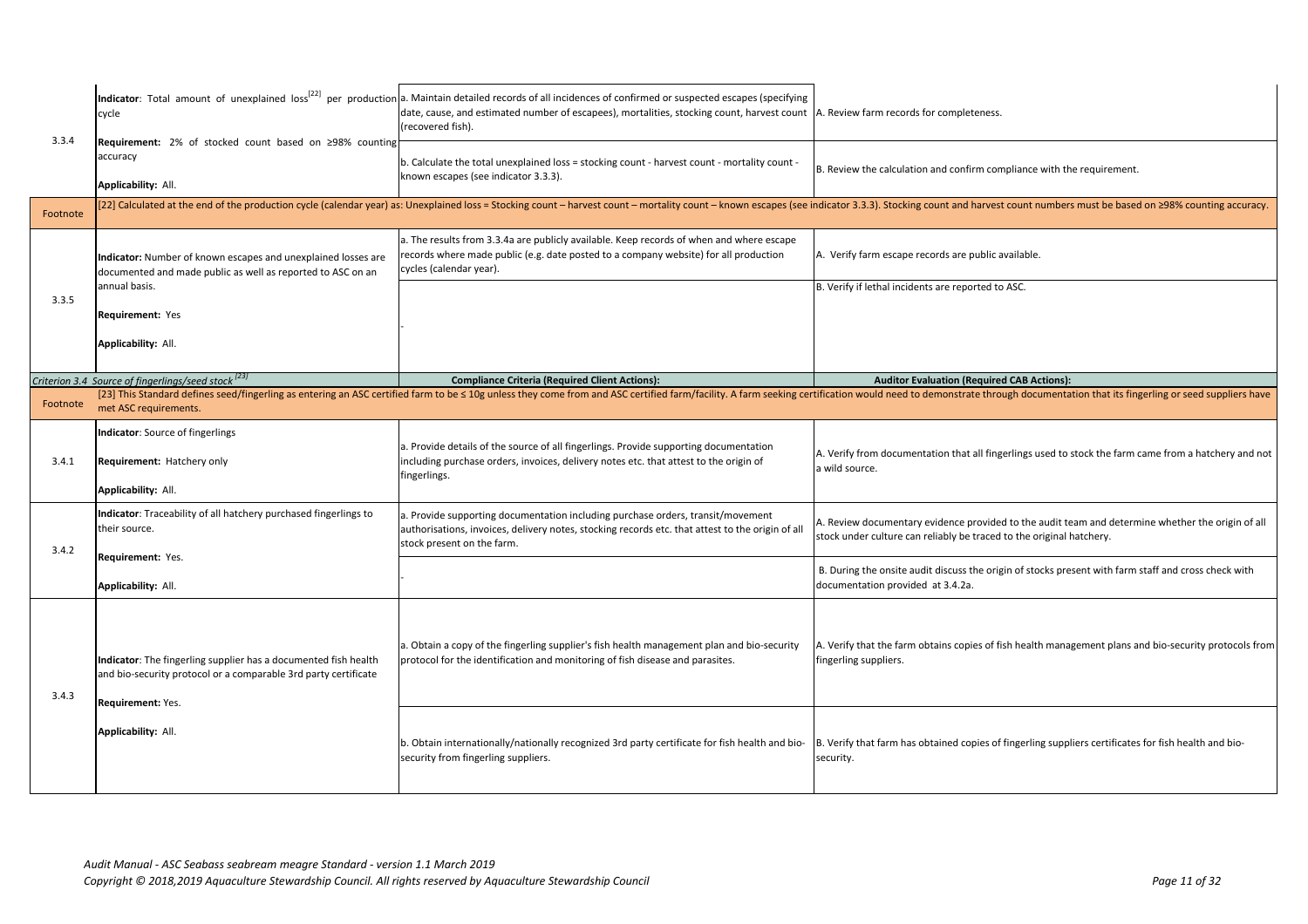a. Maintain detailed records of all feed suppliers and purchases including contact a. Manual decared records of all reed suppliers and purchases including contact and the number of feed suppliers to the client.<br>A. Review feed records for completeness and confirm the number of feed suppliers to the client

Note 1: The term "feed producer" is used here to identify the organization that produces the fish feed (i.e. it is the "feed manufacturer"). In most cases, the organization supplying feed to a farm (i.e. the feed supplier) there may be instances where feed suppliers are not directly responsible for feed production. Regardless of whether the farm sources feeds directly from a feed producer or indirectly through an intermediary organization, i all feeds used are in compliance with requirements.

|                                                                                                                                                                                                                                                                                                                                                                                                                                                                                                                                                                                                                                                                                                                                                                                                                                                                                                                                                                                                                                                                                                                                                                                                                                                                                                                                                                                                                                                                    | 3.4.4                                                                                                                                                              | <b>Indicator:</b> The receiving facility <sup>[24]</sup> has a documented bio-security<br>protocol, including quarantining, with respect to purchased<br>fingerlings<br><b>Requirement: Yes.</b><br>Applicability: All. | a. Prepare a bio-security protocol for receiving purchsed fingerlings that includes provisions<br>for identification of fish disease and parasites and potential quarantining procedures. This<br>plan may be part of a more comprehensive fish health management document. | A. Obtain and rev |  |  |  |
|--------------------------------------------------------------------------------------------------------------------------------------------------------------------------------------------------------------------------------------------------------------------------------------------------------------------------------------------------------------------------------------------------------------------------------------------------------------------------------------------------------------------------------------------------------------------------------------------------------------------------------------------------------------------------------------------------------------------------------------------------------------------------------------------------------------------------------------------------------------------------------------------------------------------------------------------------------------------------------------------------------------------------------------------------------------------------------------------------------------------------------------------------------------------------------------------------------------------------------------------------------------------------------------------------------------------------------------------------------------------------------------------------------------------------------------------------------------------|--------------------------------------------------------------------------------------------------------------------------------------------------------------------|-------------------------------------------------------------------------------------------------------------------------------------------------------------------------------------------------------------------------|-----------------------------------------------------------------------------------------------------------------------------------------------------------------------------------------------------------------------------------------------------------------------------|-------------------|--|--|--|
|                                                                                                                                                                                                                                                                                                                                                                                                                                                                                                                                                                                                                                                                                                                                                                                                                                                                                                                                                                                                                                                                                                                                                                                                                                                                                                                                                                                                                                                                    | Footnote                                                                                                                                                           | [24] The receiving facility includes private and/or government-run quarantine facility                                                                                                                                  |                                                                                                                                                                                                                                                                             |                   |  |  |  |
|                                                                                                                                                                                                                                                                                                                                                                                                                                                                                                                                                                                                                                                                                                                                                                                                                                                                                                                                                                                                                                                                                                                                                                                                                                                                                                                                                                                                                                                                    | 3.4.5                                                                                                                                                              | Indicator: All trans-national imported fingerlings must be<br>accompanied by documentation required by importing countries<br>(e.g. health certificate)<br>Requirement: Yes.<br><b>Applicability: All.</b>              | a. If fingerlings are purchased from international sources, all required documentation<br>relating to health and bio-security (e.g. health certificates) must be retained and made<br>available to the ASC auditor.                                                         | A. Obtain and rev |  |  |  |
|                                                                                                                                                                                                                                                                                                                                                                                                                                                                                                                                                                                                                                                                                                                                                                                                                                                                                                                                                                                                                                                                                                                                                                                                                                                                                                                                                                                                                                                                    | PRINCIPLE 4: USE RESOURCES IN AN ENVIRONMENTALLY EFFICIENT AND RESPONSIBLE MANNER                                                                                  |                                                                                                                                                                                                                         |                                                                                                                                                                                                                                                                             |                   |  |  |  |
|                                                                                                                                                                                                                                                                                                                                                                                                                                                                                                                                                                                                                                                                                                                                                                                                                                                                                                                                                                                                                                                                                                                                                                                                                                                                                                                                                                                                                                                                    |                                                                                                                                                                    | Criterion 4.1 Traceability of raw materials in feed                                                                                                                                                                     | <b>Compliance Criteria (Required Client Actions):</b>                                                                                                                                                                                                                       |                   |  |  |  |
| Instruction to Clients for Indicators 4.1.1 through 4.4.2 - Sourcing of Responsibly Produced Feed<br>Farms must show that all feeds used by the farm are produced in compliance with the requirements of Indicators 4.1.1 through 4.4.4. To do so, farms must obtain documentary evidence that the<br>auditing firm or a conformity assessment body against a recognized standard which substantially incorporate requirements for traceability. Acceptable certification schemes include GlobalGAP o<br>Results from these audits shall demonstrate that feed producers have robust information systems and information handling processes to allow the feed producers to be able to bring forward acc<br>feed producer that are provided to the farm to demonstrate compliance with these indicators must be supported by the audits. Farms must also show that all of their feed producers are duly inf<br>sourcing of responsibly produced Sea Bass/Sea Bream feed (see 4.1.1b below).<br>In addition to the above, farms must also show that their feed suppliers comply with the more detailed requirements for traceability and ingredient sourcing that are specified under indicators 4<br>two different methods to demonstrate compliance of feed producers:<br>Method #1: Farms may choose to source feed from feed producers who used only those ingredients allowed under the ASC Sea Bass/Sea Bream Standards during the production of a given batch |                                                                                                                                                                    |                                                                                                                                                                                                                         |                                                                                                                                                                                                                                                                             |                   |  |  |  |
|                                                                                                                                                                                                                                                                                                                                                                                                                                                                                                                                                                                                                                                                                                                                                                                                                                                                                                                                                                                                                                                                                                                                                                                                                                                                                                                                                                                                                                                                    | feed according to farm specifications. Audits of the feed producer will independently verify that manufacturing processes are in compliance with ASC requirements. |                                                                                                                                                                                                                         |                                                                                                                                                                                                                                                                             |                   |  |  |  |

Method #2: Farms may choose to source feed from feed producers who demonstrate compliance using a "mass-balance" method. In this method, feed producers show that the balance of all ingredients (both amount and type) used d ASC requirements. However, mixing of ingredients into the general silos and production lines is allowed during manufacturing. Audits of the feed producer will independently verify that manufacturing processes are in compli method can be applied, for example, to integrated feed production companies that handle all steps of feed manufacturing (purchasing of raw materials, processing to finished feed, and sales) under the management of a single

iew the farm's biosecurity protocol for receiving purchased fingerlings.

riew all documentation relating to the importation of fingerlings.

## **Auditor Evaluation (Required CAB Actions):**

feed producers (see note 1) are audited at regular intervals by an independent or other schemes that have been are acknowledged by the ASC (see 4.1.1c below). curate information about their production and supply chains. Declarations from the ormed of the requirements of the ASC Sea Bass/Sea Bream Standard relating to

.1.1 through 4.4.2. The ASC Sea Bass/Sea Bream Standard allows farms to use one of

of feed. For example, the farm may request its feed supplier to produce a batch of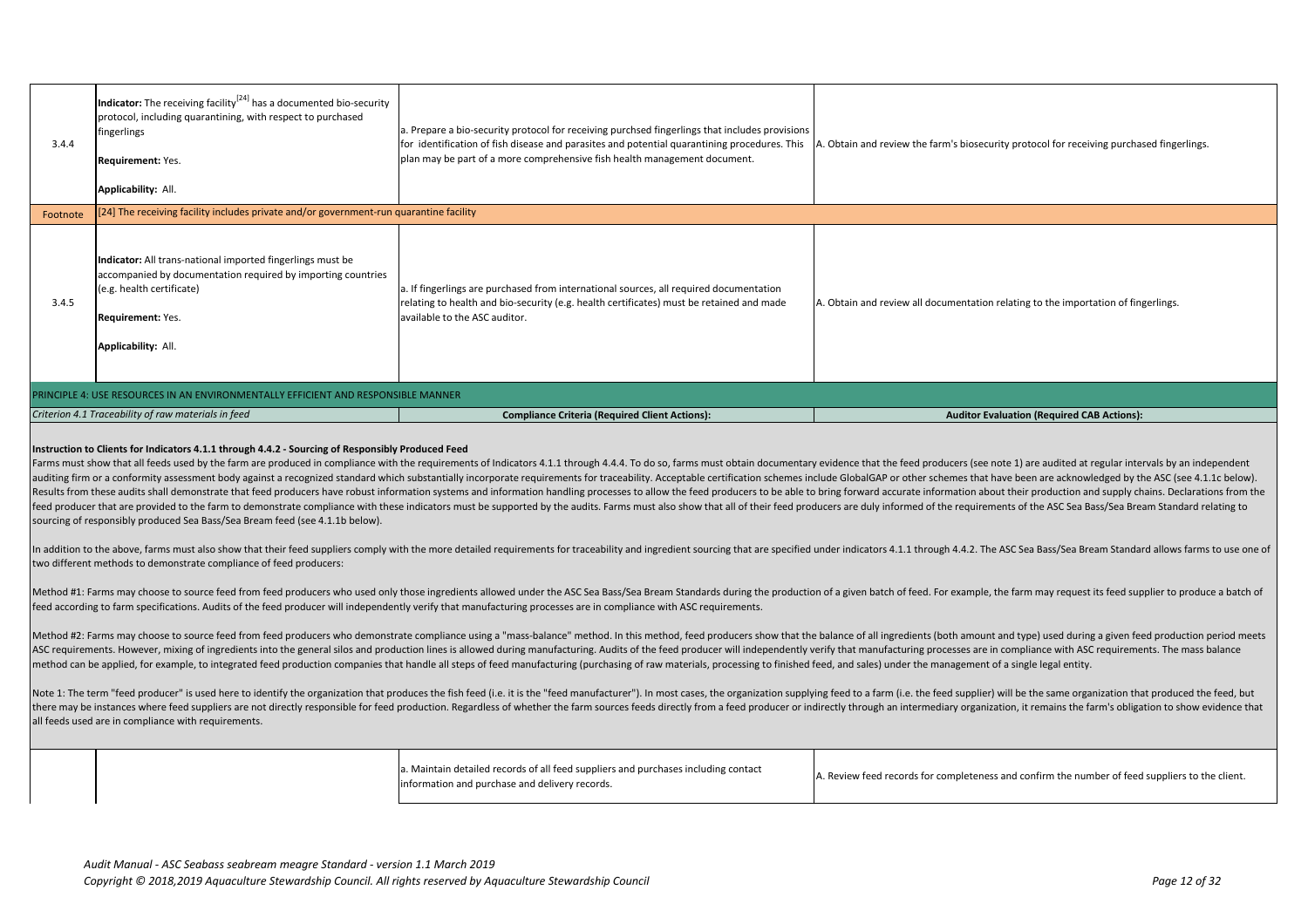|                                                                   |                                                                                                                                                                                                                        | b. Inform each feed supplier in writing of ASC requirements pertaining to production of Sea<br>Bass/Sea Bream feeds and send them a copy of the ASC Sea Bass/Sea Bream Standard.                                                                                                                                                                                                                                                                                                                                                                                                                                                                                                                                                                                    | B. Review farm re<br>requirements for                       |
|-------------------------------------------------------------------|------------------------------------------------------------------------------------------------------------------------------------------------------------------------------------------------------------------------|---------------------------------------------------------------------------------------------------------------------------------------------------------------------------------------------------------------------------------------------------------------------------------------------------------------------------------------------------------------------------------------------------------------------------------------------------------------------------------------------------------------------------------------------------------------------------------------------------------------------------------------------------------------------------------------------------------------------------------------------------------------------|-------------------------------------------------------------|
|                                                                   | Indicator: Evidence of traceability, demonstrated by the feed<br>producer, of all fishmeal and fish oil ingredients <sup>[25]</sup>                                                                                    | c. For each feed producer used by the farm, confirm that an audit of the producer was<br>recently done by an audit firm or CAB against an ASC-acknowledged certification scheme.<br>Obtain a copy of the most recent audit report for each feed producer.                                                                                                                                                                                                                                                                                                                                                                                                                                                                                                           | C. Verify that the<br>were performed b<br>audit results dem |
| 4.1.1                                                             | Requirement: Yes.<br>Applicability: All.                                                                                                                                                                               | d. For each feed producer, determine whether the farm will use method #1 or method #2<br>(see Instructions above) to show compliance of feed producers. Inform the CAB in writing.                                                                                                                                                                                                                                                                                                                                                                                                                                                                                                                                                                                  | D. Review which r<br>compliance of fee                      |
|                                                                   |                                                                                                                                                                                                                        | e. Obtain declaration from feed supplier(s) stating that the company can assure traceability<br>of all fishmeal and fish oil ingredients in the feed.                                                                                                                                                                                                                                                                                                                                                                                                                                                                                                                                                                                                               | E. Review declarat<br>fishmeal and fish                     |
|                                                                   |                                                                                                                                                                                                                        |                                                                                                                                                                                                                                                                                                                                                                                                                                                                                                                                                                                                                                                                                                                                                                     | F. Cross-check the<br>of required levels                    |
| Footnote                                                          |                                                                                                                                                                                                                        | [25] Traceability should be at a level of detail that permits the feed producer to demonstrate compliance with the requirements in this document. This Standard also assumes that                                                                                                                                                                                                                                                                                                                                                                                                                                                                                                                                                                                   |                                                             |
| inclusion rates of FMFO, and the sources of each FMFO-ingredient. |                                                                                                                                                                                                                        |                                                                                                                                                                                                                                                                                                                                                                                                                                                                                                                                                                                                                                                                                                                                                                     |                                                             |
|                                                                   |                                                                                                                                                                                                                        |                                                                                                                                                                                                                                                                                                                                                                                                                                                                                                                                                                                                                                                                                                                                                                     |                                                             |
|                                                                   | Criterion 4.2 Use of wild fish for feed                                                                                                                                                                                | <b>Compliance Criteria (Required Client Actions):</b>                                                                                                                                                                                                                                                                                                                                                                                                                                                                                                                                                                                                                                                                                                               |                                                             |
|                                                                   | Indicator: Fishmeal Forage Fish Dependency Ratio (FFDRm) for<br>grow-out (calculated using formulas in Appendix 2 (see standard)                                                                                       | Instruction to Clients for Indicator 4.2.1, 4.2.2 - Calculation of FFDRm and FFDRo<br>Farms must calculate the Fishmeal Forage Fish Dependency Ration (FFDRm) and Fish Oil Forage Fish Dependen<br>most recent complete production cycle (Calendar year). Farms must also show that they have maintained suffic<br>outlined below. For first audits, farms may be exempted from compliance with Indicator 4.2.1 and 4.2.2 for the<br>the auditor that:<br>the client understands how to accurately calculate FFDRm and FFDRo;<br>the client maintains all information needed to accurately calculate FFDRm and FFDRo (i.e. all feed specs for > 6<br>the client can show how feed used for the current production cycle will ensure that the farm will meet require |                                                             |
| 4.2.1                                                             | Requirement: (a) Dicentrarchus labrax and Sparus aurata:<br>$\leq 1.85$<br>(b) Argyrosomus regius:<br>$\leq$ 2.75, ≤ 2.5 (3 years <sup>[26]</sup> ), ≤ 2.35 (6 years <sup>[26]</sup> )<br>(c) Pagrus major $^{[27]}$ : | a. Maintain a detailed inventory of the feed used including:<br>Quantities used of each formulation (kg);<br>Percentage of fishmeal in each formulation used;<br>Source (fishery) of fishmeal in each formulation used;<br>Percentage of fishmeal in each formulation derived from trimmings; and<br>Supporting documentation and signed declaration from feed supplier.                                                                                                                                                                                                                                                                                                                                                                                            | A. Verify complete<br>manufacturer.                         |
|                                                                   | ≤ 4.5, ≤ 3.5 (3 years <sup>[26]</sup> ), ≤ 2.5 (6 years <sup>[26]</sup> )                                                                                                                                              | b. For FFDRm calculation, exclude fishmeal derived from rendering of seafood by-products<br>(e.g. the "trimmings" from a human consumption fishery).                                                                                                                                                                                                                                                                                                                                                                                                                                                                                                                                                                                                                | B. Verify that the<br>products.                             |
|                                                                   | Applicability: All.                                                                                                                                                                                                    | c. Calculate eFCR using formula in Appendix 2 (see standard).                                                                                                                                                                                                                                                                                                                                                                                                                                                                                                                                                                                                                                                                                                       | C. Verify that eFCI                                         |

ecords to verify that the farm has informed all of its feed suppliers of relevant ASC feed production.

farm obtains current audit reports from all relevant feed producers, that these audits by an audit firm or CAB against an ASC-acknowledged certification scheme, and that nonstrate compliance with requirements.

method the farm will use and confirm that independent audit results (4.1.1c) show ed producers.

ation from each feed supplier to confirm the company assures traceability of all oil ingredients in the feed.

declarations against results from audits of feed suppliers (4.1.1c) to verify evidence of traceability .

the feed producer will make available to the farm a list of the FMFO- ingredients, the

### **Auditor Evaluation (Required CAB Actions):**

Icy Ratio (FFDRo) according to formula presented in Appendix 2 using data from the ient information in order to make an accurate calculation of FFDRm and FFDRo as most recent complete production cycle if the farm can satisfactorily demonstrate to

5 months) for the current production cycle ments at harvest.

eness of records and that values are stated in a declaration from the feed

client excludes from the FFDRm calculation any fishmeal rendered from seafood by-

R calculation was done correctly.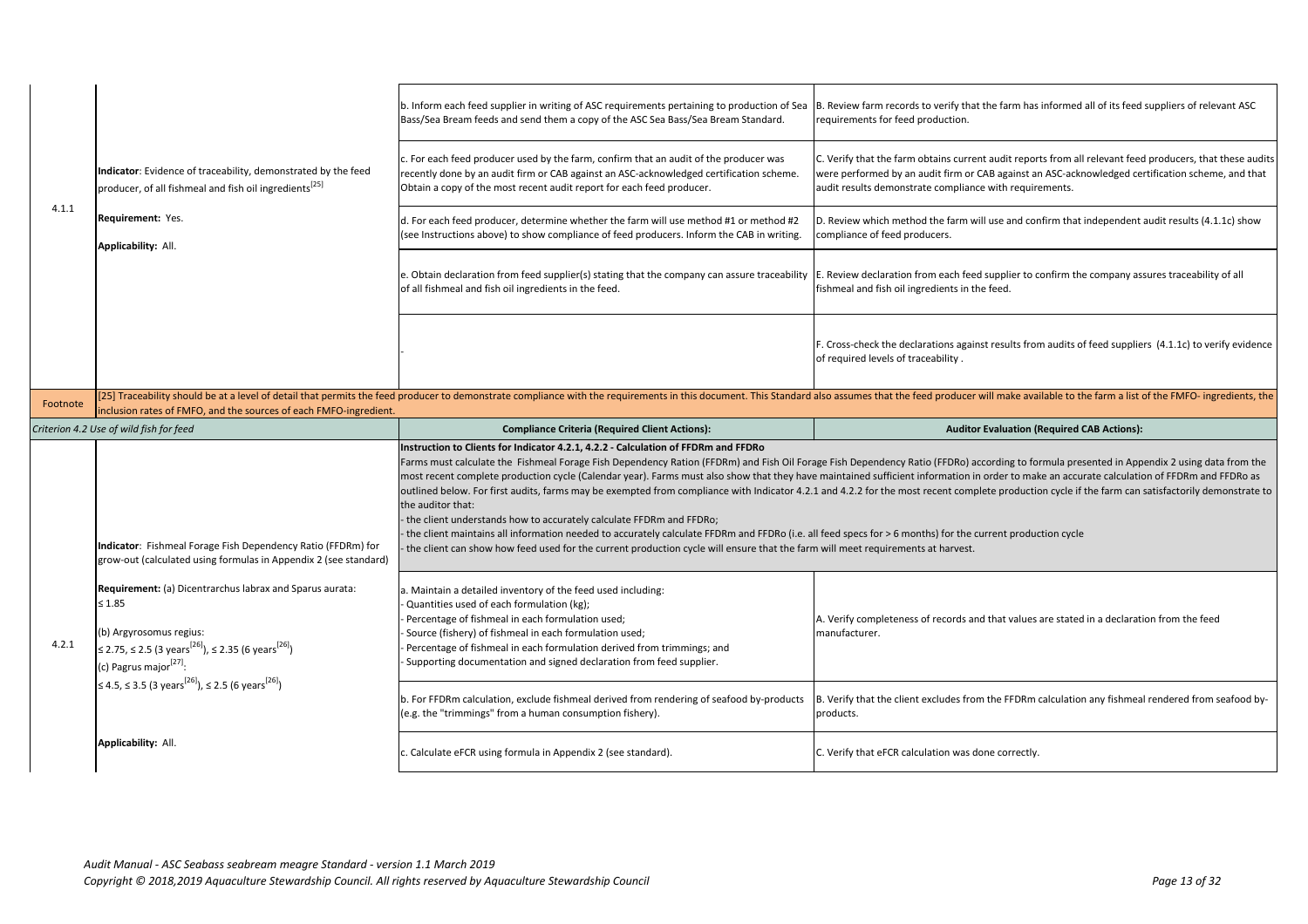|          |                                                                                                                                                                                                                  | d. Calculate FFDRm using formulas in Appendix 2(see standard).                                                                                                                                                                                                                                                                                                                                                                                                                                                                                                                                                                                                                                                         | D. Verify that FFDRm calculatio<br>requirement.                    |
|----------|------------------------------------------------------------------------------------------------------------------------------------------------------------------------------------------------------------------|------------------------------------------------------------------------------------------------------------------------------------------------------------------------------------------------------------------------------------------------------------------------------------------------------------------------------------------------------------------------------------------------------------------------------------------------------------------------------------------------------------------------------------------------------------------------------------------------------------------------------------------------------------------------------------------------------------------------|--------------------------------------------------------------------|
| Footnote | [26] After release date of the ASC Seabass, Seabream and Meagre Standard v1.0                                                                                                                                    |                                                                                                                                                                                                                                                                                                                                                                                                                                                                                                                                                                                                                                                                                                                        |                                                                    |
| Footnote | [27] Other Pagrus species included in the scope of this Standard shall follow the requirements for Pagrus major                                                                                                  |                                                                                                                                                                                                                                                                                                                                                                                                                                                                                                                                                                                                                                                                                                                        |                                                                    |
|          | Indicator: Fish Oil Forage Fish Dependency Ratio (FFDRo) for grow-<br>out (calculated using formulas in Appendix 2 (see standard)                                                                                | a. Maintain a detailed inventory of the feed used as specified in 4.2.1a.<br>b. For FFDRo exclude fish oil derived from rendering of seafood by-products (e.g. the                                                                                                                                                                                                                                                                                                                                                                                                                                                                                                                                                     | A. Verify completeness of feed                                     |
| 4.2.2    |                                                                                                                                                                                                                  | "trimmings" from a human consumption fishery.)                                                                                                                                                                                                                                                                                                                                                                                                                                                                                                                                                                                                                                                                         | B. Verify client excludes fish of                                  |
|          | <b>Requirement:</b> All species $\leq$ 3, $\leq$ 2.95 (3 years <sup>[26]</sup> ), $\leq$ 2.9 (6 years <sup>[26]</sup> )<br>Applicability: All.                                                                   | c. Calculate FFDRo using formulas in Appendix 2 (see standard) and using the eFCR<br>calculated under 4.2.1c.                                                                                                                                                                                                                                                                                                                                                                                                                                                                                                                                                                                                          | C. Verify that FFDRo calculatio<br>standard.                       |
|          | Criterion 4.3 Responsible origin of marine raw materials                                                                                                                                                         | <b>Compliance Criteria (Required Client Actions):</b>                                                                                                                                                                                                                                                                                                                                                                                                                                                                                                                                                                                                                                                                  |                                                                    |
|          | Indicator: Timeframe for at least 90% fishmeal or fish oil used in<br>feed to come from fisheries <sup>[28]</sup> certified under an ISEAL member's                                                              | Note: In November 2016 ASC published an Interim Solution for ASC Marine Feed Ingredients, which will replace indicators<br>Standards, which have indicators for marine raw material origin, including this ASC Seabass, Seabream, and Meagre Stan<br>be available or until further official and public notice by ASC<br>a. Prepare a policy stating the company's support of efforts to shift feed manufacturers                                                                                                                                                                                                                                                                                                       |                                                                    |
| 4.3.1    | accredited certification whose primary goal is to promote<br>ecological sustainability<br><b>Requirement:</b> < 5 years after the date of publication of the Sea<br>Bass/Sea Bream standards<br>(see note above) | purchases of fishmeal and fish oil to fisheries certified under a scheme that is an ISEAL<br>member and has guidelines that specifically promote responsible environmental<br>management of small pelagic fisheries.                                                                                                                                                                                                                                                                                                                                                                                                                                                                                                   | A. Verify that the client's polic<br>http://www.isealalliance.org/ |
|          | Applicability: All.                                                                                                                                                                                              | b. Prepare a letter stating the farm's intent to source feed containing fishmeal and fish oil<br>originating from fisheries certified under the type of certification scheme noted in 4.3.1a.                                                                                                                                                                                                                                                                                                                                                                                                                                                                                                                          | B. Obtain a copy of the client's                                   |
| Footnote |                                                                                                                                                                                                                  | [28] This requirement applies to fishmeal and fish oil from forage fisheries and not to by-products or trimmings used in feed nor to non-fish EPA/DHA-sources (e.g. EPA/DHA produce by algae).                                                                                                                                                                                                                                                                                                                                                                                                                                                                                                                         |                                                                    |
|          |                                                                                                                                                                                                                  | Instruction to Clients for Indicator 4.3.2 - FishSource Score of Fish Used in Feed<br>To determine FishSource scores of the fish species used as feed ingredients, do the following:<br>-go to http://www.fishsource.org/<br>- type the species into the search function box and choose the accurate fishery<br>-confirm that the search identifies the correct fishery then scroll down or click on the link from the menu on the left reads "<br>For first audits, farms must have scoring records that cover all feeds purchased during the previous 6-month period.<br>Note: Indicator 4.3.2 applies to fishmeal and oil from forage fisheries, pelagic fisheries, or fisheries where the catch is direct<br>feed. |                                                                    |

*Note: In November 2016 ASC published an Interim Solution for ASC Marine Feed Ingredients, which will replace indicators 4.3.1 and 4.3.2 of this Standard. This solution applies to all ASC's Standards, which have indicators for marine raw material origin, including this ASC Seabass, Seabream, and Meagre Standard. This interim solution will apply until the ASC Feed Standard will* 

client's policy supports responsible feed sourcing (e.g. programs at lalliance.org/portrait/full%20member).

of the client's letter of intent.

e left reads "Scores"

catch is directly reduced (including krill) and not to by-products or trimmings used in

DRm calculations were done correctly and confirm the value complies with the

teness of feed records as in 4.2.1A.

cludes fish oil rendered from byproducts from the FFDRo calculation.

Ro calculations were done correctly and confirm the value complies with the

**Auditor Evaluation (Required CAB Actions):**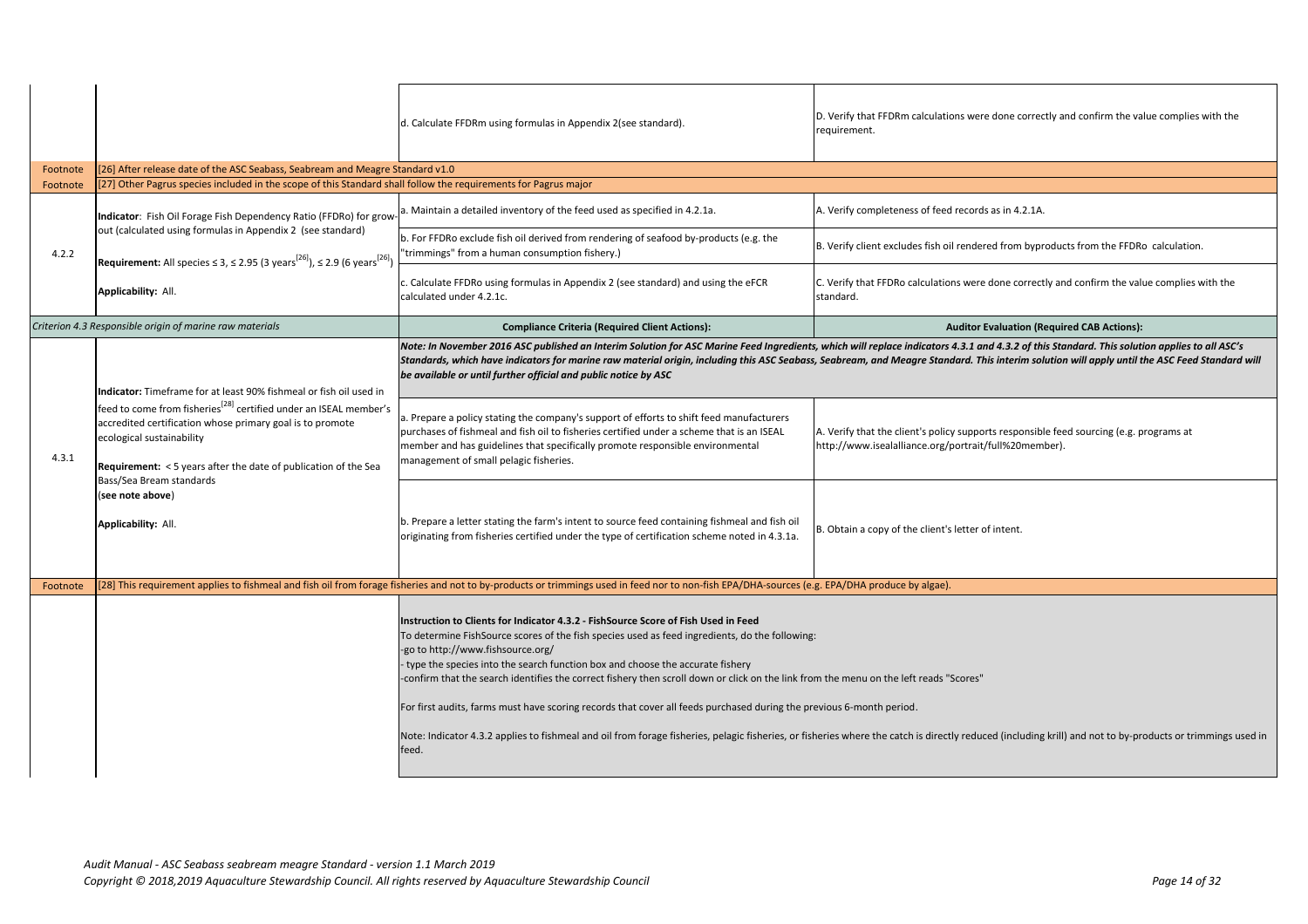| 4.3.2    | Indicator: Prior to achieving 4.3.1 the fishmeal or fish oil used in<br>feed must have a FishSource stock health score of 6.0 or higher or<br>show evidence of being engaged in a credible and time bound<br>fisheries improvement project (FIP)<br>Requirement: All stock health scores $\geq 6$<br>(see note above)<br><b>Applicability: All</b> | a. Record FishSource score for each species from which fishmeal or fish oil was derived and<br>used as a feed ingredient (all species listed in 4.2.1a).                                                                                                                                                                                                                                                                                                                                                               | A. Cross-check aga                                           |
|----------|----------------------------------------------------------------------------------------------------------------------------------------------------------------------------------------------------------------------------------------------------------------------------------------------------------------------------------------------------|------------------------------------------------------------------------------------------------------------------------------------------------------------------------------------------------------------------------------------------------------------------------------------------------------------------------------------------------------------------------------------------------------------------------------------------------------------------------------------------------------------------------|--------------------------------------------------------------|
|          |                                                                                                                                                                                                                                                                                                                                                    | $ $ b. Confirm that each stock health score $\geq 6$ .                                                                                                                                                                                                                                                                                                                                                                                                                                                                 | B. Cross-check a s<br>score is $< 6$ .                       |
|          |                                                                                                                                                                                                                                                                                                                                                    | $\mathsf{c}$ . If the species is not on the website it means that a FishSource assessment is not available.<br>Client can then take one or both of the following actions:<br>1. Contact FishSource via Sustainable Fisheries Partnerships to identify the species as a<br>priority for assessment.<br>2. Contract a qualified independent third party to conduct the assessment using the<br>FishSource methodology and provide the assessment and details on the third party<br>qualifications to the CAB for review. | C. If the client pro<br>the independent t<br>methodology.    |
|          |                                                                                                                                                                                                                                                                                                                                                    |                                                                                                                                                                                                                                                                                                                                                                                                                                                                                                                        | D. If the species d<br>requirement.                          |
|          |                                                                                                                                                                                                                                                                                                                                                    | a. Compile and maintain, consistent with 4.2.1a and 4.2.2a, a list of the fishery of origin for<br>all fishmeal and fish oil originating from by-products and trimmings.                                                                                                                                                                                                                                                                                                                                               | A. Review list and                                           |
|          | by-products <sup>[29]</sup> or trimmings from fish species which are<br>categorized as vulnerable, endangered or critically endangered,                                                                                                                                                                                                            | Indicator: Feed containing fishmeal and/or fish oil originating from $\vert_{b}$ . Obtain a declaration from the feed supplier stating that no fishmeal or fish oil originating<br>from IUU catch was used to produce the feed.                                                                                                                                                                                                                                                                                        | B. Verify that the                                           |
| 4.3.3    | according to the IUCN Red List of Threatened Species <sup>[30]</sup><br><b>Requirement: None</b><br><b>Applicability: All</b>                                                                                                                                                                                                                      | c. Obtain from the feed supplier declaration that the meal or oil did not originate from a<br>species categorized as vulnerable, endangered or critically endangered, according to the<br>IUCN Red List of Threatened Species and explaining how they are able to demonstrate this<br>(i.e. through other certification scheme or through their independent audit).                                                                                                                                                    | C. Review declara<br>Global Standard fo<br>options for demor |
|          |                                                                                                                                                                                                                                                                                                                                                    | d. If meal or oil originated from a species listed as "vulnerable" by IUCN, obtain<br>documentary evidence to support the exception as outlined in.                                                                                                                                                                                                                                                                                                                                                                    | D. Review evidend                                            |
| Footnote | human consumption.                                                                                                                                                                                                                                                                                                                                 | [29] Trimmings are defined as by-products when fish are processed for human consumption or if whole fish is rejected for use of human consumption because the quality at the tir                                                                                                                                                                                                                                                                                                                                       |                                                              |
| Footnote | [30] International Union for the Conservation of Nature (IUCN) reference at http://www.iucnredlist.org/static/introduction.                                                                                                                                                                                                                        |                                                                                                                                                                                                                                                                                                                                                                                                                                                                                                                        |                                                              |
|          | Indicator: Feed ingredients which come from other fish from the<br>same genus                                                                                                                                                                                                                                                                      | a. Obtain from feed producers and/or suppliers declarations that the fishmeal and/or fish<br>oil does not originate from fish of the same genus as that under cultivation.                                                                                                                                                                                                                                                                                                                                             | A. Review declara                                            |

ainst 4.2.1a to confirm that client recorded a score for each species used in feed.

sample of the farm's scores against the FishSource website to verify that no individual

ovides an independent assessment, review the assessment and the qualifications if of third party to verify that the assessment was done in accordance with the FishSource

does not have a FishSource score then the fish feed does not comply with the

d confirm consistent with 4.2.1a, 4.2.2a

farm obtains declarations from feed suppliers.

ation to confirm compliance. The International Fishmeal and Fish Oil Organization's for Responsible Supply and the Marine Stewardship Council standards are two nstrating compliance with Indicator 4.3.4c.

ce to support exception (if applicable).

me of landing does not meet official regulations with regard to fish suitable for

ation to confirm compliance.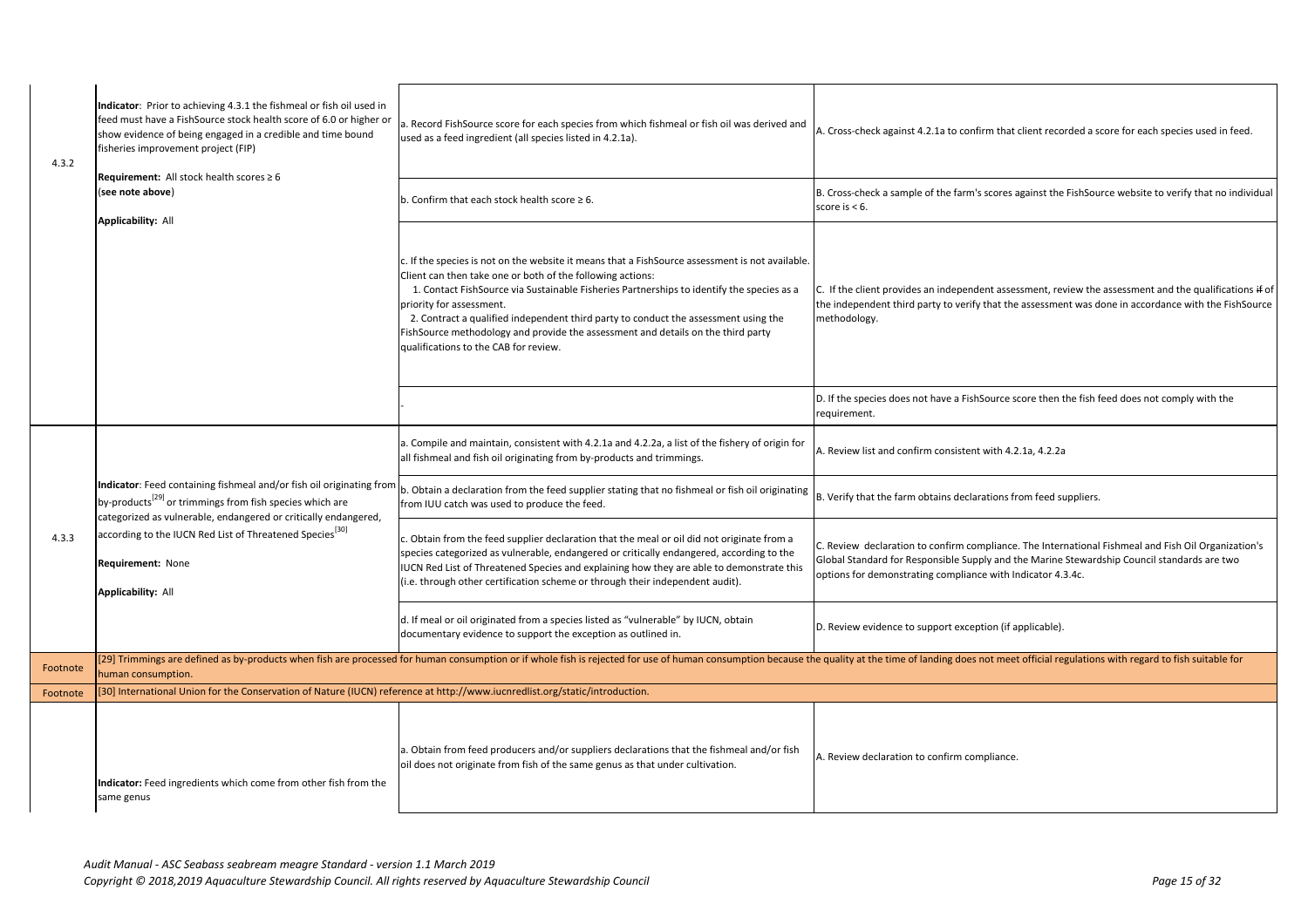## *Criterion 4.4 Source of non-marine raw materials in feed* **Compliance Criteria (Required Client Actions): Auditor Evaluation (Required CAB Actions):**

upplier list and cross-check against feed purchases. (See also 4.1.1a)

s from each feed supplier to confirm required sourcing policy is in place.

scope of third-party audits of feed suppliers includes review of policies and evidence on.

ned by the Brazilian Soya Moratorium

applier declaration and ensure declarations from all suppliers are present (see also

entation that confirms the percent of non-marine ingredients used in feed t is certified under an ISEAL members accredited certification. The requirement for palm oil certification only applies 5 years after standard publication.

of the client's declaration of intent.

| 4.3.4    | <b>Requirement: None</b><br><b>Applicability: All</b>                                                                                                                                                                                                                                                                               | b. Obtain documentary evidence that feed manufacturer operates procedures to ensure<br>that no raw material in a diet originates from the same genus as the fish for which the diet<br>is intended. This includes all fishmeal and fish oil (including bulk fish and<br>waste/trimmings/byproduct) that may be used. | B. Verify that farn<br>any other raw ma<br>the prepared diet |
|----------|-------------------------------------------------------------------------------------------------------------------------------------------------------------------------------------------------------------------------------------------------------------------------------------------------------------------------------------|----------------------------------------------------------------------------------------------------------------------------------------------------------------------------------------------------------------------------------------------------------------------------------------------------------------------|--------------------------------------------------------------|
|          | Criterion 4.4 Source of non-marine raw materials in feed                                                                                                                                                                                                                                                                            | <b>Compliance Criteria (Required Client Actions):</b>                                                                                                                                                                                                                                                                |                                                              |
|          | <b>Indicator:</b> Presence and evidence of traceability and a responsible $\vert 4.1.1a \rangle$                                                                                                                                                                                                                                    | a. Compile and maintain a list of all feed suppliers with contact information. (See also                                                                                                                                                                                                                             | A. Review feed su                                            |
| 4.4.1    | sourcing policy for the feed manufacturer for feed ingredients<br>which comply with internationally recognized moratoriums and<br>local laws <sup>[31]</sup>                                                                                                                                                                        | b. Obtain from each feed manufacturer a copy of the manufacturer's responsible sourcing<br>policy for feed ingredients showing how the company complies with recognized crop<br>moratoriums and local laws.                                                                                                          | B. Review policies                                           |
|          | Requirement: Yes.<br>Applicability: All.                                                                                                                                                                                                                                                                                            | c. Confirm that third party audits of feed suppliers (4.1.1c) show evidence that supplier's<br>responsible sourcing policies are implemented.                                                                                                                                                                        | C. Verify that the<br>of implementatio                       |
| Footnote |                                                                                                                                                                                                                                                                                                                                     | [31] Specifically, the policy shall include that vegetable ingredients, or products derived from vegetable ingredients, must not come from the Amazon Biome as geographically defired                                                                                                                                |                                                              |
| 4.4.2    | Indicator: Documentation of the use of transgenic <sup>[32]</sup> plant raw<br>materials, or raw materials derived from genetically modified<br>plants, in the feed<br>Requirement: Yes.<br>Applicability: All.                                                                                                                     | a. Obtain from feed supplier(s) a declaration detailing the content of soya and other plant<br>raw materials in feed and whether it is transgenic.                                                                                                                                                                   | A. Review feed su<br>$4.4.1A$ ).                             |
| Footnote | [32] Transgenic: artificially introduced genes from other species in the genome of the plant.                                                                                                                                                                                                                                       |                                                                                                                                                                                                                                                                                                                      |                                                              |
|          |                                                                                                                                                                                                                                                                                                                                     | a. Obtain documentation that indicates the relative quantities of non-marine ingredients<br>used in feed manufacture that is certified under an ISEAL member's accredited<br>certification.                                                                                                                          | A. Review docum<br>manufacture that<br>80% for soy and p     |
| 4.4.3    | Indicator: Percent of non-marine ingredients from sources<br>certified by an ISEAL Member's certification scheme that<br>addresses environmental and social sustainability<br>Requirement: 80% for soy and palm oil within 5 years following<br>the date of the publication of the ASC Sea Bass, Sea Bream, and<br>Manazzo Ctondord | b. For non-conforming farms, prepare a declaration stating the farm's intent to source feed<br>that contains non-marine ingredients certified under an ISEAL member standard that<br>addresses both environmental and social sustainability.                                                                         | B. Obtain a copy o                                           |

m has a procedure for ensuring that feed suppliers do not use fishmeal or fish oil or aterial of fish origin that originates from a fish of the same genus as the fish to which t will be fed.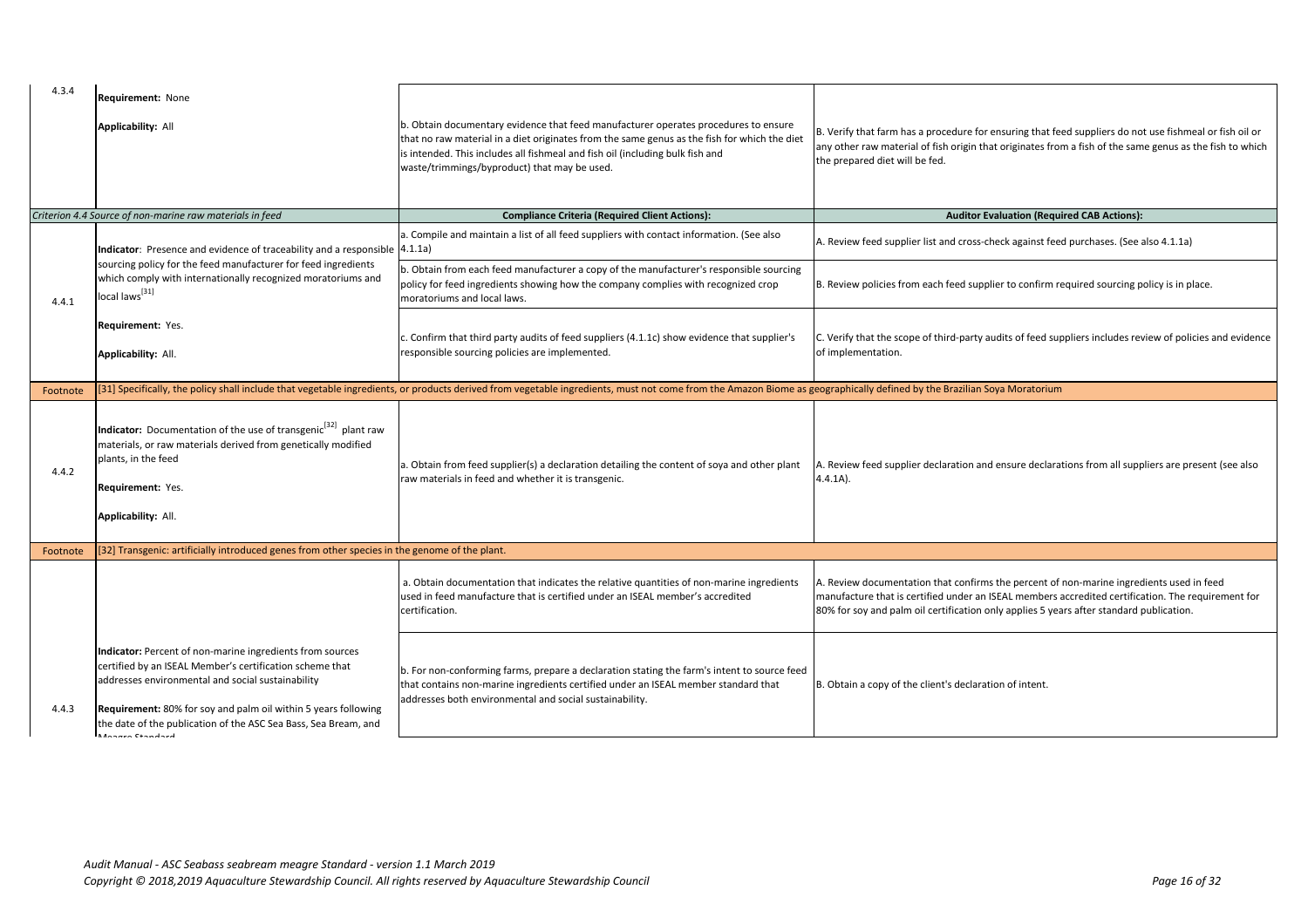### *Criterion 4.5 Waste management/pollution control* **Compliance Criteria (Required Client Actions): Auditor Evaluation (Required CAB Actions):**

site inspection look for evidence of proper waste disposal. (See also 4.5.1C)

site inspection look for evidence of recycling of waste materials as described by  $1.5.1D$ 

ions and corrective actions.

to verify waste disposal and/or recycling is consistent with client description and

farm has procedure in place for the proper disposal of biological waste.

m records that disposals follow the farm's procedures.

site inspection, confirm the farm's plan is effectively implemented. Evidence will is with farm workers who confirm that disposals followed the plan.

farm inspection that disposal is done according to local law and MSDS descriptions. waste at sea or in any watercourse, burning of plastics and other synthetic

farm has sufficiently documented prevention and response plans for dealing with chemical and hydrocarbon waste.

entary evidence to confirm that each net-cleaning facility has effluent treatment in

|       | IMEagre Standard                                                                                                                                                   |                                                                                                                                                                                                                                                                                               |                                                                      |
|-------|--------------------------------------------------------------------------------------------------------------------------------------------------------------------|-----------------------------------------------------------------------------------------------------------------------------------------------------------------------------------------------------------------------------------------------------------------------------------------------|----------------------------------------------------------------------|
|       | Applicability: All.                                                                                                                                                | c. If audit >5years after publication of the standards, provide documentation that confirms<br>that requirement for at least 80% of non-marine ingredients used in feed comes from ISEAL<br>member certifications that address both environmental and social sustainability.                  | C. If audit > 5years<br>compliance with r<br><b>ISEAL member cer</b> |
|       | Criterion 4.5 Waste management/pollution control                                                                                                                   | <b>Compliance Criteria (Required Client Actions):</b>                                                                                                                                                                                                                                         |                                                                      |
|       | Indicator: Evidence that non-biological waste (including net pens)                                                                                                 | a. Provide a description of the most common production waste materials and how the farm<br>ensures these waste materials are properly disposed of. (see also 4.5.1c)                                                                                                                          | A. During the on-s                                                   |
| 4.5.1 | from grow-out site is either disposed of properly or recycled.<br>Requirement: Yes.                                                                                | b. Provide a description of the types of waste materials that are recycled by the farm. (See<br>also 4.5.1d)                                                                                                                                                                                  | B. During the on-s<br>client. (See also 4.                           |
|       | Applicability: All.                                                                                                                                                | c. Inform the CAB of any infractions or fines for improper waste disposal received during the<br>previous 12 months and corrective actions taken                                                                                                                                              | C. Review infractio                                                  |
|       |                                                                                                                                                                    | d. Maintain records of disposal of waste materials including old nets and cage equipment.                                                                                                                                                                                                     | D. Review records<br>policy.                                         |
|       | Indicator: Evidence of appropriate storage and/or disposal of                                                                                                      | a. Develop procedure that ensures proper disposal of all biological waste.                                                                                                                                                                                                                    | A. Verify that the                                                   |
| 4.5.2 | biological waste<br>Requirement: Yes.                                                                                                                              | b. Maintain records to show how the farm disposes of dead fish and other forms of<br>biological waste.                                                                                                                                                                                        | B. Verify from farr                                                  |
|       | Applicability: All.                                                                                                                                                |                                                                                                                                                                                                                                                                                               | C. During the on-s<br>include interviews                             |
| 4.5.3 | Indicator: Evidence of appropriate storage and/or disposal of<br>chemical and hydrocarbon wastes<br>Requirement: Yes.<br>Applicability: All.                       | a. Ensure that the disposal and storage of chemical and hyrdocarbon wastes are done<br>according to local law and Material Safety Data Sheets (MSDS). Farms shall maintain an<br>inventory of all chemicals used or located on site.                                                          | A. Verify through<br>e.g. no disposal of<br>materials.               |
| 4.5.4 | Indicator: Spill prevention and response plan for<br>chemicals/hydrocarbons originating from farming operations<br><b>Requirement: Yes.</b><br>Applicability: All. | a. Prepare a prevention and response plan spills of chemical and hydrocarbon waste. The<br>plan shall outline the preventative maintenance of equipment exist and in place for the<br>avoidance of fuel spills from vehicles, winches, cranes, and mechanical equipment on land<br>and water. | A. Verify that the<br>potential spills of                            |
|       | Indicator: For any farm that cleans nets on-land, evidence that<br>net-cleaning sites have effluent treatment <sup>[33]</sup>                                      | a. If nets are cleaned on-land, obtain documentary evidence from each net-cleaning facility<br>that effluent treatment is in place.                                                                                                                                                           | A. Review docume<br>place.                                           |

after publication of the standards, review evidence to determine whether there is requirement that at least 80% of soy and palm ingredients used in feed comes from rtifications that address both environmental and social sustainability.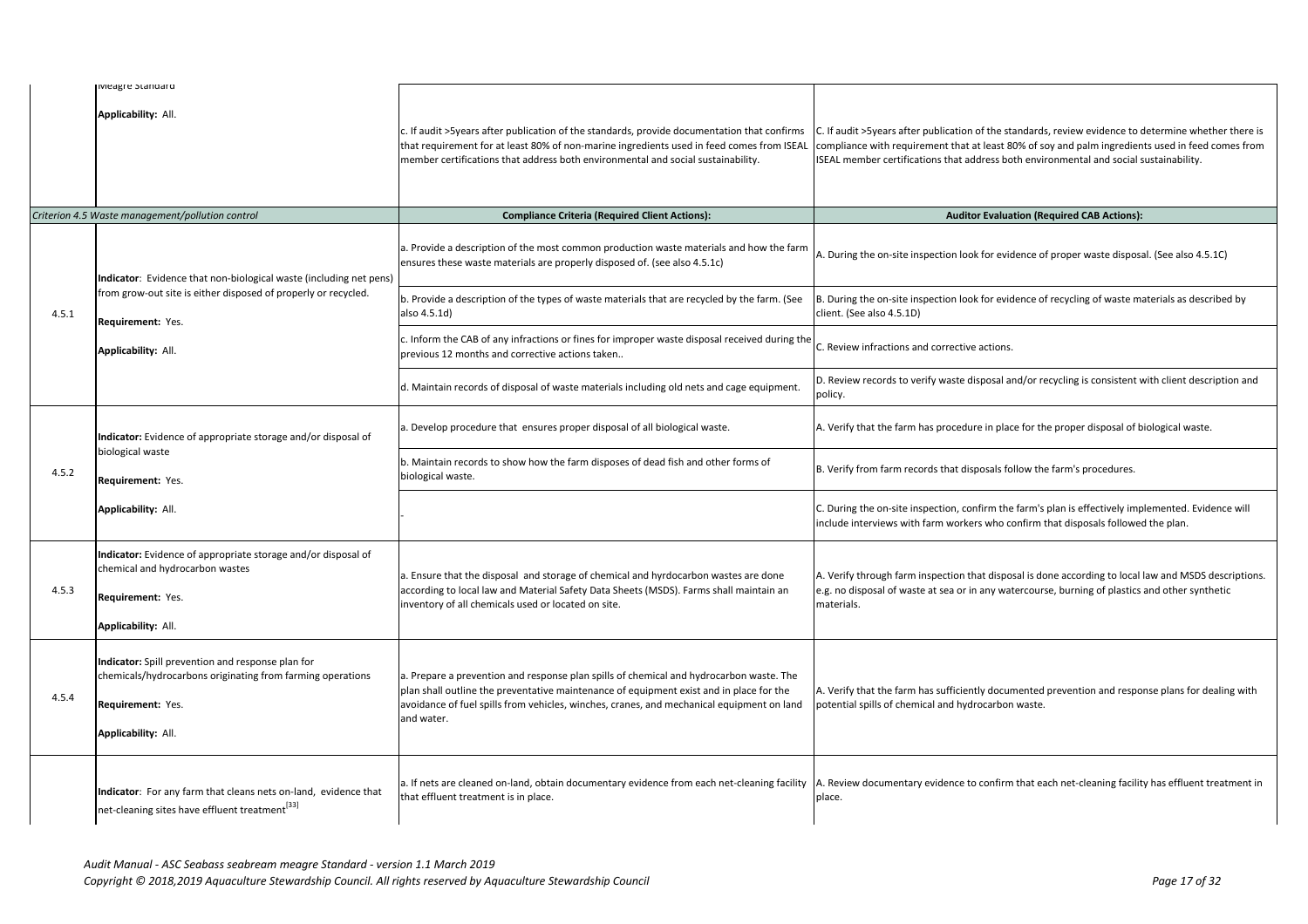| 4.5.5    | <b>Requirement: Yes</b><br><b>Applicability: All</b>                                                                                                                                                                                                                                                                      | b. Obtain evidence that effluent treatment used at the cleaning site is an appropriate<br>technology to capture of copper in effluents.                                                                                                                                                                                                                                                                                             | B. Review docume<br>technologies in pl                    |
|----------|---------------------------------------------------------------------------------------------------------------------------------------------------------------------------------------------------------------------------------------------------------------------------------------------------------------------------|-------------------------------------------------------------------------------------------------------------------------------------------------------------------------------------------------------------------------------------------------------------------------------------------------------------------------------------------------------------------------------------------------------------------------------------|-----------------------------------------------------------|
| Footnote | [33] Treatment must have appropriate technologies in place to capture copper if the farm uses copper-treated nets.                                                                                                                                                                                                        |                                                                                                                                                                                                                                                                                                                                                                                                                                     |                                                           |
|          | Criterion 4.6 Energy consumption and greenhouse gas emissions on farms                                                                                                                                                                                                                                                    | <b>Compliance Criteria (Required Client Actions):</b>                                                                                                                                                                                                                                                                                                                                                                               |                                                           |
|          |                                                                                                                                                                                                                                                                                                                           | Instruction to Clients for Indicator 4.6.1 - Energy Use Assessment<br>Indicator 4.6.1 requires that farms must have an assessment to verify energy consumption. The scope of this re<br>for certification. Boundaries for operational energy use should correspond to the sources of Scope 1 and Scope<br>the energy used to fabricate materials that are purchased by the farm) is not required. However the ASC encou<br>company. |                                                           |
|          |                                                                                                                                                                                                                                                                                                                           | Quantities of energy (fuel and electricity) are converted to kilojoules. Verification is done by internal or externa<br>(see Appendix 3 in the standard for more details).                                                                                                                                                                                                                                                          |                                                           |
| 4.6.1    | Indicator: Presence of an energy use assessment verifying the<br>energy consumption on the farm and representing the production<br>cycle (calendar year), as outlined in Appendix 3<br>Requirement: Within two years of the initial audit (measured in<br>kilojoule/t fish/production cycle)<br><b>Applicability: All</b> | a. Maintain records for energy consumption by source (fuel, electricity) on the farm<br>throughout each production cycle (calendar year).                                                                                                                                                                                                                                                                                           | A. Verify that the                                        |
|          |                                                                                                                                                                                                                                                                                                                           | b. Calculate the farm's total energy consumption in kilojoules (kj) during the last production<br>cycle (calender year).                                                                                                                                                                                                                                                                                                            | <b>B.</b> Review the farr                                 |
|          |                                                                                                                                                                                                                                                                                                                           | c. Calculate the total weight of fish in tons (t) produced during the last production cycle<br>(calendar year).                                                                                                                                                                                                                                                                                                                     | C. Confirm that th<br>(calendar year). C<br>mortalities). |
|          |                                                                                                                                                                                                                                                                                                                           | d. Using results from 4.6.1b and 4.6.1c, calculate energy consumption on the farm as<br>required, reported as kilojoule/mt fish/production cycle.                                                                                                                                                                                                                                                                                   | D. Review the farr                                        |
|          |                                                                                                                                                                                                                                                                                                                           | e. Ensure that the farm has undergone an energy use assessment that was done in<br>compliance with requirements of Appendix 3(see standard).                                                                                                                                                                                                                                                                                        | E. Confirm that th<br>consumption.                        |
|          |                                                                                                                                                                                                                                                                                                                           | <b>Instruction to Clients for Indicator 4.6.2 - Annual GHG Assessment</b><br>Indicator 4.6.2 requires that farms must have an annual Greenhouse Gas (GHG) assessment. Detailed instruction<br>requirement is restricted to operational boundaries for the farm site(s) that is applying for certification. Howev<br>board in the company. Verification may be done by internal or external assessment following either the GHG Pr   |                                                           |

entary evidence to confirm that land-based cleaning sites have appropriate lace to capture copper in effluents and that they function as intended.

**Auditor Evaluation (Required CAB Actions):** 

Indicator 4.6.1 requires that farms must an asset in an assessment to verify entergointed to verify energy con 2 emissions (see Appendix 3). Energy use corresponding to Scope 3 emissions (i.e. rages companies to integrate energy use assessments across the board in the

al assessment following either the GHG Protocol Corporate Standard or ISO 14064-1

farm maintains records for energy consumption.

m's calculations for completeness and accuracy.

ne farm accurately reports total weight of fish harvested per production cycle Cross-check against other farm datasets (e.g. harvest counts, escapes, and

m's calculations for completeness and accuracy.

he farm has undergone an energy use assessment verifying the farm's energy

ons are presented in Appendix 3 and references therein. The scope of this rer the ASC encourages companies to integrate GHG accounting practices across the rotocol Corporate Standard or ISO 14064-1 (see Appendix 3 for more details).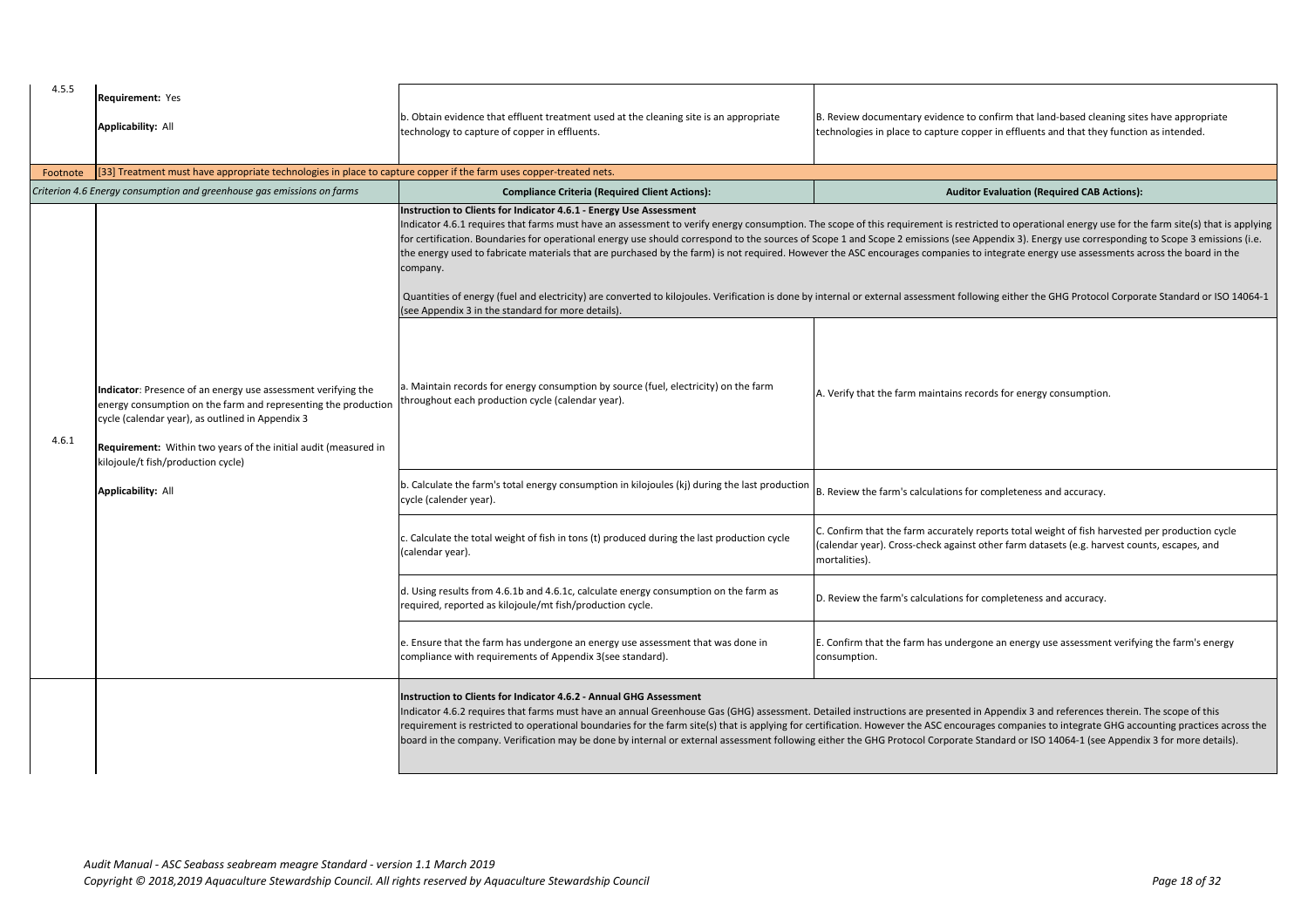| 4.6.2    | Indicator: Records of greenhouse gas (GHG <sup>[34]</sup> ) emissions <sup>[35]</sup> on<br>farm and evidence of an annual GHG assessment, as outlined in<br>Appendix 3(see standard)<br>Requirement: Yes, within two years of the initial audit                                        | a. Maintain records of greenhouse gas emissions on the farm.                                                                                                                                                                                                                                                                                                                                                                                                                                                                                                                                                                                                                                                                                                                                                                                                                                                                                                                                                                                                                                                                                                                     | A. Verify that the farm maint   |
|----------|-----------------------------------------------------------------------------------------------------------------------------------------------------------------------------------------------------------------------------------------------------------------------------------------|----------------------------------------------------------------------------------------------------------------------------------------------------------------------------------------------------------------------------------------------------------------------------------------------------------------------------------------------------------------------------------------------------------------------------------------------------------------------------------------------------------------------------------------------------------------------------------------------------------------------------------------------------------------------------------------------------------------------------------------------------------------------------------------------------------------------------------------------------------------------------------------------------------------------------------------------------------------------------------------------------------------------------------------------------------------------------------------------------------------------------------------------------------------------------------|---------------------------------|
|          | <b>Applicability: All</b>                                                                                                                                                                                                                                                               | b. At least annually, calculate all scope 1 and scope 2 GHG emissions in compliance with<br>Appendix 3 (see standard).                                                                                                                                                                                                                                                                                                                                                                                                                                                                                                                                                                                                                                                                                                                                                                                                                                                                                                                                                                                                                                                           | B. Confirm that calculations a  |
|          |                                                                                                                                                                                                                                                                                         | c. For GHG calculations, select the emission factors which are best suited to the farm's<br>operation. Document the source of those emissions factors.                                                                                                                                                                                                                                                                                                                                                                                                                                                                                                                                                                                                                                                                                                                                                                                                                                                                                                                                                                                                                           | C. Verify that the farm record  |
|          |                                                                                                                                                                                                                                                                                         | d. For GHG calculations involving conversion of non-CO <sub>2</sub> gases to CO <sub>2</sub> equivalents, specify<br>the Global Warming Potential (GWP) used and its source.                                                                                                                                                                                                                                                                                                                                                                                                                                                                                                                                                                                                                                                                                                                                                                                                                                                                                                                                                                                                     | D. Verify that the farm record  |
| Footnote |                                                                                                                                                                                                                                                                                         | [34 For the purposes of this Standard, GHGs are defined as the six gases listed in the Kyoto Protocol: carbon dioxide (CO2); methane (CH4); nitrous oxide (N2O); hydrofluorocarbons (HFCs); pe                                                                                                                                                                                                                                                                                                                                                                                                                                                                                                                                                                                                                                                                                                                                                                                                                                                                                                                                                                                   |                                 |
| Footnote | [35] GHG emissions must be recorded using recognized methods, standards and records as outlined in Appendix 3 (see standard).                                                                                                                                                           |                                                                                                                                                                                                                                                                                                                                                                                                                                                                                                                                                                                                                                                                                                                                                                                                                                                                                                                                                                                                                                                                                                                                                                                  |                                 |
| 4.6.3    | Indicator: Documentation of GHG emissions of the feed <sup>[36]</sup> used<br>during the previous production cycle reported (calendar year) to<br>ASC, as outlined in Appendix 3 subsection B<br>Requirement: Yes, within three years of the initial audit<br><b>Applicability: All</b> | Instruction to Clients for Indicator 4.6.3 - GHG Emissions of Feed<br>Indicator 4.6.3 requires that farms document the greenhouse gas emissions (GHG) associated with any feeds used during f<br>supplier(s) and thereafter maintain a continuous record of Feed GHG emissions throughout all production cycles (calendar<br>across the entire previous production cycle. Therefore the ASC advises farms to inform their feed supplier(s) about this red<br>recommends that<br>the farm provides its feed suppliers with detailed information about the requirements including a copy of the methodolo<br>the farm explain what analyses must be done by feed suppliers; and<br>the farm explains to feed suppliers what documentary evidence will be required by the farm to demonstrate compliance.<br>Note1: Farms may calculate GHG emissions of feed using the average raw material composition used to produce the fish (I<br>Note2: Feed supplier's calculations must include Scope 1, Scope 2, and Scope 3 GHG emissions as specified in Appendix 3,<br>$ $ a. Obtain from feed supplier(s) a declaration detailing the GHG emissions of the feed (per kg $ $<br>feed). | A. Verify declaration from fee  |
|          |                                                                                                                                                                                                                                                                                         | b. Multiply the GHG emissions per unit feed by the total amount of feed from each supplier<br>used in the most recent completed production cycle (calendar year).                                                                                                                                                                                                                                                                                                                                                                                                                                                                                                                                                                                                                                                                                                                                                                                                                                                                                                                                                                                                                | B. Verify calculations cross-ch |
|          |                                                                                                                                                                                                                                                                                         |                                                                                                                                                                                                                                                                                                                                                                                                                                                                                                                                                                                                                                                                                                                                                                                                                                                                                                                                                                                                                                                                                                                                                                                  |                                 |

*Audit Manual - ASC Seabass seabream meagre Standard - version 1.1 March 2019 Copyright © 2018,2019 Aquaculture Stewardship Council. All rights reserved by Aquaculture Stewardship Council Page 19 of 32*

farm maintains records of GHG emissions.

alculations are done annually and in compliance with Appendix 3 (see standard).

farm records all emissions factors used and their sources.

farm records all GWPs used and their sources.

ns (HFCs); perfluorocarbons (PFCs); and sulphur hexafluoride (SF6).

Ised during fish production. Farms will need to obtain this information from their feed es (calendar year). This requirement takes effect on June 13, 2015 and it will apply bout this requirement long before the effective date. Specifically, the ASC

 $\cdot$  methodology outlined in Appendix 3 (see standard);

ce the fish (by weight) rather than using feed composition on a lot-by-lot basis.

Appendix 3, subsection 2.

tion from feed supplier(s) and confirm client has declarations from all feed suppliers.

ions cross-checking with feed purchase and use records.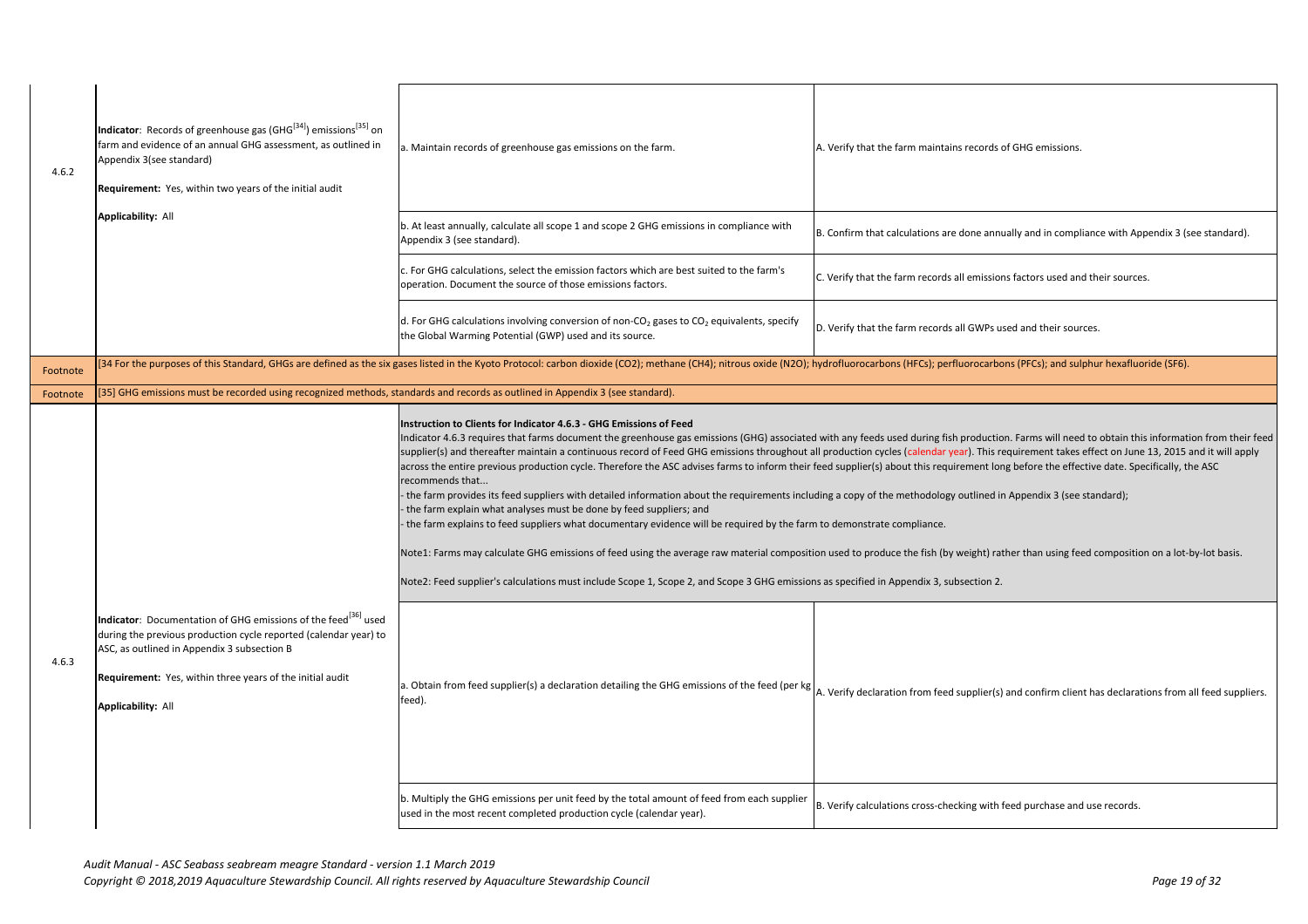|          |                                                                                                                                                                                                                        | c. If client has more than one feed supplier, calculate the total sum of emissions from feed<br>by summing the GHG emissions of feed from each supplier.                                                                                                                                                                                                                    | C. Verify calculations.                                          |
|----------|------------------------------------------------------------------------------------------------------------------------------------------------------------------------------------------------------------------------|-----------------------------------------------------------------------------------------------------------------------------------------------------------------------------------------------------------------------------------------------------------------------------------------------------------------------------------------------------------------------------|------------------------------------------------------------------|
|          |                                                                                                                                                                                                                        | d. Submit GHG emissions of feed to ASC as per Appendix 3 (see standard) for each<br>production cycle (calendar year).                                                                                                                                                                                                                                                       | D. Confirm that the fa                                           |
| Footnote |                                                                                                                                                                                                                        | [36] GHG emissions from feed can be given based on the average raw material composition used to produce the fish (by weight) and not as documentation linked to each single produ<br>responsible for calculating GHG emissions per unit feed. Farm site then shall use that information to calculate GHG emissions for the volume of feed they used in the prior production |                                                                  |
| 4.6.4    | Indicator: Evidence of a documented strategy to reduce GHG per<br>unit of production (measured in kilojoule/t fish produced)<br>Requirement: Yes, within three years of the initial audit<br><b>Applicability: All</b> | a. Prepare a strategy to reduce GHG per unit of production based on energy use and GHG<br>assessments completed during the certification period.                                                                                                                                                                                                                            | A. Verify that the clie<br>assessments complet                   |
|          | PRINCIPLE 5: MANAGE DISEASE AND PARASITES IN AN ENVIRONMENTALLY RESPONSIBLE MANNER                                                                                                                                     |                                                                                                                                                                                                                                                                                                                                                                             |                                                                  |
|          | Criterion 5.1 Fish Health Management                                                                                                                                                                                   | <b>Compliance Criteria (Required Client Actions):</b>                                                                                                                                                                                                                                                                                                                       | <b>Auditor</b>                                                   |
|          |                                                                                                                                                                                                                        | a. Prepare a fish health management plan that incorporates components related to<br>identification and monitoring of fish disease and parasites. This plan may be part of a more<br>comprehensive farm planning document.                                                                                                                                                   | A. Obtain and review                                             |
| 5.1.1    | Indicator: Evidence of a veterinary approved Fish Health<br>Management Plan (FHMP) <sup>[37]</sup><br><b>Requirement: Yes.</b><br>Applicability: All.                                                                  | b. Ensure that documentation is available to verify that the fish health management plan<br>includes mandatory procedures for either:<br>i) vaccination against diseases that present a risk in the region and for which an effective<br>and commercially viable vaccine exists; OR<br>ii) veterinarian-approved alternative fish health management strategies.             | B. Review evidence th<br>management plan are<br>are implemented. |
|          |                                                                                                                                                                                                                        | c. Ensure that the farm's current fish health management plan was reviewed and approved<br>by the farm's designated veterinarian.                                                                                                                                                                                                                                           | C. Verify there is evid<br>current version of the                |
|          |                                                                                                                                                                                                                        | [37] A FHMP contains at a minimum the following elements: 1) listing (potential)diseases/parasites occurring in the region and (potential) means for these diseases/parasites to enter                                                                                                                                                                                      |                                                                  |
| Footnote |                                                                                                                                                                                                                        | farm as well as spreading within the farm once established, 3) development of SOP's and training staff to implement the identified actions under 2), 4) monitoring and evaluation of the                                                                                                                                                                                    |                                                                  |
|          | Indicator: Farm maintains a fish health management record<br>keeping system                                                                                                                                            | a. Maintain a record keeping system to monitor all diseases /parasites and treatments on<br>the farm.                                                                                                                                                                                                                                                                       | A. Verify farm mainta<br>(theraputants used, f                   |
| 5.1.2    | <b>Requirement: Yes</b>                                                                                                                                                                                                |                                                                                                                                                                                                                                                                                                                                                                             |                                                                  |
|          | Applicability: All.                                                                                                                                                                                                    |                                                                                                                                                                                                                                                                                                                                                                             | B. Review records to<br>and responding to dis                    |
|          | <b>Criterion 5.2 Chemicals and treatments</b>                                                                                                                                                                          | <b>Compliance Criteria (Required Client Actions):</b>                                                                                                                                                                                                                                                                                                                       | <b>Auditor</b>                                                   |
|          |                                                                                                                                                                                                                        | a. Maintain a current version of the WHO list of antimicrobials critically and highly<br>important for human health.                                                                                                                                                                                                                                                        | A. Confirm that the fa                                           |
|          |                                                                                                                                                                                                                        |                                                                                                                                                                                                                                                                                                                                                                             |                                                                  |

*Audit Manual - ASC Seabass seabream meagre Standard - version 1.1 March 2019*

Copyright © 2018,2019 Aquaculture Stewardship Council. All rights reserved by Aquaculture Stewardship Council **Page 20** and *Page 20 of 32* 

he farm has submitted GHG calculations for feed to ASC, Appendix 3 (see standard).

oduct used during the production cycle (calendar year). Feed manufacturer is tion cycle (calendar year).

client's has a strategy to reduce GHG based on the results of the energy use and GHG pleted during the cetification period.

**itor Evaluation (Required CAB Actions):** 

view the farm's fish health management plan.

ce that procedures for vaccination of stock as identified in the fish health n are routinely implemented; and/or that approved alternative fish health strategies

evidence to show that the farm's designated veterinarian reviewed and approved the f the plan.

nter the farm, 2) identification of actions to reduce the risk of diseases entering the of the FHMP on a yearly basis, or after a disease/parasite event.

aintains records for disease monitoring and identification, treatments applied ed, fish treated, dates, etc.), vaccinations, and orrective actions if applicable.

s to confirm that the farm follows their fish health manegment plan when monitoring o disease and/or parasites.

## **Itor Evaluation (Required CAB Actions):**

he farm has the current copy of the WHO list of antibiotics.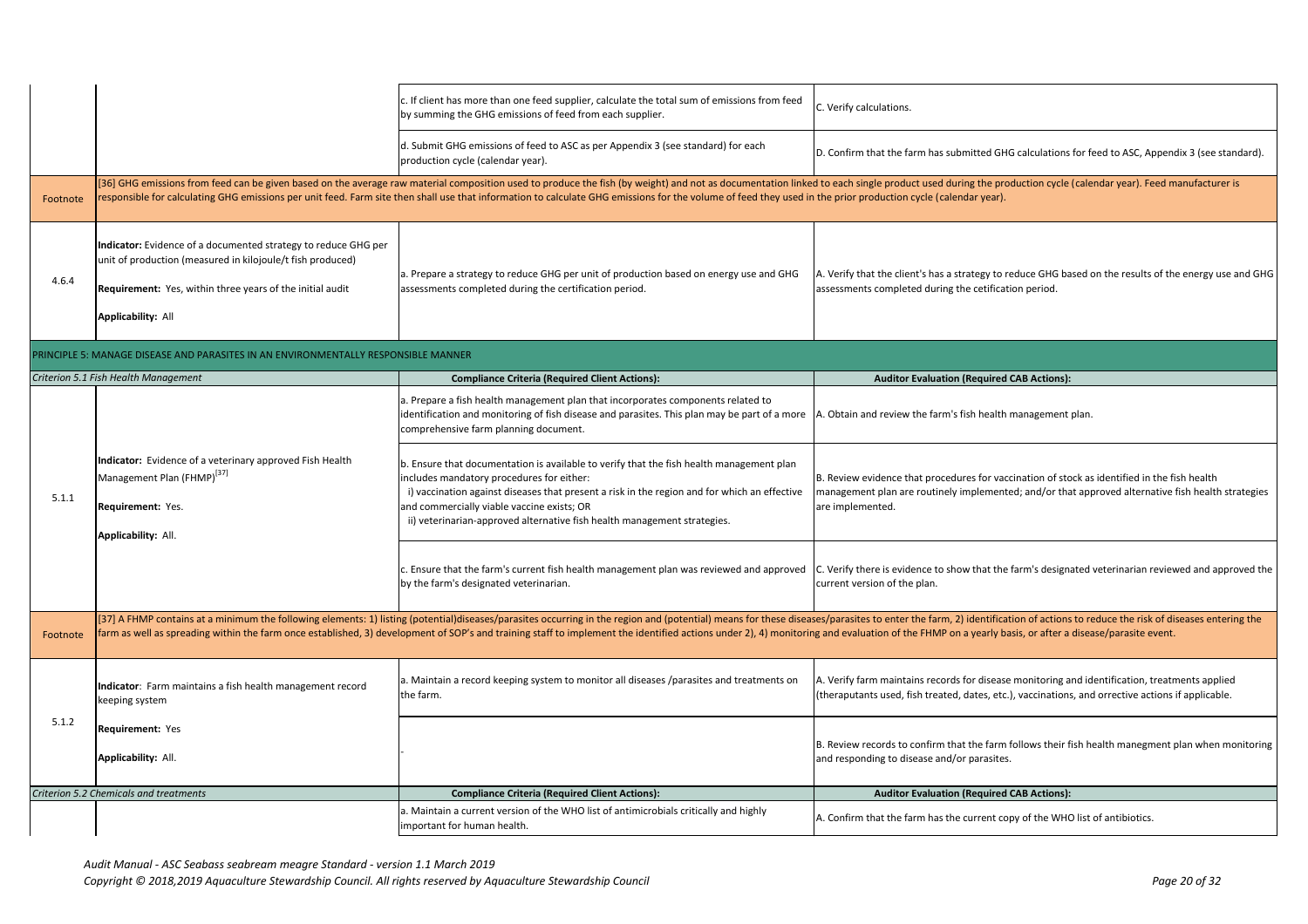|          | Indicator: Use of therapeutic treatments that are listed as<br>critically important for human medicine by the World Health<br>Organization <sup>[38][39]</sup><br>Requirement: Not permitted.<br>Applicability: All.     | b. Maintain a list of therapeutants the use of which in finfish aquaculture are banned by<br>law.                                                                                                                                                                                                                                                                                                                                  | B. Confirm that th                                                               |
|----------|--------------------------------------------------------------------------------------------------------------------------------------------------------------------------------------------------------------------------|------------------------------------------------------------------------------------------------------------------------------------------------------------------------------------------------------------------------------------------------------------------------------------------------------------------------------------------------------------------------------------------------------------------------------------|----------------------------------------------------------------------------------|
| 5.2.1    |                                                                                                                                                                                                                          | $ c$ . If the farm has used antibiotics listed as critically important to human health and/or has<br>used therapeutants that are banned in finfish culture to treat any fish during the current<br>production cycle (calendar year), inform the CAB prior to scheduling audit.                                                                                                                                                     | C. Make note of th<br>an on-site audit u<br>exemption to 5.2.                    |
|          |                                                                                                                                                                                                                          | d. If yes to 5.2.1c, request an exemption to the requirement of 5.2.1 from the CAB in order<br>to certify only that portion of production that complies with the indicator. Prior to the<br>audit, provide the CAB with records sufficient to establish details of treatment, which<br>holding facilities were treated, and how the farm will ensure full traceability and separation<br>of treated fish through and post-harvest. | D. Review the farr<br>satisfactorily dem                                         |
| Footnote |                                                                                                                                                                                                                          | [38] WHO Critical Microbials for Human Medicine, 5th edition, 2016. http://www.who.int/foodsafety/areas_work/antimicrobial-resistance/cia/en/                                                                                                                                                                                                                                                                                      |                                                                                  |
| Footnote |                                                                                                                                                                                                                          | [39] Meagre producers may need an adjustment period to find a replacement antibiotic to treat for Vibrio infections at grow-out sites. Currently the only option is the EU veterinar<br>2 year allowance period from the publish date of the ASC Seabass, Seabream and Meagre Standard v1.0 for the use of flumequine to allow time to find a suitable alternative.                                                                |                                                                                  |
|          | Indicator: Prophylactic use of chemical antimicrobial treatments.<br>Requirement: Not permitted.<br>Applicability: All.                                                                                                  | a. Maintain records for all purchases of chemical antimicrobials (invoices, prescriptions) for<br>the current and prior production cycles (calendar year).                                                                                                                                                                                                                                                                         | A. Review purchas<br>Inspect storage ar                                          |
| 5.2.2    |                                                                                                                                                                                                                          | b. Maintain a detailed log of all medication-related events (see also 5.2.1a and 5.2.3).                                                                                                                                                                                                                                                                                                                                           | B. Review log of m<br>the client does no                                         |
|          |                                                                                                                                                                                                                          | c. Calculate the total amount (g) and treatments (#) of chemical antimicrobials used during<br>the current and preceeding production cycles (calendar year).                                                                                                                                                                                                                                                                       | C. Verify that the<br>(calendar year) is                                         |
| 5.2.3    | Indicator: The farm shall document <sup>[40]</sup> all chemicals <sup>[41]</sup> and<br>therapeutants used during the most recent production cycle<br>(calendar year)<br>Requirement: Yes.<br><b>Applicability: All.</b> | a. Maintian comprehensive documention on all chemicals and therapeutants used on the<br>farm that includes he amounts used (including grams per kg of fish produced), the dates<br>used, the retention time, which group of fish were treated and against which diseases,<br>proof of proper dosing, and all disease and pathogens detected on the site.                                                                           | A. Verify farm mai                                                               |
| Footnote |                                                                                                                                                                                                                          | [40] Appropriate documentation includes at a minimum: 1) determination of disease/parasite against which is treated, 2) name of the applied product and concentration of active<br>component applied, 4) date of use, 4) minimum withdrawal period required as referenced by manufacturer, 5) identification of treated fish/cages. which group of fish were treated                                                               |                                                                                  |
| Footnote | [41] Chemicals used for the treatment of fish                                                                                                                                                                            |                                                                                                                                                                                                                                                                                                                                                                                                                                    |                                                                                  |
| 5.2.4    | Indicator: Number of anti-parasiticide treatments <sup>[42]</sup> allowed over<br>the most recent production cycle (calendar year), including the<br>hatchery phase of that stock                                        | a. Identify permitted anti-parasiticides that may be applied to stock during the farming<br>procedure in the fish health management plan. Provide Material Data Safety Sheets for all<br>anti-parasiticide products that are used. Other than freshwater, formaldehyde and<br>hydrogen peroxide only one prescribed anti-paracitide treatment is allowed.                                                                          | A. Review fish hea<br>MSDS to verify wh<br>evidence suggests<br>formaldehyde and |
|          |                                                                                                                                                                                                                          |                                                                                                                                                                                                                                                                                                                                                                                                                                    |                                                                                  |

he farm maintains a list of banned therapeutants.

he farm's critical antibiotic and/or banned therapeutant usage and do not schedule antil the client provides sufficient additional information that will permit request of  $0.1$  (see 5.2.1d).

m's exemption request and supporting documents to verify that the farm can nonstrate traceability to merit an exemption.

y approved antimicrobial flumequine. For this reason, meagre producers will have a

ise records and calculate total amount of chemical antimicrobials procured by client. reas to verify quantities on-site.

medication events to verify that the quantity of chemical antimicrobials applied by ot suggest prophylactic use.

total amount of chemical antimicrobials used in the current production cycle equal to the total amount prescribed.

aintains records for chemical and therapeutant use as specified by the standard.

component, 3) proof of proper dosing and actual amount of substance and active d and against which diseases.

alth management plan and procedures relating to use of anti-parasiticides. Review hat chemicals or compounds are applied. Compliance is demonstrated when that only one prescribed anti-parasitide treatment other than freshwater, d hydrogen peroxide is used.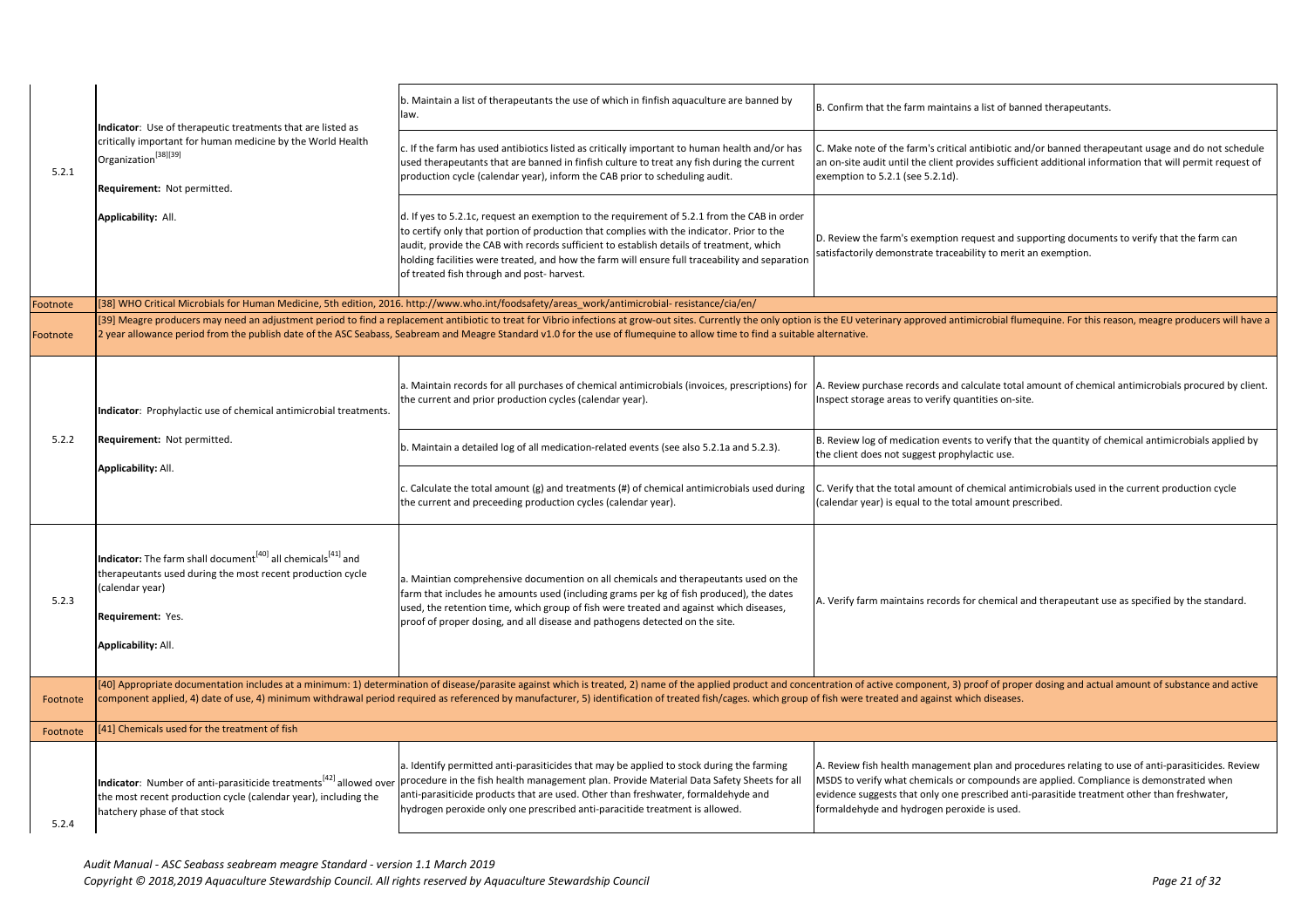|          | Requirement: 1.<br>Applicability: All.                                                                                                                 | b. Make available records relating to all chemical, veterinary and therapeutant suppliers.<br>Include Invoices, laboratory testing results as well as prescriptions and treatment records.                                                                                                                                                                                                                                                                                                                        | B. Confirm conforr<br>other than those p<br>staff. |
|----------|--------------------------------------------------------------------------------------------------------------------------------------------------------|-------------------------------------------------------------------------------------------------------------------------------------------------------------------------------------------------------------------------------------------------------------------------------------------------------------------------------------------------------------------------------------------------------------------------------------------------------------------------------------------------------------------|----------------------------------------------------|
| Footnote |                                                                                                                                                        | [42] Not including freshwater, formaldehyde or hydrogen peroxide treatments. In countries where formaldehyde is banned, its use would not be permitted under Principle 1 as obe                                                                                                                                                                                                                                                                                                                                   |                                                    |
|          | <b>Indicator:</b> Number of treatments <sup>[43]</sup> of antibiotics over the most<br>recent production cycle (calendar year), including the hatchery | Note: for the purposes of Indicator 5.2.5, "treatment" means a single course of medication given to address a sp<br>more pens (or cages).<br>a. Maintain records of all treatments of antibiotics (see 5.2.1a). For first audits, farm records A. Review docume                                                                                                                                                                                                                                                   |                                                    |
| 5.2.5    | phase of that stock<br>Requirement: $\leq$ 3                                                                                                           | must cover the current and immediately prior production cycles (calendar year) in a<br>verifiable statement.                                                                                                                                                                                                                                                                                                                                                                                                      | Cross-check agains<br>$(5.2.3a)$ , and presc       |
|          | <b>Applicability: All</b>                                                                                                                              | b. Calculate the total number of treatments of antibiotics over the most recent production<br>cycle (calendar year) and supply a verifiable statement of this calculation.                                                                                                                                                                                                                                                                                                                                        | B. Confirm that the<br>(calendar year), ind        |
| Footnote | [43] A treatment is a single course medication given to address a specific disease issue and that may last a number of days.                           |                                                                                                                                                                                                                                                                                                                                                                                                                                                                                                                   |                                                    |
|          | Criterion 5.3 Survival of farmed fish                                                                                                                  | <b>Compliance Criteria (Required Client Actions):</b>                                                                                                                                                                                                                                                                                                                                                                                                                                                             | <b>Audit</b>                                       |
|          | Indicator: All recovered mortalities are removed and disposed of                                                                                       | a. Maintain records of mortality removals to show that dead fish are removed regularly and<br>disposed of in a responsible manner.                                                                                                                                                                                                                                                                                                                                                                                | A. Review records                                  |
| 5.3.1    | in a responsible manner<br><b>Requirement: Yes</b>                                                                                                     | b. Collect documentation to show that disposal methods are in line with practices<br>recommended by fish health managers and/or relevant legal authorities.                                                                                                                                                                                                                                                                                                                                                       | <b>B. Review client su</b><br>on site audit.       |
|          | <b>Applicability: All</b>                                                                                                                              | c. For any exceptional mortality event where dead fish were not collected for post-mortem<br>analysis, keep a written justification.                                                                                                                                                                                                                                                                                                                                                                              | C. Review the farm<br>collected for post-          |
| 5.3.2    | Indicator: Classification of mortalities<br>Requirement: All recovered mortalities are recorded and<br>classified by cause of death                    | a. Maintain detailed records for all mortalities and post-mortem analyses including:<br>date of mortality and date of post-mortem analysis;<br>total number of mortalities and number receiving post-mortem analysis;<br>name of the person or lab conducting the post-mortem analyses;<br>qualifications of the individual (e.g. veterinarian, fish health manager);<br>cause of mortality (specify disease or pathogen) where known; and<br>classification as 'unexplained' when cause of mortality is unknown. | A. Review records<br>were done by qual             |
|          | <b>Applicability: All</b>                                                                                                                              | b. For each mortality event, ensure that post-mortem analyses are done on a statistically<br>relevant number of fish and keep a record of the results.                                                                                                                                                                                                                                                                                                                                                            | B. Review records<br>that a statistically          |
|          |                                                                                                                                                        | c. If on-site diagnosis is inconclusive and disease is suspected or results are inconclusive<br>over a 1-2 week period, ensure that fish are sent to an off-site laboratory for diagnosis and<br>keep a record of the results.                                                                                                                                                                                                                                                                                    | C. Review records<br>laboratory for furt           |
|          |                                                                                                                                                        |                                                                                                                                                                                                                                                                                                                                                                                                                                                                                                                   |                                                    |

mity with the requirement that the farm does not use anti-parasiticde treatments bermitted under the standard by review of documentation and interview with farm

#### ping all laws takes precedence. **in the in countries is anned in countries** would not be permitted under the permi

pecific disease issue and that may last a number of days and be applied in one or

ents to confirm that the client maintains a record of all treatments of antibiotics. st records of on-farm chemical & therapeutant use (5.2.1a), medication events cription records.

e client used ≤ 3 treatments of antibiotics over the most recent production cycle cluding the hatchery phase of that stock.

**Combigion (Required CAB Actions):** 

of mortality removals to confirm completeness and accuracy.

abmission. Inspect the farm's system for mortality removals and disposals during the

n's justification for any exceptional mortality event where dead fish were not mortem analysis (this situation should be a rare occurrence).

of mortalities to verify completeness and to confirm that post-mortem analyses lified individuals or labs.

to confirm the farm had post-mortem analysis done for each mortality event and relevant number of fish were analyzed from each mortality event.

to confirm that any inconclusive on-site diagnoses were sent to an off-site her testing.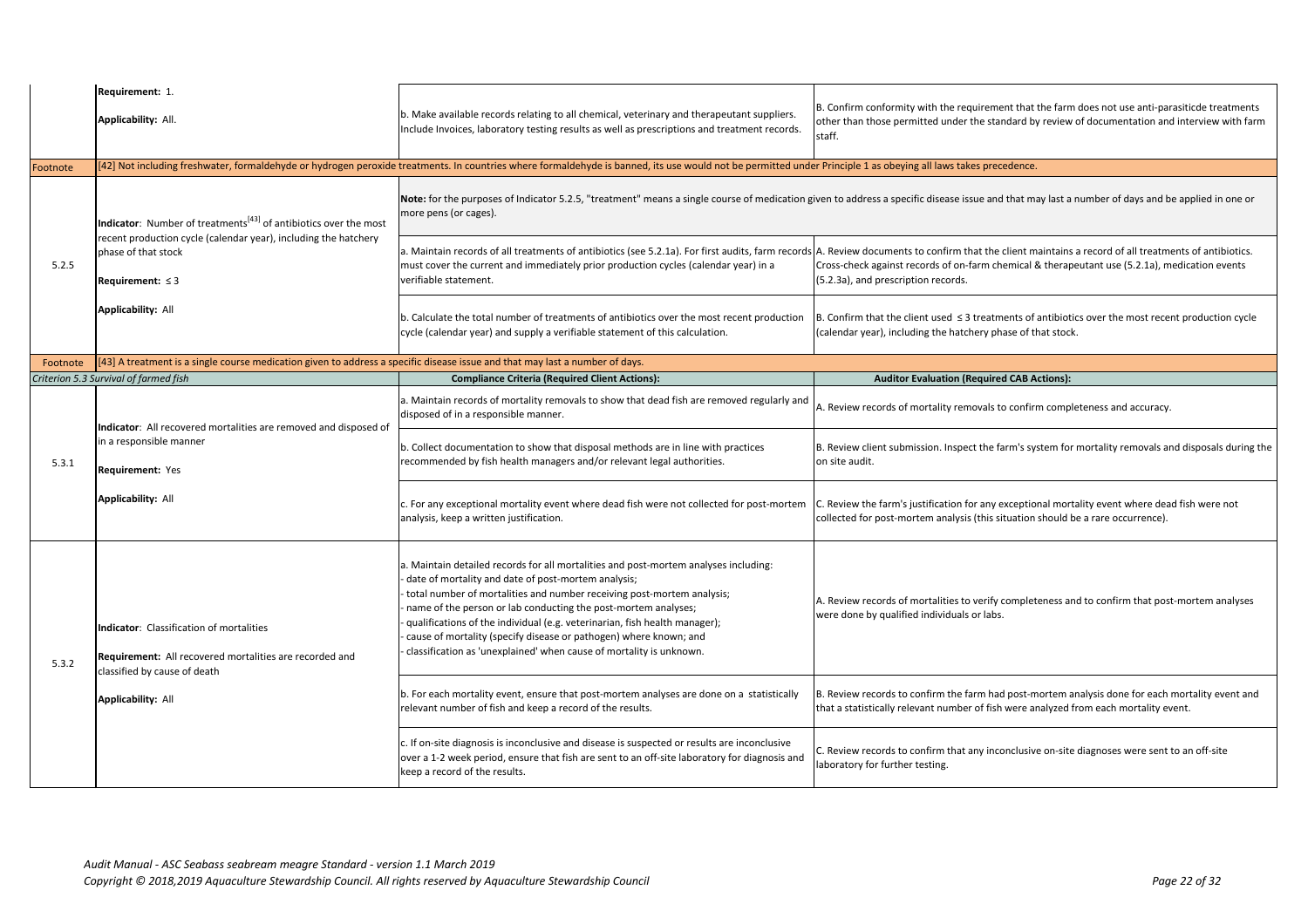|       | 5.3.3 | Indicator: When unexplained mortalities exceed $\geq$ 0.5% / per day,<br>samples are submitted for analysis by a veterinarian or designated<br>fish health expert<br><b>Requirement: Yes</b><br><b>Applicability: All.</b> | a. Maintian records of unexplained mortalites and responses triggered when unexplained<br>mortalities exceeds 0.5% per day.                                                                                                    | A. Verify farm mai<br>exceed 0.5% per c |
|-------|-------|----------------------------------------------------------------------------------------------------------------------------------------------------------------------------------------------------------------------------|--------------------------------------------------------------------------------------------------------------------------------------------------------------------------------------------------------------------------------|-----------------------------------------|
|       |       |                                                                                                                                                                                                                            | Note: Farms have the option to integrate their farm-specific mortality reduction program into the farm's fish he                                                                                                               |                                         |
| 5.3.4 |       | Indicator: Evidence of a farm specific mortalities reduction<br>program that includes defined annual targets for reductions in<br>mortalities and reductions in unexplained mortalities.                                   | a. Use records in 5.3.2 to assemble a time-series dataset on farm-specific mortalities rates<br>and unexplained mortality rates.                                                                                               | A. Confirm that th<br>which covers the  |
|       |       | Requirement: Yes.<br>Applicability: All.                                                                                                                                                                                   | b. Use the data in 5.3.2 and advice from the veterinarian and/or fish health manager to<br>develop a mortalities-reduction program that defines annual targets for reductions in total<br>mortality and unexplained mortality. | B. Review prograr<br>historical data.   |
|       |       |                                                                                                                                                                                                                            | c. Ensure that farm management communicates with the veterinarian, fish health manager,<br>and staff about annual targets and planned actions to meet targets.                                                                 | C. Interview work<br>targets for reduct |

a. A. Verifians records for unexplained mortalities and submits samples for analysis when it day.

**Roterfield mender their farm-**<br>Farm-specified more into the management plan (5.1.1).

he farm used mortalities records to assemble a detailed dataset on mortality rates required timeframe.

m to confirm that targets for mortality reduction are reasonable and based on

kers to confirm their understanding of mortalities recording, classification, and annual tion.

ective (written) agreements.

beting organizations set up or backed by the employer. Farms shall prepare

ILO specifically prohibits "acts which are designated to promote the establishment of

easonable times on the premises.

 $b$  (e.g. farm policies on Freedom of Association).

against the farm site management for violations of employees' freedom of

|                                                           | PRINCIPLE 6: DEVELOP AND OPERATE FARMS IN A SOCIALLY RESPONSIBLE MANNER                                                                                                                                                      |                                                                                                                                                                                                                                              |  |  |
|-----------------------------------------------------------|------------------------------------------------------------------------------------------------------------------------------------------------------------------------------------------------------------------------------|----------------------------------------------------------------------------------------------------------------------------------------------------------------------------------------------------------------------------------------------|--|--|
| 6.1 Freedom of association and collective bargaining [44] |                                                                                                                                                                                                                              | <b>Compliance Criteria</b>                                                                                                                                                                                                                   |  |  |
| Footnote                                                  |                                                                                                                                                                                                                              | [44] Bargain collectively: A voluntary negotiation between employers and organizations of workers in order to establish the terms and conditions of employment by means of collective (w                                                     |  |  |
| 6.1.1                                                     | Indicator: Evidence that workers have access to trade unions (if<br>they exist) and union representative(s) chosen by themselves<br>without managerial interference.<br><b>Requirement: Yes</b><br><b>Applicability: All</b> | a. Workers have the freedom to join any trade union, free of any form of interference from employers or competing or<br>documentation to demonstrate to the auditor that domestic regulation fully meets these criteria.                     |  |  |
|                                                           |                                                                                                                                                                                                                              | b. Union representatives (or worker representatives) are chosen by workers without managerial interference. ILO spec<br>worker organizations or to support worker organizations under the control or employers or employers' organizations." |  |  |
|                                                           |                                                                                                                                                                                                                              | c. Trade union representatives (or worker representatives) have access to their members in the workplace at reasonab                                                                                                                         |  |  |
|                                                           |                                                                                                                                                                                                                              | d. Be advised that workers and union representatives (if they exist) will be interviewed to confirm the above.                                                                                                                               |  |  |
| 6.1.2                                                     | Indicator: Evidence that workers are free to form organizations,<br>including unions, to advocate for and protect their rights.<br><b>Requirement: Yes</b>                                                                   | a. Employment contract explicitly states the worker's right of freedom of association.                                                                                                                                                       |  |  |
|                                                           |                                                                                                                                                                                                                              | b. Employer communicates that workers are free to form organizations to advocate for and protect work rights (e.g. fa                                                                                                                        |  |  |
|                                                           | <b>Applicability: All</b>                                                                                                                                                                                                    | c. Be advised that workers will be interviewed to confirm the above.                                                                                                                                                                         |  |  |
|                                                           | Indicator: Evidence that workers are free and able to bargain<br>معطمات مالمطة ممة بالمنائعممالمم                                                                                                                            | a. Local trade union, or where none exists a reputable civil-society organization, confirms no outstanding cases against<br>association and collective bargaining rights.                                                                    |  |  |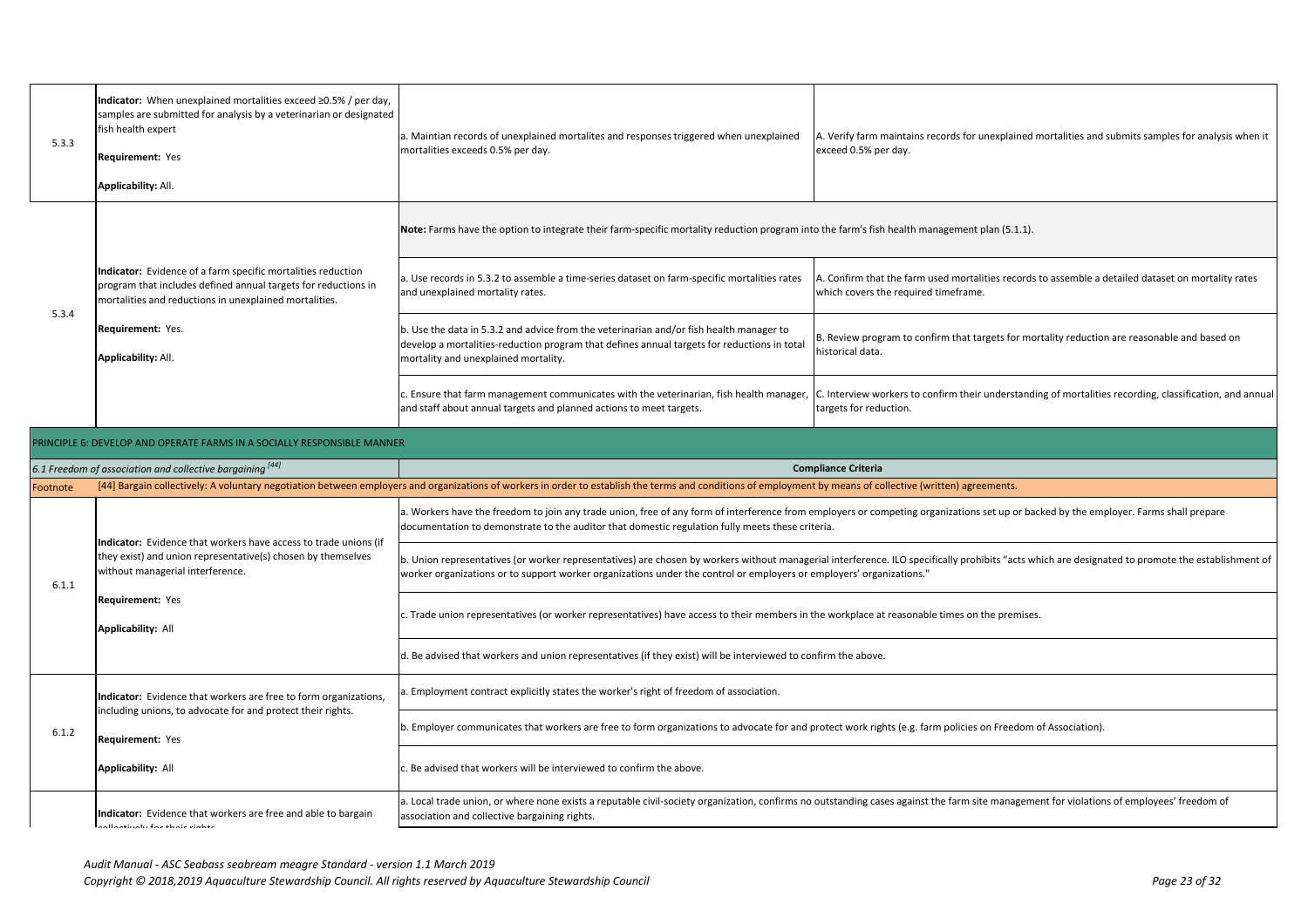| 6.1.3                     | conectively for their rights.<br>Requirement: Yes                                                                                                                                                          | b. Employer has explicitly communicated a commitment to ensure the collective bargaining rights of all workers.                                                                                                                                                                                                                                                                                                                                                                                                                                                                                                                                       |  |
|---------------------------|------------------------------------------------------------------------------------------------------------------------------------------------------------------------------------------------------------|-------------------------------------------------------------------------------------------------------------------------------------------------------------------------------------------------------------------------------------------------------------------------------------------------------------------------------------------------------------------------------------------------------------------------------------------------------------------------------------------------------------------------------------------------------------------------------------------------------------------------------------------------------|--|
|                           | <b>Applicability: All</b>                                                                                                                                                                                  | c. There is documentary evidence that workers are free and able to bargain collectively (e.g. collective bargaining agreer                                                                                                                                                                                                                                                                                                                                                                                                                                                                                                                            |  |
| Criterion 6.2 Child labor |                                                                                                                                                                                                            | <b>Compliance Criteria</b>                                                                                                                                                                                                                                                                                                                                                                                                                                                                                                                                                                                                                            |  |
| 6.2.1                     | Indicator: Number of incidences of child <sup>[45]</sup> labor <sup>[46]</sup><br>Requirement: None<br>Applicability: All except as noted 6.2.1a                                                           | a. In most countries, the law states that minimum age for employment is 15 years. There are two possible exceptions:<br>in developing countries where the legal minimum age may be set to 14 years or<br>in countries where the legal minimum age is set higher than 15 years, in which case the legal minimum age of the coun<br>If the farm operates in a country where the legal minimum ages is not 15, then the employer shall maintain documentat<br>b. Minimum age of permanent workers is 15 or older (except in countries as noted above).<br>c. Employer maintains age records for employees that are sufficient to demonstrate compliance. |  |
| Footnote                  | [45] Child: Any person under 15 years of age. A higher age would apply if the minimum age law of an area stipulates a higher age for work or mandatory schooling. Minimum age may be 14<br>convention 138. |                                                                                                                                                                                                                                                                                                                                                                                                                                                                                                                                                                                                                                                       |  |
| Footnote                  | [46] Child Labor: Any work by a child younger than the age specified in the definition of a child.                                                                                                         |                                                                                                                                                                                                                                                                                                                                                                                                                                                                                                                                                                                                                                                       |  |
|                           |                                                                                                                                                                                                            | a. Young workers are appropriately identified in company policies & training programs, and job descriptions are availabl                                                                                                                                                                                                                                                                                                                                                                                                                                                                                                                              |  |
|                           |                                                                                                                                                                                                            | b. All young workers (from age 15 to less than 18) are identified and their ages are confirmed with copies of IDs.                                                                                                                                                                                                                                                                                                                                                                                                                                                                                                                                    |  |
|                           | Indicator: Percentage of young workers <sup>[47]</sup> that are protected                                                                                                                                  | c. Daily records of working hours (i.e. timesheets) are available for all young workers.                                                                                                                                                                                                                                                                                                                                                                                                                                                                                                                                                              |  |
| 6.2.2                     | Requirement: 100%                                                                                                                                                                                          | d. For young workers, the combined daily transportation time and school time and work time does not exceed 10 hours.                                                                                                                                                                                                                                                                                                                                                                                                                                                                                                                                  |  |
|                           | <b>Applicability: All</b>                                                                                                                                                                                  | e. Young workers are not exposed to hazards and do not perform hazardous work. Work on floating cages in poor weath                                                                                                                                                                                                                                                                                                                                                                                                                                                                                                                                   |  |
|                           |                                                                                                                                                                                                            | Be advised that the site will be inspected and young workers will be interviewed to confirm compliance.                                                                                                                                                                                                                                                                                                                                                                                                                                                                                                                                               |  |
| Footnote                  | [47] Young Worker: Any worker between the age of a child, as defined above, and under the age of 18.                                                                                                       |                                                                                                                                                                                                                                                                                                                                                                                                                                                                                                                                                                                                                                                       |  |
|                           | Criterion 6.3 Forced, bonded or compulsory labor                                                                                                                                                           | <b>Compliance Criteria</b>                                                                                                                                                                                                                                                                                                                                                                                                                                                                                                                                                                                                                            |  |
|                           |                                                                                                                                                                                                            | a. Contracts are clearly stated and understood by employees. Contracts do not lead to workers being indebted (i.e. no 'p<br>programs).                                                                                                                                                                                                                                                                                                                                                                                                                                                                                                                |  |
|                           | Indicator: Number of incidences of forced <sup>[48]</sup> , bonded <sup>[49]</sup> or                                                                                                                      | b. Employees are free to leave workplace and manage their own time.                                                                                                                                                                                                                                                                                                                                                                                                                                                                                                                                                                                   |  |
| 6.3.1                     | compulsory labor<br>Requirement: None                                                                                                                                                                      | c. Employer does not withhold employee's original identity documents.                                                                                                                                                                                                                                                                                                                                                                                                                                                                                                                                                                                 |  |
|                           | <b>Applicability: All</b>                                                                                                                                                                                  | d. Employer does not withhold any part of workers' salaries, benefits, property or documents in order to oblige them to                                                                                                                                                                                                                                                                                                                                                                                                                                                                                                                               |  |
|                           |                                                                                                                                                                                                            |                                                                                                                                                                                                                                                                                                                                                                                                                                                                                                                                                                                                                                                       |  |

*Audit Manual - ASC Seabass seabream meagre Standard - version 1.1 March 2019 Copyright © 2018,2019 Aquaculture Stewardship Council. All rights reserved by Aquaculture Stewardship Council Page 24 of 32*

ing agreements, meeting minutes, or complaint resolutions).

f the country is followed. If the interthe incounter the mentation attesting to this fact.

may be 14 if the country allows it under the developing country exceptions in ILO

e available for all young workers at the site.

oor weather conditions shall be considered hazardous.

l (i.e. no 'pay to work' schemes through labor contractors or training credit

e them to continue working for employer.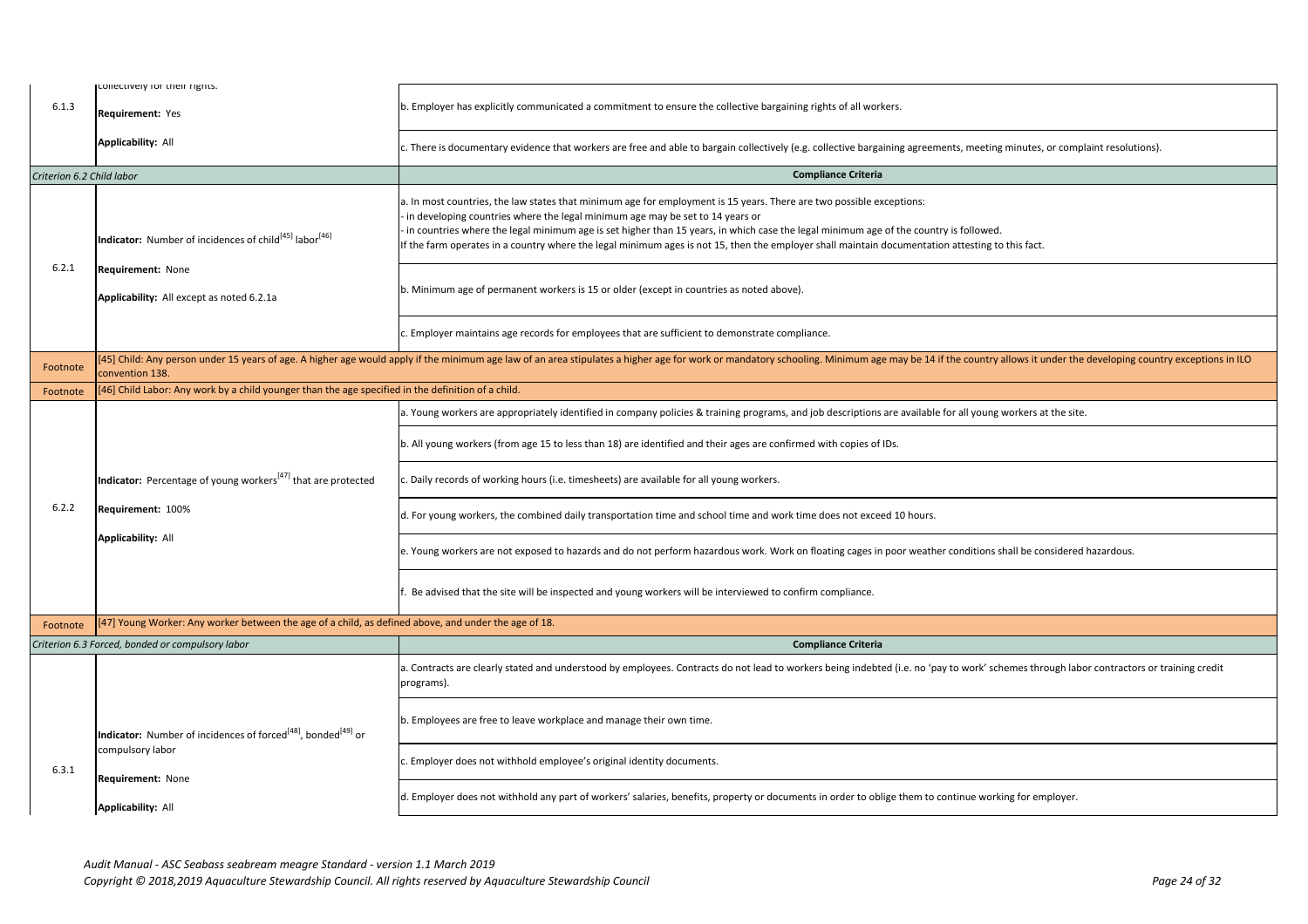|          |                                                                                                                                                                       | e. Employees are not to be obligated to stay in job to repay debt.                                                                                                                                                                                                                                                                                                           |
|----------|-----------------------------------------------------------------------------------------------------------------------------------------------------------------------|------------------------------------------------------------------------------------------------------------------------------------------------------------------------------------------------------------------------------------------------------------------------------------------------------------------------------------------------------------------------------|
|          |                                                                                                                                                                       | f. Maintain payroll records and be advised that workers will be interviewed to confirm the above.                                                                                                                                                                                                                                                                            |
| Footnote |                                                                                                                                                                       | [48] Forced (Compulsory) labor: All work or service that is extracted from any person under the menace of any penalty for which a person has not offered himself/herself voluntarily or for v<br>can imply monetary sanctions, physical punishment, or the loss of rights and privileges or restriction of movement (e.g., withholding of identity documents).               |
| Footnote | [49] Bonded labor: When a person is forced by the employer or creditor to work to repay a financial debt to the crediting agency.                                     |                                                                                                                                                                                                                                                                                                                                                                              |
|          | Criterion 6.4 Discrimination <sup>150]</sup>                                                                                                                          | <b>Compliance Criteria</b>                                                                                                                                                                                                                                                                                                                                                   |
| Footnote |                                                                                                                                                                       | [[50] Discrimination: Any distinction, exclusion or preference that has the effect of nullifying or impairing equality of opportunity or treatment. Not every distinction, exclusion or preference<br>pay increase or bonus is not by itself discriminatory. Positive discrimination in favor of people from certain underrepresented groups may be legal in some countries. |
|          |                                                                                                                                                                       | a. Employer has written anti-discrimination policy in place, stating that the company does not engage in or support discr<br>termination or retirement based on race, caste, national origin, religion, disability, gender, sexual orientation, union mer<br>to discrimination.                                                                                              |
| 6.4.1    | Indicator: Evidence of comprehensive <sup>[51]</sup> and proactive anti-<br>discrimination policies, procedures and practices<br><b>Requirement: Yes</b>              | b. Employer has clear and transparent company procedures that outline how to raise, file, and respond to discriminatior                                                                                                                                                                                                                                                      |
|          | <b>Applicability: All</b>                                                                                                                                             | c. Employer respects the principle of equal pay for equal work and equal access to job opportunities, promotions and rai                                                                                                                                                                                                                                                     |
|          |                                                                                                                                                                       | d. All managers and supervisors receive training on diversity and non-discrimination. All personnel receive non-discrimir                                                                                                                                                                                                                                                    |
| Footnote |                                                                                                                                                                       | [[51] Employers shall have written anti-discrimination policies stating that the company does not engage in or support discrimination in hiring, remuneration, access to training, promotion,<br>disability, gender, sexual orientation, union membership, political affiliation, age or any other condition that may give rise to discrimination.                           |
|          | Indicator: Number of incidences of discrimination                                                                                                                     | a. Employer maintains a record of all discrimination complaints. These records do not show evidence for discrimination.                                                                                                                                                                                                                                                      |
| 6.4.2    | <b>Requirement: None</b><br><b>Applicability: All</b>                                                                                                                 | b. Be advised that worker testimonies will be used to confirm that the company does not interfere with the rights of per<br>caste, national origin, religion, disability, gender, sexual orientation, union membership, political affiliation or any other                                                                                                                   |
|          | Criterion 6.5 Work environment health and safety                                                                                                                      | <b>Compliance Criteria</b>                                                                                                                                                                                                                                                                                                                                                   |
|          | Indicator: Percentage of workers trained in health and safety<br>$ $ practices, procedures <sup>[52]</sup> and policies on a yearly basis<br><b>Requirement: 100%</b> | a. Employer has documented practices, procedures (including emergency response procedures) and policies to protect e<br>injury. The information shall be available to employees.                                                                                                                                                                                             |
| 6.5.1    |                                                                                                                                                                       | b. Employees know and understand emergency response procedures.                                                                                                                                                                                                                                                                                                              |
|          | <b>Applicability: All</b>                                                                                                                                             | c. Employer conducts health and safety training for all employees on a regular basis (once a year and immediately for all<br>minimization, Occupational Safety and Health (OSH) and effective use of PPE.                                                                                                                                                                    |
| Footnote | [52] Health and safety training shall include emergency response procedures and practices.                                                                            |                                                                                                                                                                                                                                                                                                                                                                              |
|          |                                                                                                                                                                       | a. Employer maintains a list of all health and safety hazards (e.g. chemicals).                                                                                                                                                                                                                                                                                              |
|          | Indicator: Evidence that workers use Personal Protective<br>Equipment (PPE) effectively                                                                               | b. Employer provides workers with PPE that is appropriate to known health and safety hazards.                                                                                                                                                                                                                                                                                |
| 6.5.2    | <b>Requirement: Yes</b>                                                                                                                                               | c. Employees receive annual training in the proper use of PPE (see 6.5.1c). For workers who participated in the initial train<br>PPE has been put to use.                                                                                                                                                                                                                    |
|          |                                                                                                                                                                       |                                                                                                                                                                                                                                                                                                                                                                              |

*Audit Manual - ASC Seabass seabream meagre Standard - version 1.1 March 2019*

*Copyright © 2018,2019 Aquaculture Stewardship Council. All rights reserved by Aquaculture Stewardship Council Page 25 of 32*

ily or for which such work or service is demanded as a repayment of debt. "Penalty"

preference constitutes discrimination. For instance, a merit- or performance- based

a. Employer discrimination in hiring, remuneration, access to training, promotion, support discrimination in h union membership, political affiliation, age or any other condition that may give rise

rimination complaints.

ons and raises.

1-discrimination training. Internal or external training acceptable if proven effective.

omotion, termination or retirement based on race, caste, national origin, religion,

ghts of personnel to observe tenets or practices, or to meet needs related to race, any other condition that may give rise to discrimination.

protect employees from workplace hazards and to minimize risk of accident or

tely for all new employees), including training on potential hazards and risk

initial training(s) previously an annual refreshment training may suffice, unless new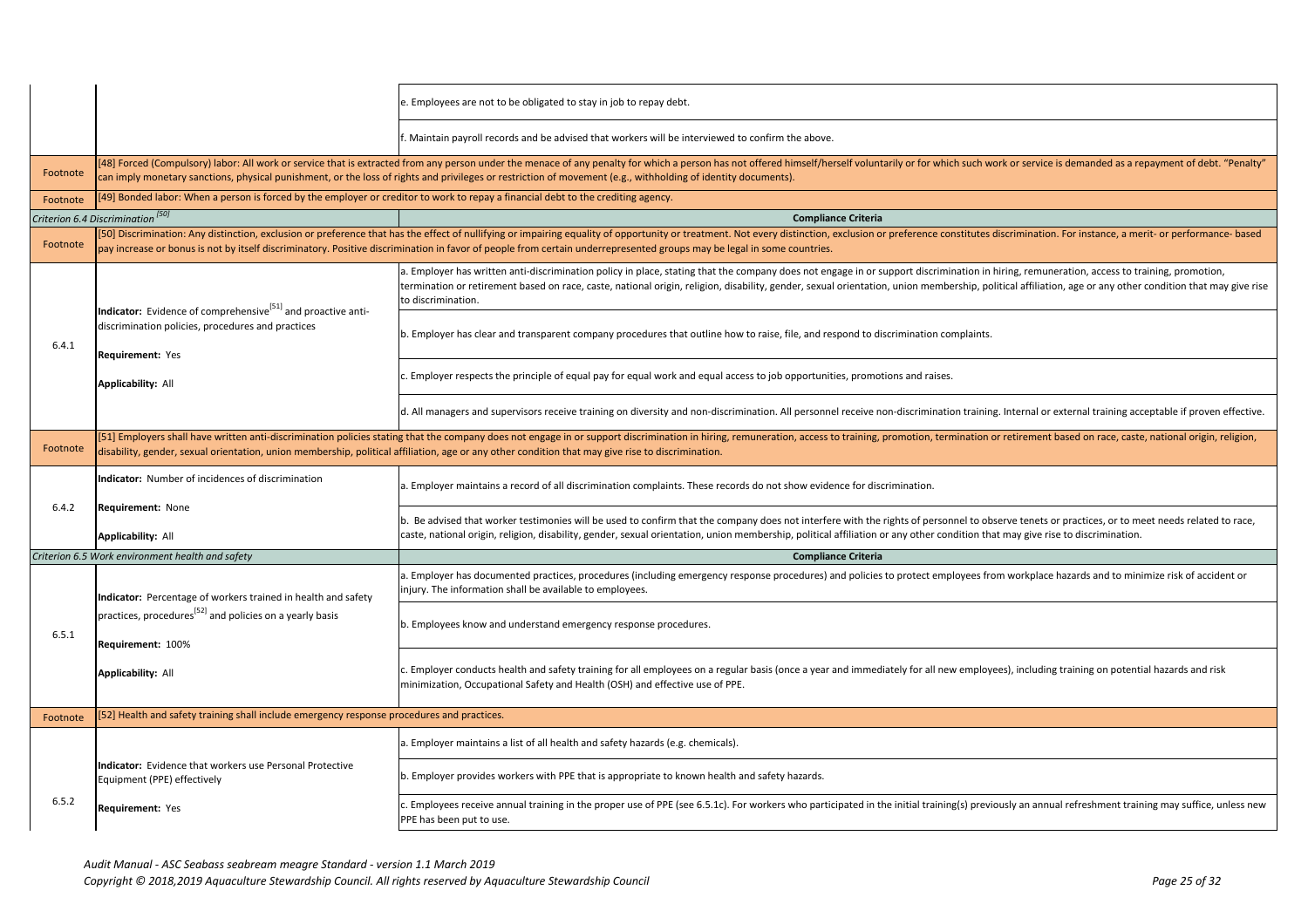| <b>Applicability: All</b>                                                                                                                                                                                                                                     | d. Be advised that workers will be interviewed to confirm the above.                                                                                                                                                                                |
|---------------------------------------------------------------------------------------------------------------------------------------------------------------------------------------------------------------------------------------------------------------|-----------------------------------------------------------------------------------------------------------------------------------------------------------------------------------------------------------------------------------------------------|
|                                                                                                                                                                                                                                                               |                                                                                                                                                                                                                                                     |
| Indicator: Presence of a health and safety risk assessment and<br>evidence of preventive actions taken                                                                                                                                                        | a. Employer makes regular assessments of hazards and risks in the workplace. Risk assessments are reviewed and up                                                                                                                                   |
| Requirement: Yes                                                                                                                                                                                                                                              | b. Employees are trained in how to identify and prevent known hazards and risks (see also 6.5.1c).                                                                                                                                                  |
| <b>Applicability: All</b>                                                                                                                                                                                                                                     | c. Health and safety procedures are adapted based on results from risk assessments (above) and changes are impler                                                                                                                                   |
|                                                                                                                                                                                                                                                               | a. Employer records all health- and safety-related accidents.                                                                                                                                                                                       |
| and violations are recorded and corrective actions are taken when<br>necessary                                                                                                                                                                                | b. Employer maintains complete documentation for all occupational health and safety violations and investigations.                                                                                                                                  |
| <b>Requirement: Yes</b>                                                                                                                                                                                                                                       | c. Employer implements corrective action plans in response to any accidents that occur. Plans are documented and<br>remediate, and actions to prevent future accidents of similar nature.                                                           |
| <b>Applicability: All</b>                                                                                                                                                                                                                                     | d. Employees working in departments where accidents have occurred can explain what analysis has been done and                                                                                                                                       |
| Indicator: Evidence of employer responsibility and/or proof of<br>insurance (accident or injury) for 100% of worker costs in a job-<br>related accident or injury when not covered under national law<br><b>Requirement: Yes</b><br><b>Applicability: All</b> | a. Employer maintains documentation to confirm that all personnel are provided sufficient insurance to cover costs<br>Equal insurance coverage must include temporary, migrant or foreign workers. Written contract of employer respoi              |
|                                                                                                                                                                                                                                                               | Note: If the farm outsources its diving operations to an independent company, the farm shall ensure that auditors h<br>Indicator 6.5.6. It is the farm's responsibility to obtain copies of relevant documentation (e.g. certificates) from the     |
| manner that protects the health and safety of divers<br>Requirement: Yes<br><b>Applicability: All</b>                                                                                                                                                         | a. Employer keeps records of farm diving operations and a list of all personnel involved. In case an external service p<br>must be made available to the auditor by this provider. All diving operations are logged using diving computers and      |
|                                                                                                                                                                                                                                                               | b. Employer ensures that a safety diver or a diving buddy is present during all dives.                                                                                                                                                              |
|                                                                                                                                                                                                                                                               | c. Employer maintains evidence of diver certification (e.g. copies of certificates) for each person involved in diving o<br>international organization for diver certification. Divers shall undergo periodical medical exams, which will include r |
| <b>Criterion 6.6 Wages</b>                                                                                                                                                                                                                                    | <b>Compliance Criteria</b>                                                                                                                                                                                                                          |
| [53]                                                                                                                                                                                                                                                          | a. Employer keeps documents to show the legal minimum wage in the country of operation. If there is no legal mini<br>standard minimum wage.                                                                                                         |
|                                                                                                                                                                                                                                                               | Indicator: Evidence that all health- and safety-related accidents<br>Indicator: Evidence that all diving operations are conducted in a                                                                                                              |

**Requirement:** 0 (None) *Audit Manual - ASC Seabass seabream meagre Standard - version 1.1 March 2019*

*Copyright © 2018,2019 Aquaculture Stewardship Council. All rights reserved by Aquaculture Stewardship Council Page 26 of 32*

and updated at least annually (see also 6.5.1a).

mplemented to help prevent accidents.

l and they include an analysis of root cause, actions to address root cause, actions to

department and what steps were taken or improvements made.

costs related to occupational accidents or injuries (if not covered under national law). esponsibility to cover accident costs is acceptable evidence in place of insurance.

tors have access to specified information sufficient to demonstrate compliance with In the dive company.

vice provider was hired, a statement that provider conformed to all relevant criteria and records are kept electronically.

ring operations. Divers shall be certified through an accredited national or lude monitoring of all tissues affected by continuous diving (i.e. bones, cartilages).

I minimum wage in the country, the employer keeps documents to show the industry-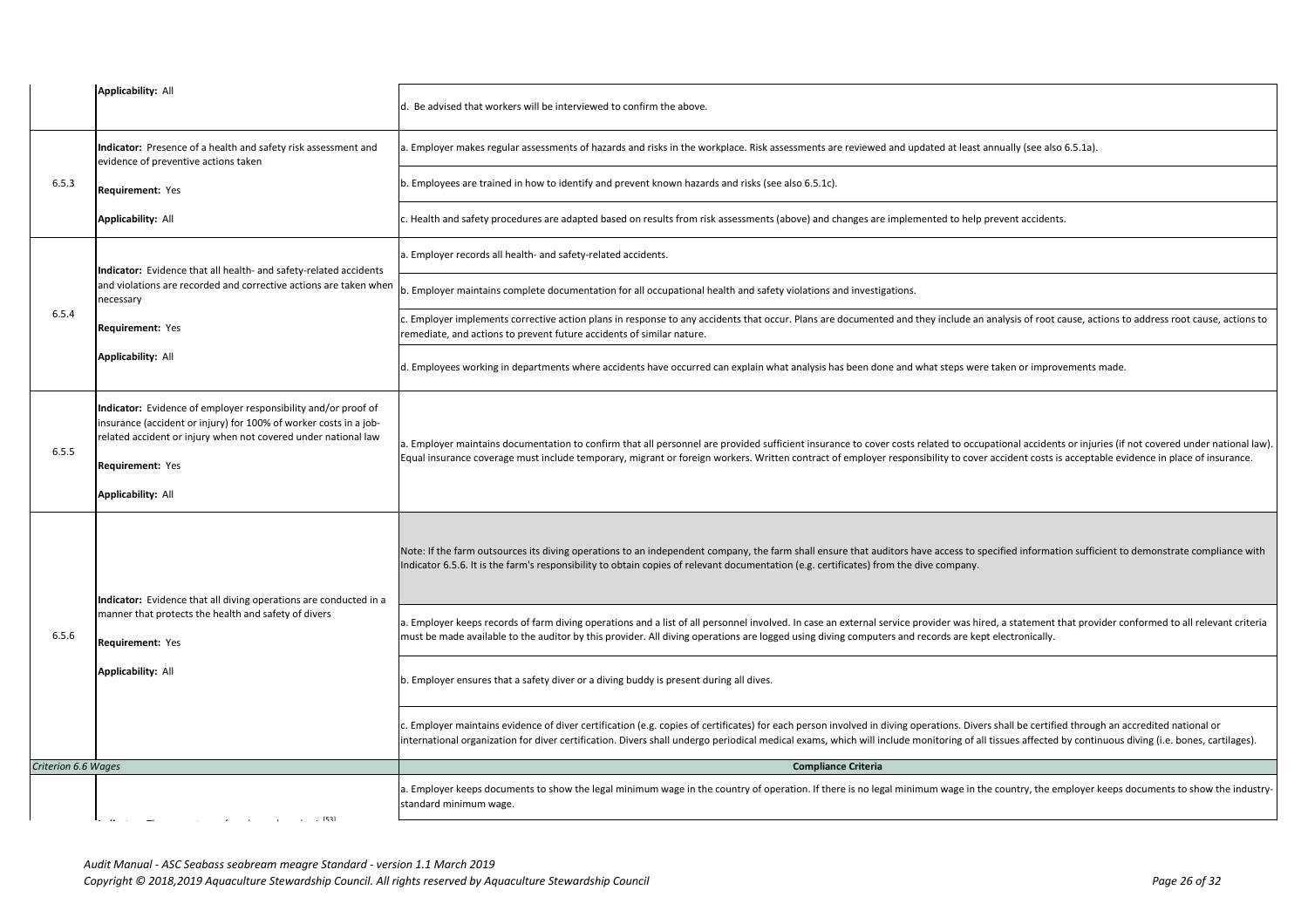| 6.6.1    | Indicator: The percentage of workers whose basicly wage<br>(before overtime and bonuses) is below the minimum wage <sup>[54]</sup><br>Requirement: 0 (None) | $ b$ . Employer's records (e.g. payroll) confirm that worker's wages for a standard work week ( $\leq$ 48 hours) always meet or<br>employer's records must show how the current wage meets or exceeds industry standard. If wages are based on piece-<br>can reasonably attain (within regular working hours) wages that meet or exceed the legal minimum wage.                                                                                                                                                                                                                             |
|----------|-------------------------------------------------------------------------------------------------------------------------------------------------------------|---------------------------------------------------------------------------------------------------------------------------------------------------------------------------------------------------------------------------------------------------------------------------------------------------------------------------------------------------------------------------------------------------------------------------------------------------------------------------------------------------------------------------------------------------------------------------------------------|
|          | <b>Applicability: All</b>                                                                                                                                   | c. Maintain documentary evidence (e.g. payroll, timesheets, punch cards, production records, and/or utility records) ar                                                                                                                                                                                                                                                                                                                                                                                                                                                                     |
| Footnote | [53] Basic wage: The wages paid for a standard working week (no more than 48 hours).                                                                        |                                                                                                                                                                                                                                                                                                                                                                                                                                                                                                                                                                                             |
| Footnote | [54] If there is no legal minimum wage in a country, basic wages must meet the industry-standard minimum wage.                                              |                                                                                                                                                                                                                                                                                                                                                                                                                                                                                                                                                                                             |
|          | Indicator: Evidence that the employer is working toward the<br>payment of basic needs wage <sup>[55]</sup>                                                  | a. Proof of employer engagement with workers and their representative organizations, and the use of cost of living ass<br>of any national basic needs wage recommendations from credible sources such as national universities or government.                                                                                                                                                                                                                                                                                                                                               |
| 6.6.2    | <b>Requirement: Yes</b>                                                                                                                                     | b. Employer has calculated the basic needs wage for farm workers and has compared it to the basic (i.e. current) wage                                                                                                                                                                                                                                                                                                                                                                                                                                                                       |
|          | <b>Applicability: All</b>                                                                                                                                   | c. Employer demonstrates how they have taken steps toward paying a basic needs wage to their workers.                                                                                                                                                                                                                                                                                                                                                                                                                                                                                       |
| Footnote |                                                                                                                                                             | [55] Basic needs wage: A wage that covers the basic needs of an individual or family, including housing, food and transport. This concept differs from a minimum wage, which is set by law                                                                                                                                                                                                                                                                                                                                                                                                  |
|          |                                                                                                                                                             | a. Wages and benefits are clearly articulated to workers and documented in contracts.                                                                                                                                                                                                                                                                                                                                                                                                                                                                                                       |
|          | Indicator: Evidence of transparency in wage-setting and<br>rendering <sup>[56]</sup><br><b>Requirement: Yes</b><br><b>Applicability: All</b>                | b. The method for setting wages is clearly stated and understood by workers.                                                                                                                                                                                                                                                                                                                                                                                                                                                                                                                |
| 6.6.3    |                                                                                                                                                             | $ $ c. Employer renders wages and benefits in a way that is convenient for the worker (e.g. cash, check, or electronic paym<br>receive promissory notes, coupons or merchandise in lieu of payment.                                                                                                                                                                                                                                                                                                                                                                                         |
|          |                                                                                                                                                             | d. Be advised that workers will be interviewed to confirm the above.                                                                                                                                                                                                                                                                                                                                                                                                                                                                                                                        |
| Footnote | [56] Payments shall be rendered to workers in a convenient manner.                                                                                          |                                                                                                                                                                                                                                                                                                                                                                                                                                                                                                                                                                                             |
|          | Criterion 6.7 Contracts (labor) including subcontracting                                                                                                    | <b>Compliance Criteria</b>                                                                                                                                                                                                                                                                                                                                                                                                                                                                                                                                                                  |
|          | <b>Indicator:</b> Percentage of workers who have contracts <sup>[57]</sup>                                                                                  | a. Employer maintains a record of all employment contracts.                                                                                                                                                                                                                                                                                                                                                                                                                                                                                                                                 |
| 6.7.1    | Requirement: 100%                                                                                                                                           | b. There is no evidence for labor-only contracting relationships or false apprenticeship schemes.                                                                                                                                                                                                                                                                                                                                                                                                                                                                                           |
|          | <b>Applicability: All</b>                                                                                                                                   | c. Be advised that workers will be interviewed to confirm the above.                                                                                                                                                                                                                                                                                                                                                                                                                                                                                                                        |
| Footnote |                                                                                                                                                             | [57] Labor-only contracting relationships or false apprenticeship schemes are not acceptable. This includes revolving/consecutive labor contracts to deny benefit accrual or equitable remu<br>apprenticeship terms without stipulating terms of the apprenticeship or wages under contract. It is a "false" apprenticeship if its purpose is to underpay people, avoid legal obligations or<br>practice of hiring workers without establishing a formal employment relationship for the purpose of avoiding payment of regular wages or the provision of legally required benefits, such a |
|          | Indicator: Evidence of a policy to ensure social compliance of its<br>suppliers and contractors                                                             | a. Farm has a policy to ensure that all companies contracted to provide supplies or services (e.g. divers, cleaning, maint                                                                                                                                                                                                                                                                                                                                                                                                                                                                  |

meet or exceed the legal minimum wage. If there is no legal minimum wage, the on piece-rate or pay-per-production, the employer's records must show how workers

cords) and be advised that workers will be interviewed to confirm the above.

iving assessments from credible sources to assess basic needs wages. Includes review

nt) wage for their farm workers.

t by law and may or may not cover the basic needs of workers.

nic payment methods). Workers do not have to travel to collect benefits nor do they

ble remuneration. False Apprenticeship Scheme: The practice of hiring workers under ations or employ underage workers. Labor-only contracting arrangement: The ts, such as health and safety protections.

ng, maintenance) have socially responsible practices and policies.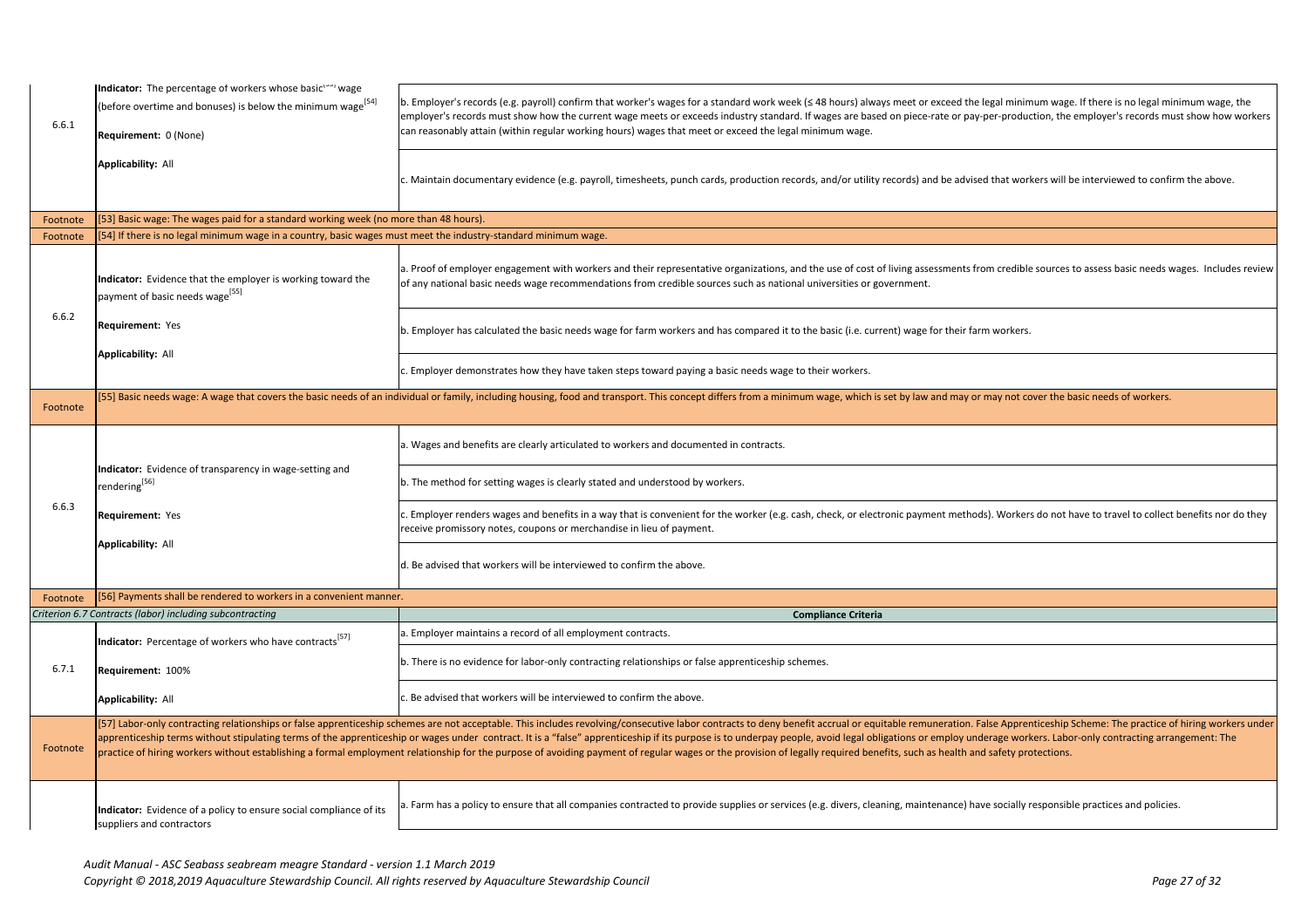| 6.7.2    | <b>Requirement: Yes</b>                                                                                                  | b. Producing company has criteria for evaluating its suppliers and contractors. The company keeps a list of approved suppl                                                                                                                             |
|----------|--------------------------------------------------------------------------------------------------------------------------|--------------------------------------------------------------------------------------------------------------------------------------------------------------------------------------------------------------------------------------------------------|
|          | <b>Applicability: All</b>                                                                                                | c. Producing company keeps records of communications with suppliers and subcontractors that relate to compliance with                                                                                                                                  |
|          | Criterion 6.8 Conflict resolution                                                                                        | <b>Compliance Criteria</b>                                                                                                                                                                                                                             |
|          |                                                                                                                          | a. Employer has a clear labor conflict resolution policy for the presentation, treatment, and resolution of worker grievance                                                                                                                           |
|          | Indicator: Evidence of worker access to effective, fair and<br>confidential grievance procedures                         | b. Workers are familiar with the company's labor conflict policies and procedures. There is evidence that workers have fair                                                                                                                            |
| 6.8.1    | <b>Requirement: Yes</b>                                                                                                  |                                                                                                                                                                                                                                                        |
|          | <b>Applicability: All</b>                                                                                                | c. Maintain documentary evidence (e.g. complaint or grievance filings, minutes from review meetings) and be advised that                                                                                                                               |
|          | within a 90-day timeframe                                                                                                | Indicator: Percentage of grievances handled that are addressed <sup>[58]</sup> a. Employer maintains a record of all grievances, complaints and labor conflicts that are raised.                                                                       |
| 6.8.2    | <b>Requirement: 100%</b>                                                                                                 | b. Employer keeps a record of follow-up (i.e. corrective actions) and timeframe in which grievances are addressed.                                                                                                                                     |
|          | <b>Applicability: All</b>                                                                                                | c. Maintain documentary evidence and be advised that workers will be interviewed to confirm that grievances are address                                                                                                                                |
| Footnote |                                                                                                                          | [58] Addressed: Acknowledged and received, moving through the company's process for grievances, corrective action taken when necessary.                                                                                                                |
|          | Criterion 6.9 Disciplinary practices                                                                                     | <b>Compliance criteria</b>                                                                                                                                                                                                                             |
|          | Indicator: Incidences of excessive or abusive disciplinary actions                                                       | a. Employer does not use threatening, humiliating or punishing disciplinary practices that negatively impact a worker's phy                                                                                                                            |
| 6.9.1    | <b>Requirement: None</b>                                                                                                 | b. Allegations of corporeal punishment, mental abuse, physical coercion, or verbal abuse will be investigated by auditors.                                                                                                                             |
|          | <b>Applicability: All</b>                                                                                                | c. Be advised that workers will be interviewed to confirm there is no evidence for excessive or abusive disciplinary actions.                                                                                                                          |
|          | Indicator: Evidence of a functioning disciplinary action policy<br>whose aim is to improve the worker <sup>[59]</sup>    | a. Employer has written policy for disciplinary action which explicitly states that its aim is to improve the worker.                                                                                                                                  |
| 6.9.2    | <b>Requirement: Yes</b>                                                                                                  | b. Maintain documentary evidence (e.g. worker evaluation reports) and be advised that workers will be interviewed to cor                                                                                                                               |
|          | <b>Applicability: All</b>                                                                                                |                                                                                                                                                                                                                                                        |
| Footnote | and understood, and not used arbitrarily. Fines or basic wage deductions shall not be acceptable disciplinary practices. | [59] If disciplinary action is required, progressive verbal and written warnings shall be engaged. The aim shall always be to improve the worker; dismissal shall be the last resort. Policies for bo                                                  |
|          | Criterion 6.10 Working hours and overtime                                                                                | <b>Compliance criteria</b>                                                                                                                                                                                                                             |
|          |                                                                                                                          | Note: Working hours, night work and rest periods for workers in agriculture should be in accordance with national laws an<br>Agriculture Convention, 2001). Additional information can be found on the website of the International Labour Organizatio |
|          | <b> Indicator:</b> Incidences, violations or abuse of working hours <sup>[60]</sup> and<br>overtime laws                 | a. Employer has documentation showing the legal requirements for working hours and overtime in the region where the fa<br>accepted recommendations (48 regular hours, 12 hours overtime) then requirements of the international standards apply.       |
| 6.10.1   | <b>Requirement: None</b>                                                                                                 | b. Records (e.g. time sheets and payroll) show that farm workers do not exceed the number of working hours allowed und                                                                                                                                 |
|          |                                                                                                                          |                                                                                                                                                                                                                                                        |

*Audit Manual - ASC Seabass seabream meagre Standard - version 1.1 March 2019*

*Copyright © 2018,2019 Aquaculture Stewardship Council. All rights reserved by Aquaculture Stewardship Council Page 28 of 32*

roved suppliers and contractors.

pliance with 6.7.2.

er grievances in a confidential manner.

ers have fair access.

advised that workers will be interviewed to confirm the above.

are addressed within a 90-day timeframe.

worker's physical and mental health or dignity.

iewed to confirm that the disciplinary action policy is fair and effective.

olicies for bonuses, incentives, access to training and promotions are clearly stated

onal laws and regulations or collective agreements (e.g. The Safety and Health in **Organization (www.ilo.org).** 

where the farm operates. If local legislation allows workers to exceed internationally

allowed under the law.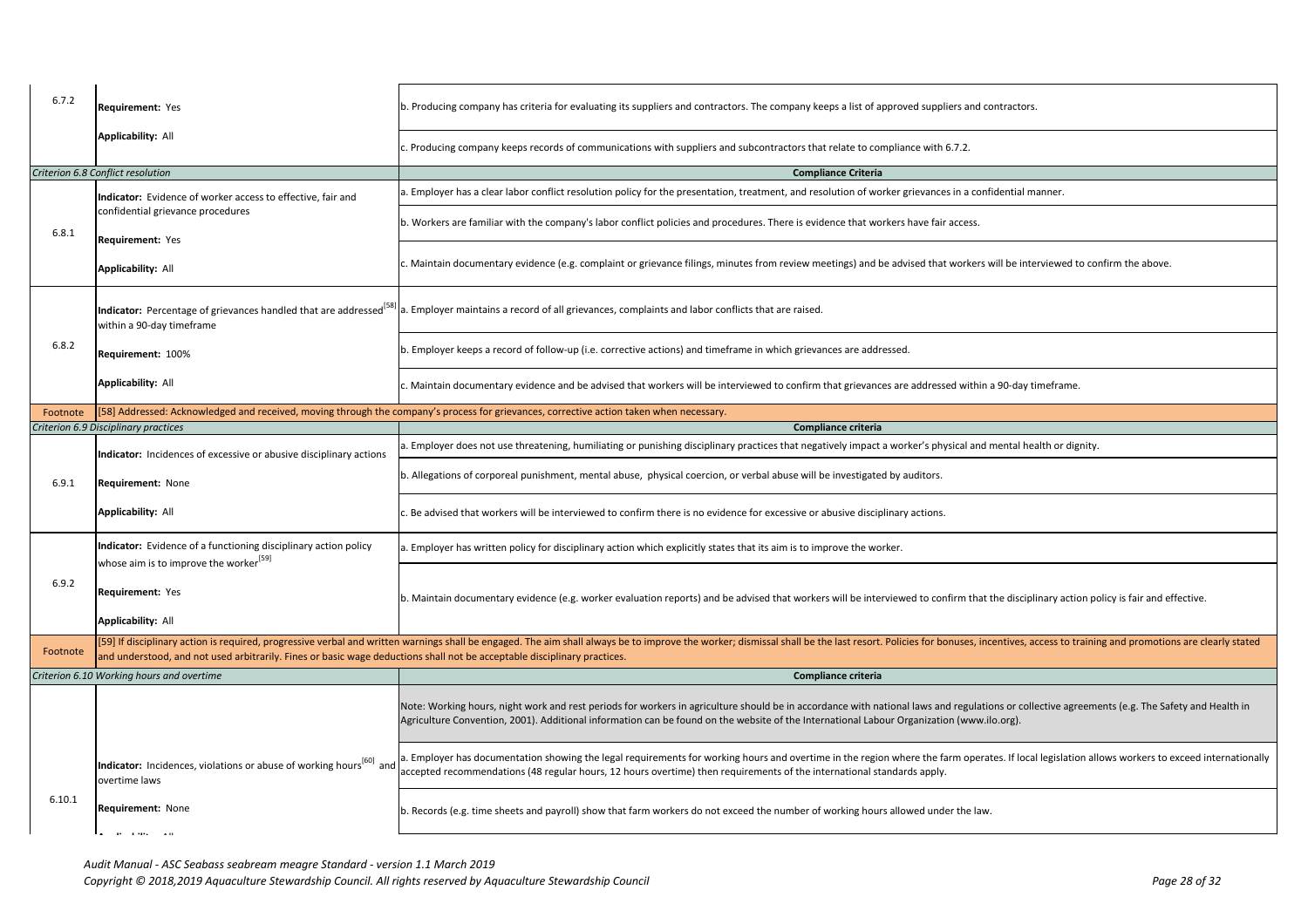|                                                                   | <b>Applicability: All</b>                                                                                                                                                                                                                                                                                           | c. If an employer requires employees to work shifts at the farm (e.g. 10 days on and six days off), the employer compensates wo<br>evidence that employees have agreed to this schedule (e.g. in the hiring contract). |
|-------------------------------------------------------------------|---------------------------------------------------------------------------------------------------------------------------------------------------------------------------------------------------------------------------------------------------------------------------------------------------------------------|------------------------------------------------------------------------------------------------------------------------------------------------------------------------------------------------------------------------|
|                                                                   |                                                                                                                                                                                                                                                                                                                     | d. Be advised that workers will be interviewed to confirm there is no abuse of working hours and overtime laws.                                                                                                        |
| Footnote                                                          |                                                                                                                                                                                                                                                                                                                     | [60] In cases where local legislation on working hours and overtime exceed internationally accepted recommendations (48 regular hours, 12 hours overtime), the international standards will apply.                     |
|                                                                   | Indicator: Overtime is limited, voluntary, <sup>[61]</sup> paid at a premium                                                                                                                                                                                                                                        | a. Payment records (e.g. payslips) show that workers are paid a premium rate for overtime hours.                                                                                                                       |
| 6.10.2                                                            | rates and restricted to exceptional circumstances                                                                                                                                                                                                                                                                   | b. Overtime is limited and occurs in exceptional circumstances as evidenced by farm records (e.g. production records, time shee                                                                                        |
|                                                                   | <b>Requirement: Yes</b>                                                                                                                                                                                                                                                                                             |                                                                                                                                                                                                                        |
|                                                                   | <b>Applicability: All</b>                                                                                                                                                                                                                                                                                           | c. Be advised that workers will be interviewed to confirm that all overtime is voluntary except where there is a collective bargair                                                                                    |
| Footnote                                                          | [61] Compulsory overtime is permitted if previously agreed to under a collective bargaining agreement.                                                                                                                                                                                                              |                                                                                                                                                                                                                        |
|                                                                   | Criterion 6.11 Living conditions for employees accommodated on the farm                                                                                                                                                                                                                                             | <b>Compliance Criteria (Required Client Actions):</b>                                                                                                                                                                  |
|                                                                   |                                                                                                                                                                                                                                                                                                                     | a. Provide evidence that potable/safe drinking water is always available for workers.                                                                                                                                  |
|                                                                   | Indicator: Farm employees accommodated on the farm have<br>access to clean, sanitary, safe and suitable living conditions<br>Requirement: Yes.                                                                                                                                                                      | b. Provide evidence that adequate sanitary facilities are available for workers.                                                                                                                                       |
| 6.11.1                                                            |                                                                                                                                                                                                                                                                                                                     | c. Provide evidence of safe, secure and quality accommodation sufficient to withstand local conditions in the event of storms or                                                                                       |
|                                                                   | Applicability: All.                                                                                                                                                                                                                                                                                                 | d. Provide evidence that accommodation provided is suitable to workers needs (and their family's), appropriate for their gender                                                                                        |
| 6.11.2                                                            | Indicator: Existence of separate sanitary and toilet facilities for<br>men and women; with the exception of work sites where married<br>couples are working and accommodated together<br>Requirement: Yes.<br>Applicability: All farms and accommodation and worksites except<br>as permitted exclusions (6.11.2a). | a. Provide separate and suitable sanitary and toilet facilities are available for men and women, with the possible exception of ma                                                                                     |
| PRINCIPLE 7: BE A GOOD NEIGHBOR AND CONSCIENTIOUS COASTAL CITIZEN |                                                                                                                                                                                                                                                                                                                     |                                                                                                                                                                                                                        |
|                                                                   | Criterion 7.1 Community engagement and effective conflict resolution                                                                                                                                                                                                                                                | <b>Compliance Criteria (Required Client Actions):</b>                                                                                                                                                                  |
|                                                                   |                                                                                                                                                                                                                                                                                                                     | a. The farm engages in consultations with the local community at least twice every year (bi-annually). Note: farms with less than<br>include local authorities and/or elected community representatives.               |
|                                                                   | Indicator: Evidence of regular and meaningful <sup>[62]</sup> consultation and<br>engagement with community representatives and organizations                                                                                                                                                                       | b. Consultations are meaningful. OPTIONAL: the farm may choose to use participatory Social Impact Assessment (pSIA) or an equ                                                                                          |
| 7.1.1                                                             | Requirement: Yes.                                                                                                                                                                                                                                                                                                   | c. Consultations include participation by elected representatives from the local community who were asked to contribute to the                                                                                         |
|                                                                   |                                                                                                                                                                                                                                                                                                                     |                                                                                                                                                                                                                        |

*Audit Manual - ASC Seabass seabream meagre Standard - version 1.1 March 2019 Copyright © 2018,2019 Aquaculture Stewardship Council. All rights reserved by Aquaculture Stewardship Council Page 29 of 32*

compensates workers with an equivalent time off in the calendar month and there is

ecords, time sheets, and other records of working hours).

collective bargaining agreement which specifically allows for compulsory overtime.

rent of storms or other natural events that could endanger lives.

e for their gender if accommodated on site also.

le exception of married couples being accommodated together.

ms with less than 6 employees consultations once every year is sufficient. This may

nt (pSIA) or an equivalent method for consultations.

contribute to the agenda.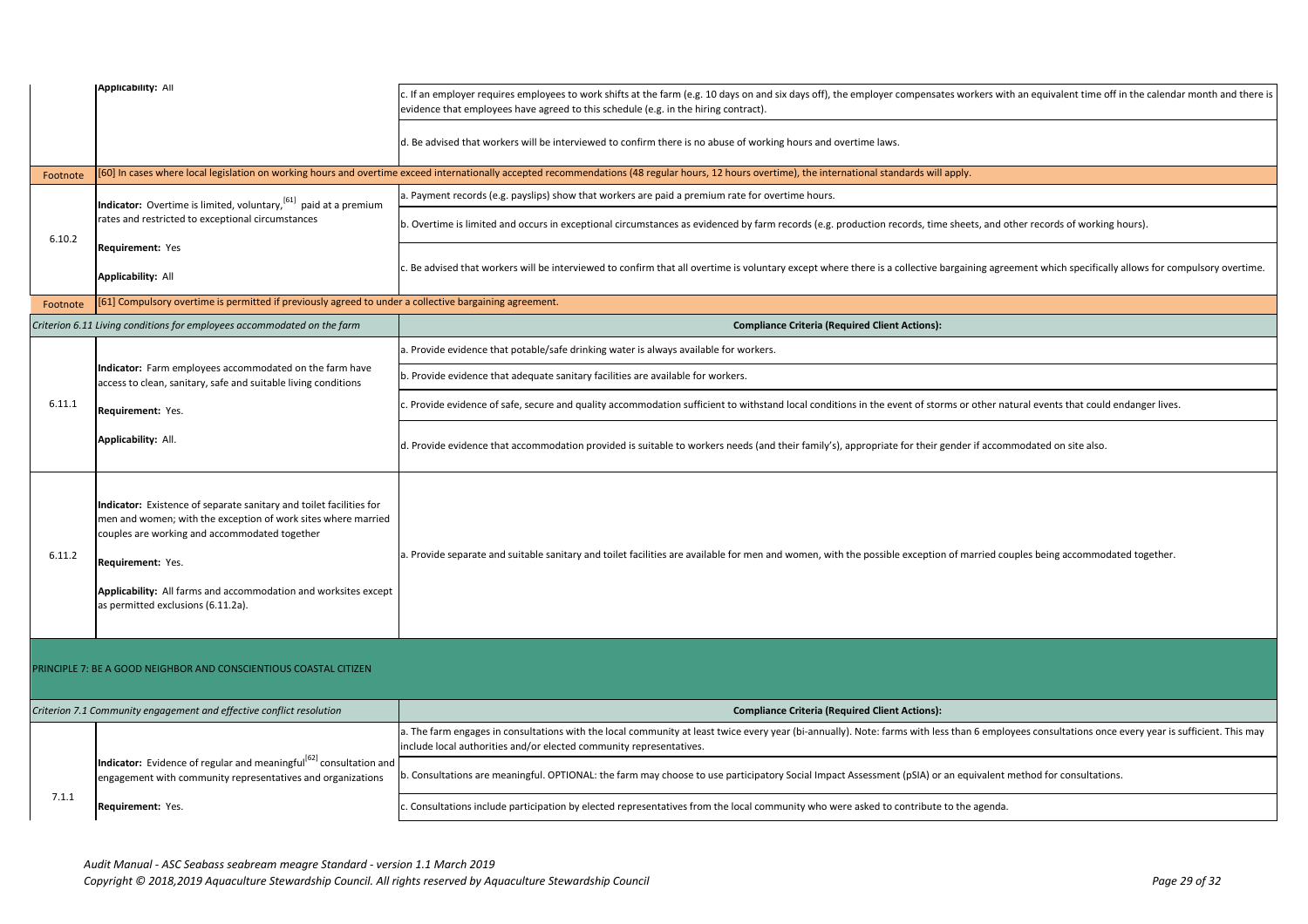|                                                                                                                                                                                  | <b>Applicability: All.</b>                                                                                                                                                                           | d. Maintain records and documentary evidence (e.g. meeting agenda, minutes, report) to demonstrate that consultations                                                                                                                               |                                                               |
|----------------------------------------------------------------------------------------------------------------------------------------------------------------------------------|------------------------------------------------------------------------------------------------------------------------------------------------------------------------------------------------------|-----------------------------------------------------------------------------------------------------------------------------------------------------------------------------------------------------------------------------------------------------|---------------------------------------------------------------|
|                                                                                                                                                                                  |                                                                                                                                                                                                      | e. Be advised that representatives from the local community and organizations may be interviewed to confirm the above.                                                                                                                              |                                                               |
| Footnote                                                                                                                                                                         | may be one option to consider here.                                                                                                                                                                  | [62] Regular and meaningful: meetings shall be held at least bi-annually with elected representatives of affected communities. The agenda for the meetings should in part be set by the comr                                                        |                                                               |
|                                                                                                                                                                                  |                                                                                                                                                                                                      | a. Farm policy provides a mechanism for presentation, treatment and resolution of grievances (i.e. complaints) lodged by                                                                                                                            |                                                               |
|                                                                                                                                                                                  | Indicator: Presence and evidence of an effective <sup>[63]</sup> policy and<br>mechanism for the presentation, treatment and resolution of<br>complaints by community stakeholders and organizations | b. The farm follows its policy for handling stakeholder grievances as evidenced by farm documentation (e.g. follow-up cor<br>corrective actions).                                                                                                   |                                                               |
| 7.1.2                                                                                                                                                                            | <b>Requirement: Yes.</b>                                                                                                                                                                             | c. The farm's mechanism for handling grievances is effective based on resolution of stakeholder complaints and communi                                                                                                                              |                                                               |
|                                                                                                                                                                                  | Applicability: All.                                                                                                                                                                                  | d. Be advised that representatives from the local community, including complainants where applicable, may be interview                                                                                                                              |                                                               |
| Footnote                                                                                                                                                                         | [63] Effective: in order to demonstrate that the mechanism is effective, evidence of resolutions of complaints can be given.                                                                         |                                                                                                                                                                                                                                                     |                                                               |
|                                                                                                                                                                                  | Indicator: For new farms <sup>[64]</sup> , evidence of engagement and<br>consultation with surrounding communities about potential social                                                            | a. Provide evidence to show whether or not the farm fits the definition of a 'new farm' as used here. If yes, proceed to 7.1                                                                                                                        |                                                               |
| 7.1.3                                                                                                                                                                            | impacts from the farm.<br>Requirement: Yes.                                                                                                                                                          | b. Provide results of a participatory Social Impact Assessment (p-SIA) or equivalent methodology as evidence of the farm'<br>potential social impacts from the farm.                                                                                |                                                               |
|                                                                                                                                                                                  | Applicability: All new farms (see note).                                                                                                                                                             | c. Evidence provided in 7.1.3b should include minutes from community meetings and a log of communications with stake<br>access and use, human health and safety issues, and changes to physical infrastructure and cultural issues, with a particul |                                                               |
| Footnote                                                                                                                                                                         |                                                                                                                                                                                                      | [64] A 'new farm' is defined as an aquaculture operation where construction was completed after the publication date of the ASC Seabass, Seabream, and Meagre Standard or a farm that un                                                            |                                                               |
| **********<br>A farm seeking certification must have documentation from all of its fingerling suppliers to demonstrate compliance with the following requirements.<br>********** |                                                                                                                                                                                                      |                                                                                                                                                                                                                                                     |                                                               |
|                                                                                                                                                                                  | <b>SECTION 8: REQUIREMENTS FOR FINGERLING AND EGG SUPPLIERS</b>                                                                                                                                      |                                                                                                                                                                                                                                                     |                                                               |
|                                                                                                                                                                                  |                                                                                                                                                                                                      | <b>Compliance Criteria (Required Client Actions):</b>                                                                                                                                                                                               | <b>Auditor Evalua</b>                                         |
|                                                                                                                                                                                  | Indicator: Presence of documents issued by pertinent authorities<br>water use, effluent regulations and use of treatments.<br><b>Requirement: Yes.</b>                                               | a. Obtain copies of supplier's business permit and land title deed.                                                                                                                                                                                 | A. Verify that farm obtains c<br>applicable).                 |
| 8.1                                                                                                                                                                              |                                                                                                                                                                                                      | proving compliance with local and national authorities on land and  b. Obtain records from suppliers showing discharge permit requirements as required.                                                                                             | B. Verify that farm obtains r<br>requirements.                |
|                                                                                                                                                                                  |                                                                                                                                                                                                      | c. Obtain records from suppliers showing treatments used on fingerlings and eggs.                                                                                                                                                                   | C. Verify that the farm obtai                                 |
|                                                                                                                                                                                  | <b>Applicability: All.</b>                                                                                                                                                                           | d. Maintain on-site copies of laws governing water use, land use, effluent regulations and<br>chemical treatments for animals.                                                                                                                      | D. Verify that farm obtains r<br>requirements, if applicable. |
|                                                                                                                                                                                  |                                                                                                                                                                                                      | Note: For the purposes of Indicator 8.2, a species is not considered exotic if it can be shown that the species is native to tl<br>farm prior to publication of the ASC Sea Bass/Sea Bream Standard. Also see Indicator 2.3.1.                      |                                                               |
|                                                                                                                                                                                  |                                                                                                                                                                                                      |                                                                                                                                                                                                                                                     |                                                               |

onsultations comply with the above.

y the community representatives. Participatory Social Impact Assessment methods

) lodged by stakeholders, community members, and organizations.

llow-up communications with stakeholders, reports to stakeholder describing

nd community concerns (e.g. follow-up correspondence from stakeholders).

e interviewed to confirm the above.

oceed to 7.1.3b. If not, then Indicator 7.1.3 does not apply to the farm.

of the farm's engagement and consultation with surrounding communities about

c. Evith stakeholders. Consultations should address economic impacts, natural resource th a particular focus on impacts to indigenous people, where applicable.

rm that underwent a significant expansion after said publication date.

**Compliance CAB Actions: Auditor Evaluation (Required CAB Actions):** 

rm obtains copies of business permits and land title deed from each supplier (if

m obtains records from suppliers to show compliance with discharge permit

farm obtains treatment records from its suppliers.

rm obtains records from suppliers to show compliance with water extraction permit applicable.

native to the area of farm operation or the species was established in the area of the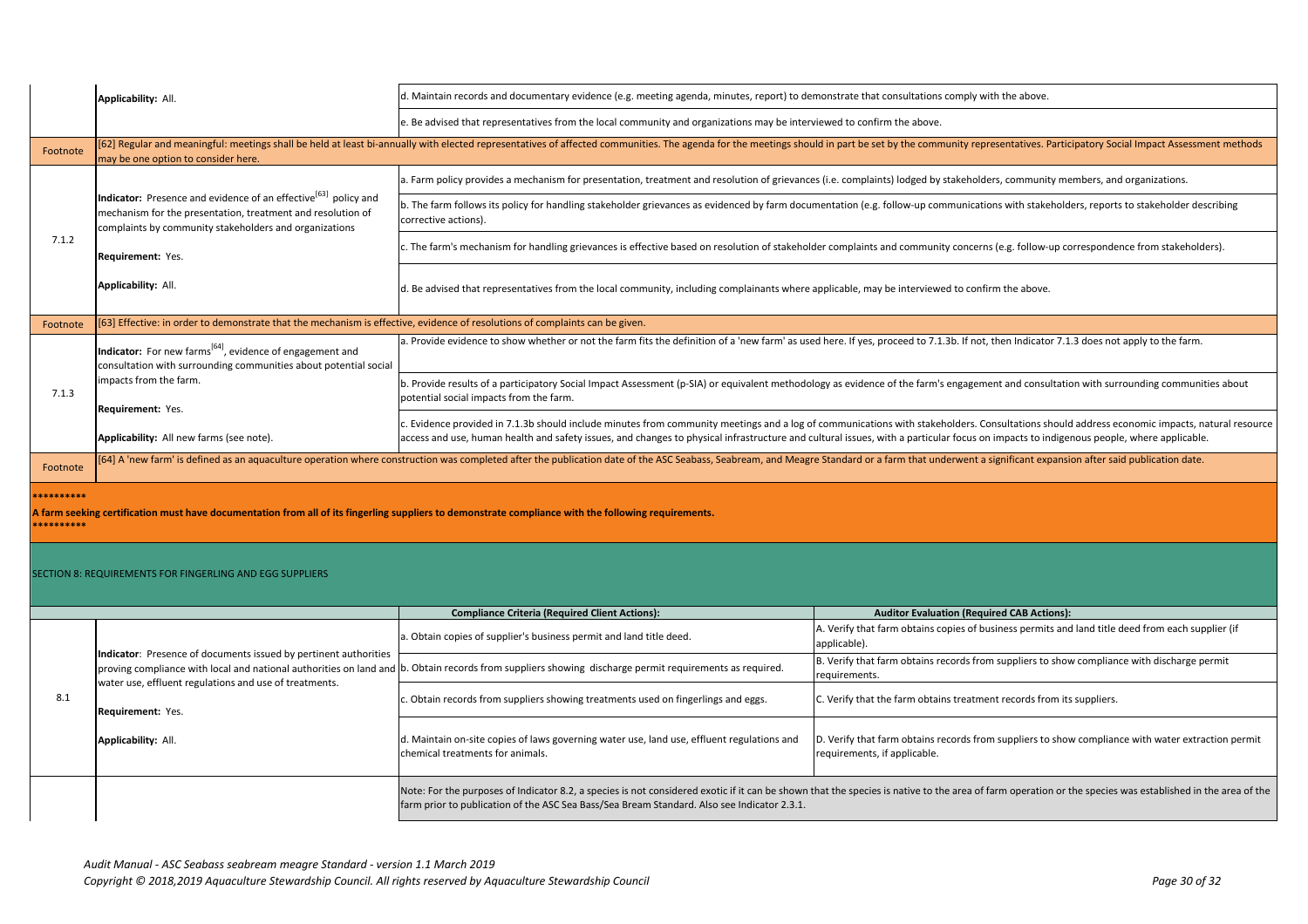|          | Indicator: New introductions of exotic species from the date of<br>publication of the Sea Bass/Sea Bream Standard, unless the<br> hatchery/fingerling facility is a closed production system $^{[65]}$ .    | a. Obtain written evidence showing whether or not the fingerling and egg suppliers use<br>closed production systems. If yes, then Indicator 8.2 does not apply.                                                                                                                                                                                                                                                                                                                                                                                                                                                                                                                                                                                                                                                                                                                                                                                                                                                                                                                                                                                                                                                                                                                                                                                                                                                                                                      | A. Verify that the<br>Otherwise, proce                       |
|----------|-------------------------------------------------------------------------------------------------------------------------------------------------------------------------------------------------------------|----------------------------------------------------------------------------------------------------------------------------------------------------------------------------------------------------------------------------------------------------------------------------------------------------------------------------------------------------------------------------------------------------------------------------------------------------------------------------------------------------------------------------------------------------------------------------------------------------------------------------------------------------------------------------------------------------------------------------------------------------------------------------------------------------------------------------------------------------------------------------------------------------------------------------------------------------------------------------------------------------------------------------------------------------------------------------------------------------------------------------------------------------------------------------------------------------------------------------------------------------------------------------------------------------------------------------------------------------------------------------------------------------------------------------------------------------------------------|--------------------------------------------------------------|
| 8.2      | <b>Requirement: None.</b>                                                                                                                                                                                   | $ b$ . Obtain written evidence showing that the fingerling and egg suppliers do not produce an $ B$ . Verify that the<br>exotic species. If they do not, then Indicator 8.2 does not apply.                                                                                                                                                                                                                                                                                                                                                                                                                                                                                                                                                                                                                                                                                                                                                                                                                                                                                                                                                                                                                                                                                                                                                                                                                                                                          | do produce exoti                                             |
|          | Applicability: All.                                                                                                                                                                                         | c. If the supplier produces an exotic species, obtain written evidence that the species was<br>widely commercially produced in the area before publication of the ASC Sea Bass/Sea<br>Bream Standard.                                                                                                                                                                                                                                                                                                                                                                                                                                                                                                                                                                                                                                                                                                                                                                                                                                                                                                                                                                                                                                                                                                                                                                                                                                                                | C. Verify that the<br>produced in the a                      |
| Footnote | might survive and subsequently reproduce.                                                                                                                                                                   | [65] A closed production system is defined as a facility with recirculating water that is separated from the wild aquatic medium by effective physical barriers that are in place and v                                                                                                                                                                                                                                                                                                                                                                                                                                                                                                                                                                                                                                                                                                                                                                                                                                                                                                                                                                                                                                                                                                                                                                                                                                                                              |                                                              |
| 8.3      | Indicator: Allowance for siting in National Protected Areas.<br>Requirement: None.<br><b>Applicability: All</b>                                                                                             | Instruction to Clients for Indicator 8.3 - Exceptions to Requirements that Suppliers (fingerlings) are not Sited in<br>For the purposes of implementing Indicator 8.3, the ASC Sea Bass/Sea Bream Standard defines a protected are<br>through legal or other effective means, to achieve the long-term conservation of nature with associated ecosys<br>Indicator 8.3:<br>Exception #1: An exception is made for protected areas that are classified by IUCN, or the International Union 1<br>for their landscapes, or areas that include sustainable resource management.<br>Exception #2: An exception is also made for farms located in protected areas that are designated as such after<br>demonstrate that its operation is compatible with the objectives of the newly protected area, and that it is in c<br>designation.<br>Where a supplier is sited in a protected areas that does not have formal national recognition (e.g. within a regi<br>rationale showing how the supplier's operation is compatible with the objectives of that protected area (as in E<br>Note: If a supplier of fingerlings or eggs has previously undertaken an independent assessment of biodiversity<br>documents as evidence to demonstrate the supplier's compliance with Indicator 8.3.<br>a. Obtain from suppliers of fingerlings and eggs a map showing the location of the operation<br>relative to nearby protected areas as defined federally/at the National level. | A. Review map ar                                             |
|          | Indicator: Evidence that the egg and fingerling producer must<br>have an equivalent or better health status than that of the grow-<br>out facility, and must follow all national and local (jurisdictional) | a. Obtain a written statement from egg and fingerling producers detailing the applicable<br>national and local disease regulations and guidance on disease management which the<br>supplier follows.<br>b. Prepare a letter informing egg and fingerling producers that they must evaluate eggs and                                                                                                                                                                                                                                                                                                                                                                                                                                                                                                                                                                                                                                                                                                                                                                                                                                                                                                                                                                                                                                                                                                                                                                  | A. Verify that the<br>supplier conform<br>B. Verify that the |
| 8.4      | guidance on disease management.                                                                                                                                                                             | fry using health status metrics developed by the farm's veterinary health professional.                                                                                                                                                                                                                                                                                                                                                                                                                                                                                                                                                                                                                                                                                                                                                                                                                                                                                                                                                                                                                                                                                                                                                                                                                                                                                                                                                                              | developed by the                                             |
|          | Requirement: Yes.<br><b>Applicability: All.</b>                                                                                                                                                             | c. Maintains records of the farm's evaluations of the condition of eggs and fingerlings upon<br>delivery.                                                                                                                                                                                                                                                                                                                                                                                                                                                                                                                                                                                                                                                                                                                                                                                                                                                                                                                                                                                                                                                                                                                                                                                                                                                                                                                                                            | C. Verify that the<br>delivery.                              |
|          | Indicator: Evidence of disclosure to the grow-out farm of all<br>chemical and antibiotic treatments on eggs and fry, including the<br>roacon for thoir use and the quantity used                            | a. Prepare a letter informing egg and fry suppliers that they must disclose all chemical and<br>antibiotic treatments on eggs and fry, along with stated rationale and the quantity used.                                                                                                                                                                                                                                                                                                                                                                                                                                                                                                                                                                                                                                                                                                                                                                                                                                                                                                                                                                                                                                                                                                                                                                                                                                                                            | A. Verify that the<br>antibiotic treatm                      |

**Requirement:** Yes. *Audit Manual - ASC Seabass seabream meagre Standard - version 1.1 March 2019 Copyright © 2018,2019 Aquaculture Stewardship Council. All rights reserved by Aquaculture Stewardship Council Page 31 of 32*

farm has evidence that their suppliers use only closed production systems. ed to 8.2B.

farm has evidence that their suppliers do not produce an exotic species . If suppliers ic species, proceed to 8.2C.

farm has evidence showing that the exotic species in 8.2c was widely commercially area before publication of the ASC Sea Bass/Sea Bream Standard.

well maintained to ensure no escapes of reared specimens or biological material that

National Protected Areas.

ea as "a clearly defined geographical space, recognized, dedicated and managed stem services and cultural values." The following exceptions shall be made for

for Conservation of Nature, as Category V or VI. These are areas preserved primarily

the farm already exists in that location. In these situations, the farm must compliance with any relevant conditions placed on the farm as a result of the

onally-designated protected area), the farm producer should provide the CAB with a Exception #2 above).

impact as part of the regulatory permitting process, the farm may use such

nd cross-check against supplier location.

farm has a written statement from the egg and fingerling producer detailing how the is to applicable national and local regulations and guidance on disease management.

farm has a copy of the letter informing its suppliers of health status metrics farm's veterinary health professional.

farm keeps records of evaluating the condition of eggs and fingerlings for each

farm has informed its suppliers that they must disclose information on chemical and ents together with the rationale for their use.